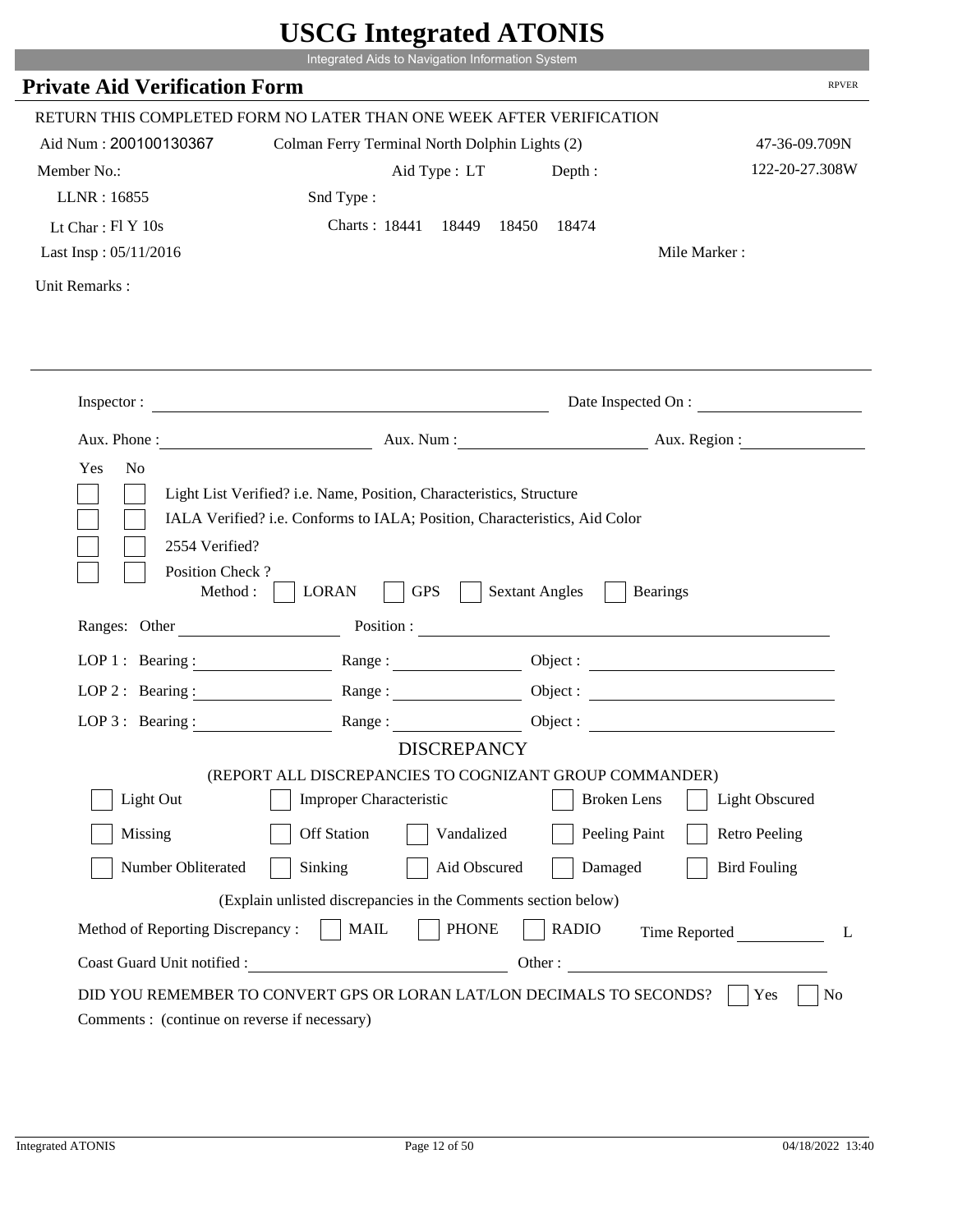|                                                                 | Integrated Aids to Navigation Information System                                                                                                                                                                                                                                                                                                                 |                       |                              |
|-----------------------------------------------------------------|------------------------------------------------------------------------------------------------------------------------------------------------------------------------------------------------------------------------------------------------------------------------------------------------------------------------------------------------------------------|-----------------------|------------------------------|
| <b>Private Aid Verification Form</b>                            |                                                                                                                                                                                                                                                                                                                                                                  |                       | <b>RPVER</b>                 |
|                                                                 | RETURN THIS COMPLETED FORM NO LATER THAN ONE WEEK AFTER VERIFICATION                                                                                                                                                                                                                                                                                             |                       |                              |
| Aid Num: 100117589464                                           | Colman Ferry Terminal South Dolphin Lights (2)                                                                                                                                                                                                                                                                                                                   |                       | 47-36-07.570N                |
| Member No.:                                                     | Aid Type: LT                                                                                                                                                                                                                                                                                                                                                     | Depth:                | 122-20-27.186W               |
| LLNR: 16856                                                     | Snd Type:                                                                                                                                                                                                                                                                                                                                                        |                       |                              |
| Lt Char: $FI Y 10s$                                             | Charts: 18441 18449 18450 18474                                                                                                                                                                                                                                                                                                                                  |                       |                              |
| Last Insp: 05/11/2016                                           |                                                                                                                                                                                                                                                                                                                                                                  |                       | Mile Marker:                 |
| Unit Remarks:                                                   |                                                                                                                                                                                                                                                                                                                                                                  |                       |                              |
|                                                                 | Inspector:                                                                                                                                                                                                                                                                                                                                                       |                       | Date Inspected On :          |
|                                                                 | Aux. Phone: Aux. Aux. Num : Aux. Aux. Region :                                                                                                                                                                                                                                                                                                                   |                       |                              |
| 2554 Verified?                                                  | Light List Verified? i.e. Name, Position, Characteristics, Structure<br>IALA Verified? i.e. Conforms to IALA; Position, Characteristics, Aid Color                                                                                                                                                                                                               |                       |                              |
| Position Check?<br>Method :<br>Ranges: Other                    | <b>GPS</b><br><b>LORAN</b>                                                                                                                                                                                                                                                                                                                                       | <b>Sextant Angles</b> | <b>Bearings</b>              |
|                                                                 |                                                                                                                                                                                                                                                                                                                                                                  |                       |                              |
|                                                                 | LOP 1 : Bearing : Range :                                                                                                                                                                                                                                                                                                                                        |                       | Object:                      |
| LOP 2 : Bearing :                                               | $Range: \begin{tabular}{ c c } \hline \rule{0.3cm}{.04cm} \rule{0.3cm}{.04cm} \rule{0.3cm}{.04cm} \rule{0.3cm}{.04cm} \rule{0.3cm}{.04cm} \rule{0.3cm}{.04cm} \rule{0.3cm}{.04cm} \rule{0.3cm}{.04cm} \rule{0.3cm}{.04cm} \rule{0.3cm}{.04cm} \rule{0.3cm}{.04cm} \rule{0.3cm}{.04cm} \rule{0.3cm}{.04cm} \rule{0.3cm}{.04cm} \rule{0.3cm}{.04cm} \rule{0.3cm}{$ |                       |                              |
|                                                                 | LOP 3: Bearing: Range: Range: Object:<br><b>DISCREPANCY</b>                                                                                                                                                                                                                                                                                                      |                       |                              |
|                                                                 | (REPORT ALL DISCREPANCIES TO COGNIZANT GROUP COMMANDER)                                                                                                                                                                                                                                                                                                          |                       |                              |
| Light Out                                                       | Improper Characteristic                                                                                                                                                                                                                                                                                                                                          | <b>Broken</b> Lens    | <b>Light Obscured</b>        |
| Missing                                                         | <b>Off Station</b><br>Vandalized                                                                                                                                                                                                                                                                                                                                 | Peeling Paint         | <b>Retro Peeling</b>         |
| Number Obliterated                                              | Sinking<br>Aid Obscured                                                                                                                                                                                                                                                                                                                                          | Damaged               | <b>Bird Fouling</b>          |
|                                                                 |                                                                                                                                                                                                                                                                                                                                                                  |                       |                              |
|                                                                 | (Explain unlisted discrepancies in the Comments section below)                                                                                                                                                                                                                                                                                                   |                       |                              |
| Method of Reporting Discrepancy:<br>Coast Guard Unit notified : | <b>PHONE</b><br><b>MAIL</b>                                                                                                                                                                                                                                                                                                                                      | <b>RADIO</b>          | Time Reported<br>L<br>Other: |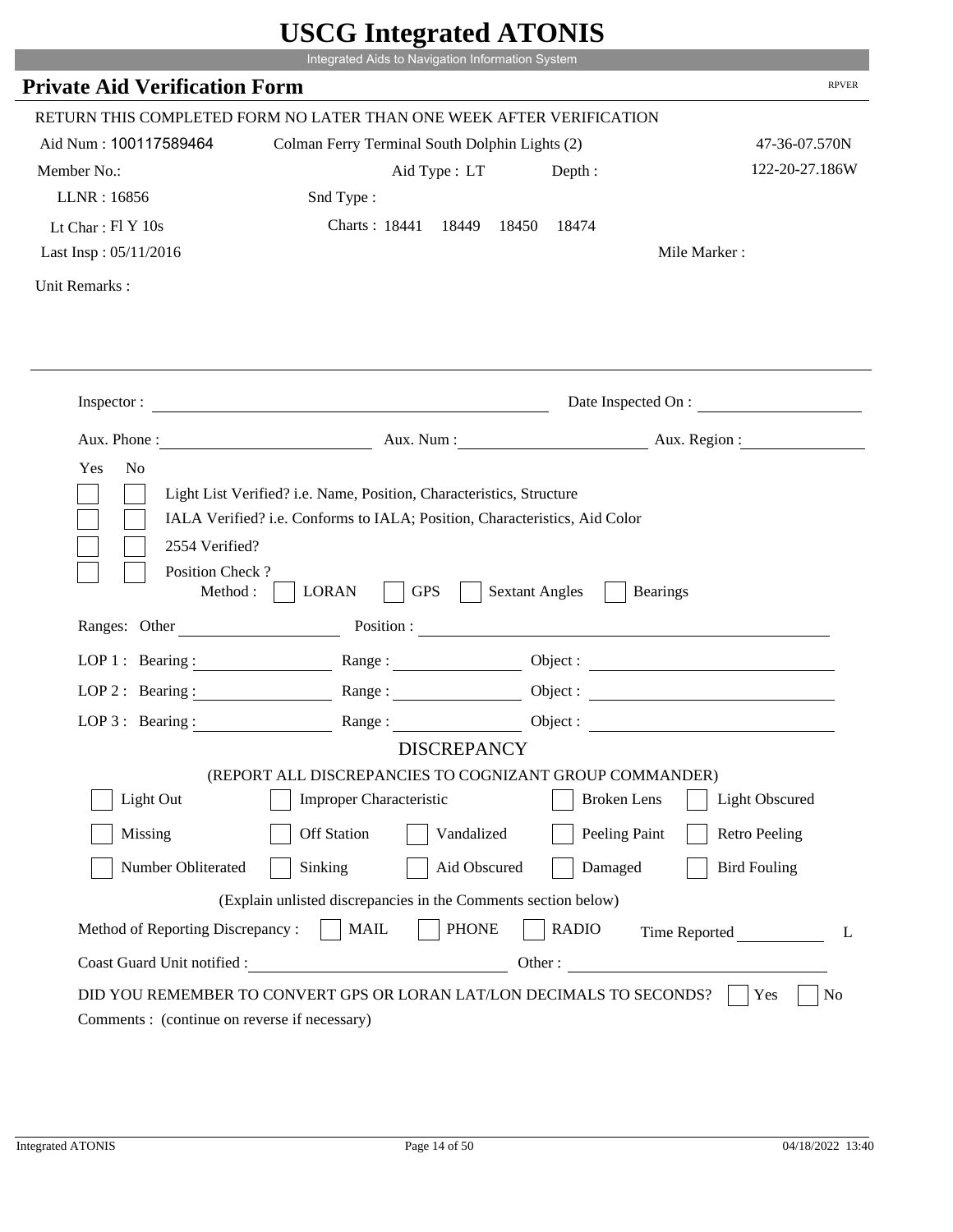|                                                                 | UDUU IIIIU ARUU ATUNID<br>Integrated Aids to Navigation Information System                                                                         |                                          |                        |
|-----------------------------------------------------------------|----------------------------------------------------------------------------------------------------------------------------------------------------|------------------------------------------|------------------------|
| <b>Private Aid Verification Form</b>                            |                                                                                                                                                    |                                          | <b>RPVER</b>           |
|                                                                 |                                                                                                                                                    |                                          |                        |
|                                                                 | RETURN THIS COMPLETED FORM NO LATER THAN ONE WEEK AFTER VERIFICATION                                                                               |                                          |                        |
| Aid Num: 200100130304                                           | East Waterway Pier Light                                                                                                                           |                                          | 47-35-28.000N          |
| Member No.:                                                     | Aid Type : LT Depth :                                                                                                                              |                                          | 122-20-48.000W         |
| LLNR: 16860                                                     | Snd Type:                                                                                                                                          |                                          |                        |
| Lt Char: Fl R 4s                                                | Charts: 18449 18450<br>18474                                                                                                                       |                                          |                        |
| Last Insp: 05/11/2016                                           |                                                                                                                                                    |                                          | Mile Marker:           |
| Unit Remarks:                                                   |                                                                                                                                                    |                                          |                        |
|                                                                 |                                                                                                                                                    |                                          |                        |
|                                                                 | Inspector:                                                                                                                                         |                                          | Date Inspected On :    |
| Aux. Phone :                                                    |                                                                                                                                                    |                                          | Aux. Num: Aux. Region: |
| Yes<br>N <sub>o</sub>                                           | Light List Verified? i.e. Name, Position, Characteristics, Structure<br>IALA Verified? i.e. Conforms to IALA; Position, Characteristics, Aid Color |                                          |                        |
| 2554 Verified?<br>Position Check?<br>Method :<br>Ranges: Other  | <b>GPS</b><br><b>LORAN</b>                                                                                                                         | <b>Sextant Angles</b><br><b>Bearings</b> |                        |
|                                                                 | Position : The Common Section of the Common Section 2014 and 2014 and 2014 and 2014 and 2014 and 2014 and 2014                                     |                                          |                        |
| LOP 1 : Bearing :                                               |                                                                                                                                                    |                                          | Object :               |
| $LOP$ 2 : Bearing :                                             | Range :                                                                                                                                            |                                          |                        |
| LOP 3: Bearing :                                                | Range:                                                                                                                                             |                                          |                        |
|                                                                 | <b>DISCREPANCY</b>                                                                                                                                 |                                          |                        |
| Light Out                                                       | (REPORT ALL DISCREPANCIES TO COGNIZANT GROUP COMMANDER)<br><b>Improper Characteristic</b>                                                          | <b>Broken</b> Lens                       | <b>Light Obscured</b>  |
|                                                                 |                                                                                                                                                    |                                          |                        |
| Missing                                                         | <b>Off Station</b><br>Vandalized                                                                                                                   | Peeling Paint                            | <b>Retro Peeling</b>   |
| Number Obliterated                                              | Sinking<br>Aid Obscured                                                                                                                            | Damaged                                  | <b>Bird Fouling</b>    |
|                                                                 | (Explain unlisted discrepancies in the Comments section below)                                                                                     |                                          |                        |
| Method of Reporting Discrepancy:<br>Coast Guard Unit notified : | <b>PHONE</b><br><b>MAIL</b>                                                                                                                        | <b>RADIO</b><br>Other:                   | Time Reported<br>L     |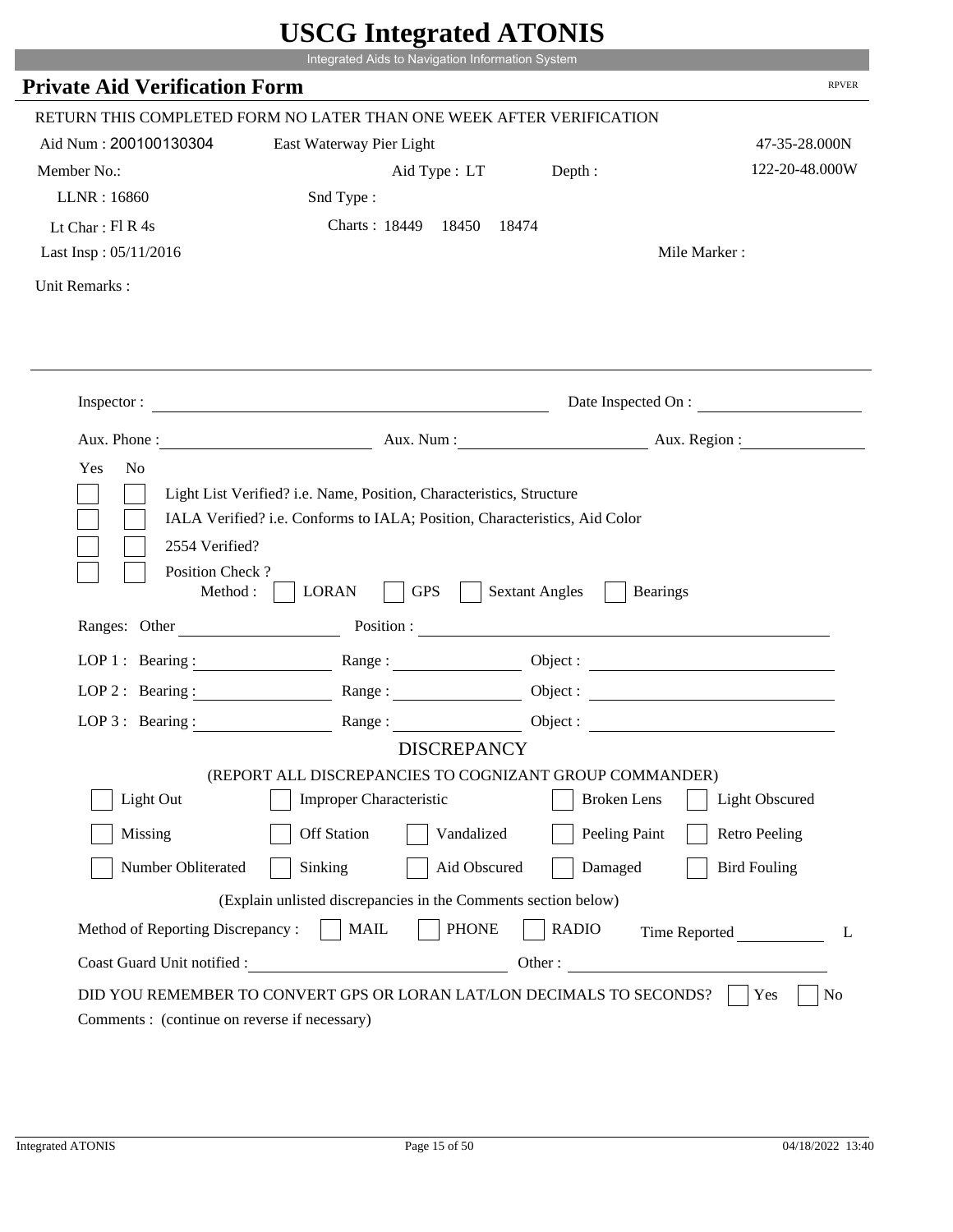|                                                      | Integrated Aids to Navigation Information System                                                                                                   |                                          |                       |
|------------------------------------------------------|----------------------------------------------------------------------------------------------------------------------------------------------------|------------------------------------------|-----------------------|
| <b>Private Aid Verification Form</b>                 |                                                                                                                                                    |                                          | <b>RPVER</b>          |
|                                                      | RETURN THIS COMPLETED FORM NO LATER THAN ONE WEEK AFTER VERIFICATION                                                                               |                                          |                       |
| Aid Num: 200100130450                                | Edmonds Small Boat Harbor Entrance Light 1                                                                                                         |                                          | 47-48-31.000N         |
| Member No.:                                          | Aid Type: LT                                                                                                                                       | Depth :                                  | 122-23-30.000W        |
| LLNR: 16710                                          | Snd Type:                                                                                                                                          |                                          |                       |
| Lt Char: Fl G 4s                                     | Charts: 18440 18441 18446                                                                                                                          |                                          |                       |
| Last Insp: 07/01/2016                                |                                                                                                                                                    |                                          | Mile Marker:          |
| Unit Remarks:                                        |                                                                                                                                                    |                                          |                       |
|                                                      |                                                                                                                                                    |                                          |                       |
|                                                      | Inspector:                                                                                                                                         |                                          | Date Inspected On :   |
|                                                      | Aux. Phone: Aux. Aux. Num : Aux. Aux. Region :                                                                                                     |                                          |                       |
| Yes<br>N <sub>o</sub><br>2554 Verified?              | Light List Verified? i.e. Name, Position, Characteristics, Structure<br>IALA Verified? i.e. Conforms to IALA; Position, Characteristics, Aid Color |                                          |                       |
| Position Check?<br>Method : $\vert$<br>Ranges: Other | <b>GPS</b><br><b>LORAN</b>                                                                                                                         | <b>Sextant Angles</b><br><b>Bearings</b> |                       |
|                                                      |                                                                                                                                                    |                                          |                       |
|                                                      | LOP 1 : Bearing : Range :                                                                                                                          |                                          | Object:               |
| LOP $2:$ Bearing :                                   |                                                                                                                                                    |                                          |                       |
|                                                      | LOP 3: Bearing: Range: Range: Object:<br><b>DISCREPANCY</b>                                                                                        |                                          |                       |
|                                                      | (REPORT ALL DISCREPANCIES TO COGNIZANT GROUP COMMANDER)                                                                                            |                                          |                       |
| Light Out                                            | Improper Characteristic                                                                                                                            | <b>Broken</b> Lens                       | <b>Light Obscured</b> |
| Missing                                              | <b>Off Station</b><br>Vandalized                                                                                                                   | Peeling Paint                            | <b>Retro Peeling</b>  |
| Number Obliterated                                   | Sinking<br>Aid Obscured                                                                                                                            | Damaged                                  | <b>Bird Fouling</b>   |
|                                                      | (Explain unlisted discrepancies in the Comments section below)                                                                                     |                                          |                       |
| Method of Reporting Discrepancy:                     | <b>PHONE</b><br><b>MAIL</b>                                                                                                                        | <b>RADIO</b>                             | Time Reported<br>L    |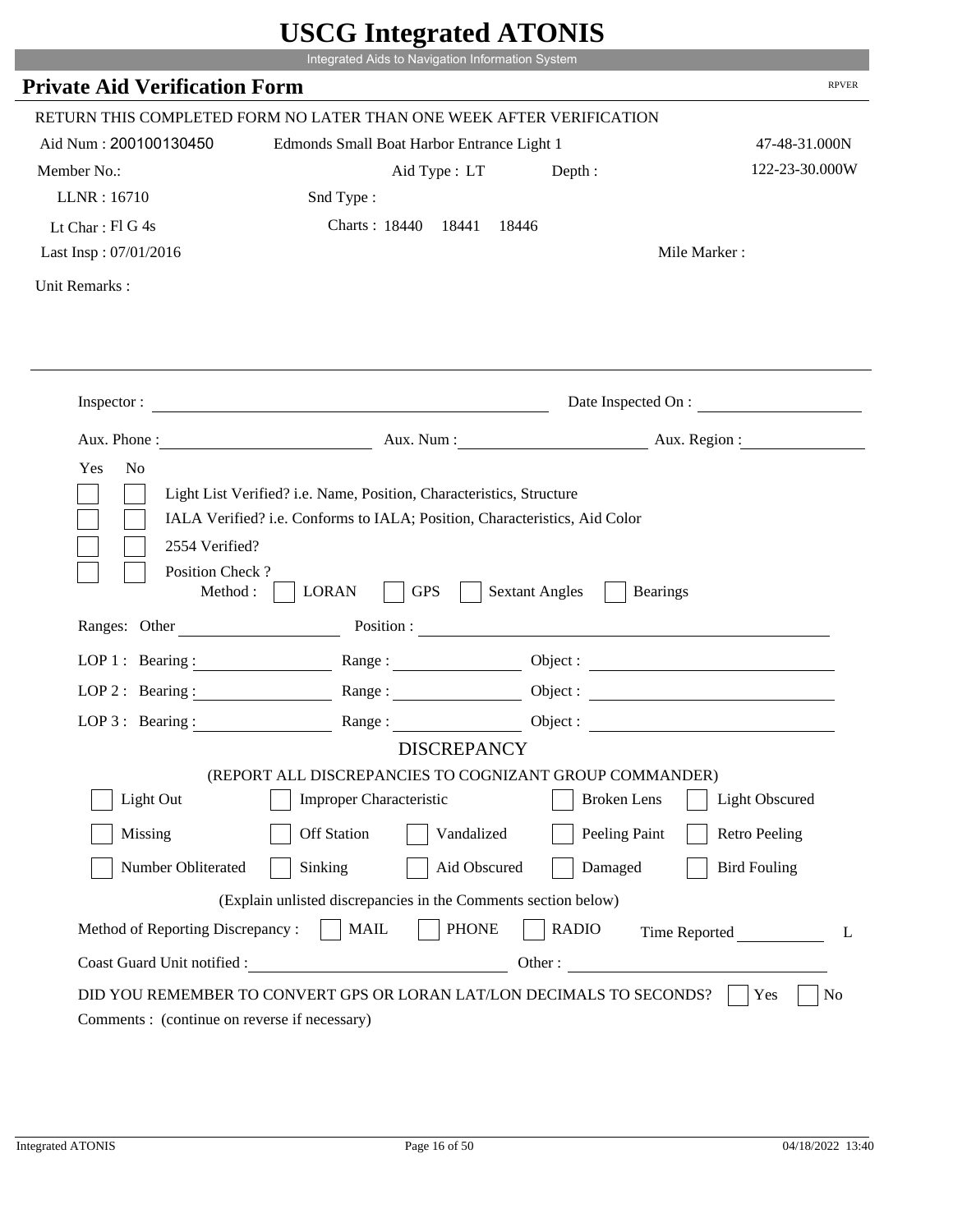|                                                      | Integrated Aids to Navigation Information System                                                                                                   |                                          |                       |
|------------------------------------------------------|----------------------------------------------------------------------------------------------------------------------------------------------------|------------------------------------------|-----------------------|
| <b>Private Aid Verification Form</b>                 |                                                                                                                                                    |                                          | <b>RPVER</b>          |
|                                                      | RETURN THIS COMPLETED FORM NO LATER THAN ONE WEEK AFTER VERIFICATION                                                                               |                                          |                       |
| Aid Num: 200100130449                                | Edmonds Small Boat Harbor Entrance Light 2                                                                                                         |                                          | 47-48-33.000N         |
| Member No.:                                          | Aid Type: LT                                                                                                                                       | Depth :                                  | 122-23-25.000W        |
| LLNR: 16715                                          | Snd Type:                                                                                                                                          |                                          |                       |
| Lt Char: $FI R 4s$                                   | Charts: 18440 18441 18446                                                                                                                          |                                          |                       |
| Last Insp: 07/01/2016                                |                                                                                                                                                    |                                          | Mile Marker:          |
| Unit Remarks:                                        |                                                                                                                                                    |                                          |                       |
|                                                      |                                                                                                                                                    |                                          |                       |
|                                                      | Inspector:                                                                                                                                         |                                          | Date Inspected On :   |
|                                                      | Aux. Phone: Aux. Aux. Num : Aux. Aux. Region :                                                                                                     |                                          |                       |
| Yes<br>N <sub>o</sub><br>2554 Verified?              | Light List Verified? i.e. Name, Position, Characteristics, Structure<br>IALA Verified? i.e. Conforms to IALA; Position, Characteristics, Aid Color |                                          |                       |
| Position Check?<br>Method : $\vert$<br>Ranges: Other | <b>GPS</b><br><b>LORAN</b>                                                                                                                         | <b>Sextant Angles</b><br><b>Bearings</b> |                       |
|                                                      | LOP 1 : Bearing : Range :                                                                                                                          |                                          |                       |
|                                                      |                                                                                                                                                    | Object:                                  |                       |
| LOP $2:$ Bearing :                                   |                                                                                                                                                    |                                          |                       |
|                                                      | LOP 3: Bearing: Range: Object:<br><b>DISCREPANCY</b>                                                                                               |                                          |                       |
|                                                      | (REPORT ALL DISCREPANCIES TO COGNIZANT GROUP COMMANDER)                                                                                            |                                          |                       |
| Light Out                                            | Improper Characteristic                                                                                                                            | <b>Broken</b> Lens                       | <b>Light Obscured</b> |
| Missing                                              | <b>Off Station</b><br>Vandalized                                                                                                                   | Peeling Paint                            | <b>Retro Peeling</b>  |
| Number Obliterated                                   | Sinking<br>Aid Obscured                                                                                                                            | Damaged                                  | <b>Bird Fouling</b>   |
|                                                      | (Explain unlisted discrepancies in the Comments section below)                                                                                     |                                          |                       |
| Method of Reporting Discrepancy:                     | <b>PHONE</b><br><b>MAIL</b>                                                                                                                        | <b>RADIO</b>                             | Time Reported<br>L    |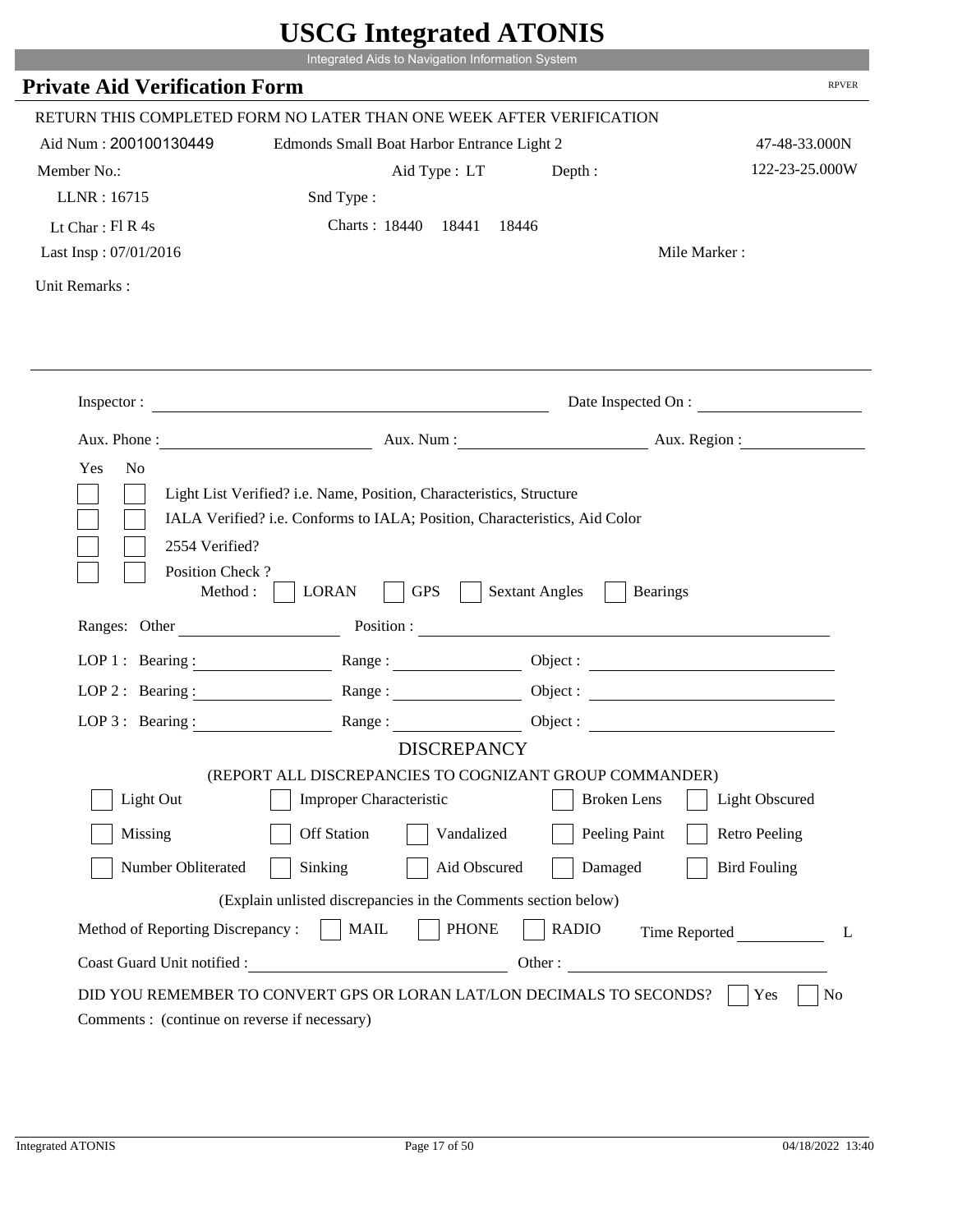|                                              | UDUU IIIItgi altu ATUNID                                                                                                                           |                       |                        |
|----------------------------------------------|----------------------------------------------------------------------------------------------------------------------------------------------------|-----------------------|------------------------|
|                                              | Integrated Aids to Navigation Information System                                                                                                   |                       |                        |
| <b>Private Aid Verification Form</b>         |                                                                                                                                                    |                       | <b>RPVER</b>           |
|                                              | RETURN THIS COMPLETED FORM NO LATER THAN ONE WEEK AFTER VERIFICATION                                                                               |                       |                        |
| Aid Num: 200100130447                        | Edmonds South Breakwater Light                                                                                                                     |                       | 47-48-25.000N          |
| Member No.:                                  | Aid Type : LT                                                                                                                                      | Depth:                | 122-23-43.000W         |
| LLNR: 16705                                  | Snd Type:                                                                                                                                          |                       |                        |
| Lt Char: Fl Y 4s                             | Charts: 18440 18441                                                                                                                                | 18446 18473           |                        |
| Last Insp: 07/01/2016                        |                                                                                                                                                    |                       | Mile Marker:           |
| Unit Remarks:                                |                                                                                                                                                    |                       |                        |
|                                              |                                                                                                                                                    |                       |                        |
|                                              | Inspector:                                                                                                                                         |                       | Date Inspected On :    |
|                                              |                                                                                                                                                    |                       | Aux. Num: Aux. Region: |
| Yes<br>N <sub>o</sub><br>2554 Verified?      | Light List Verified? i.e. Name, Position, Characteristics, Structure<br>IALA Verified? i.e. Conforms to IALA; Position, Characteristics, Aid Color |                       |                        |
| Position Check?<br>Method :<br>Ranges: Other | <b>GPS</b><br><b>LORAN</b>                                                                                                                         | <b>Sextant Angles</b> | <b>Bearings</b>        |
|                                              |                                                                                                                                                    |                       | Position :             |
| LOP 1 : Bearing :                            |                                                                                                                                                    |                       | Object :               |
| LOP $2:$ Bearing :                           |                                                                                                                                                    |                       |                        |
| $LOP$ 3 : Bearing :                          | Range:                                                                                                                                             |                       | Object :               |
|                                              | <b>DISCREPANCY</b>                                                                                                                                 |                       |                        |
| Light Out                                    | (REPORT ALL DISCREPANCIES TO COGNIZANT GROUP COMMANDER)<br><b>Improper Characteristic</b>                                                          | <b>Broken</b> Lens    | <b>Light Obscured</b>  |
|                                              |                                                                                                                                                    |                       |                        |
| Missing                                      | <b>Off Station</b><br>Vandalized                                                                                                                   | Peeling Paint         | <b>Retro Peeling</b>   |
| Number Obliterated                           | Aid Obscured<br>Sinking                                                                                                                            | Damaged               | <b>Bird Fouling</b>    |
|                                              | (Explain unlisted discrepancies in the Comments section below)                                                                                     |                       |                        |
| Method of Reporting Discrepancy:             | <b>PHONE</b><br><b>MAIL</b>                                                                                                                        | <b>RADIO</b>          | Time Reported<br>L     |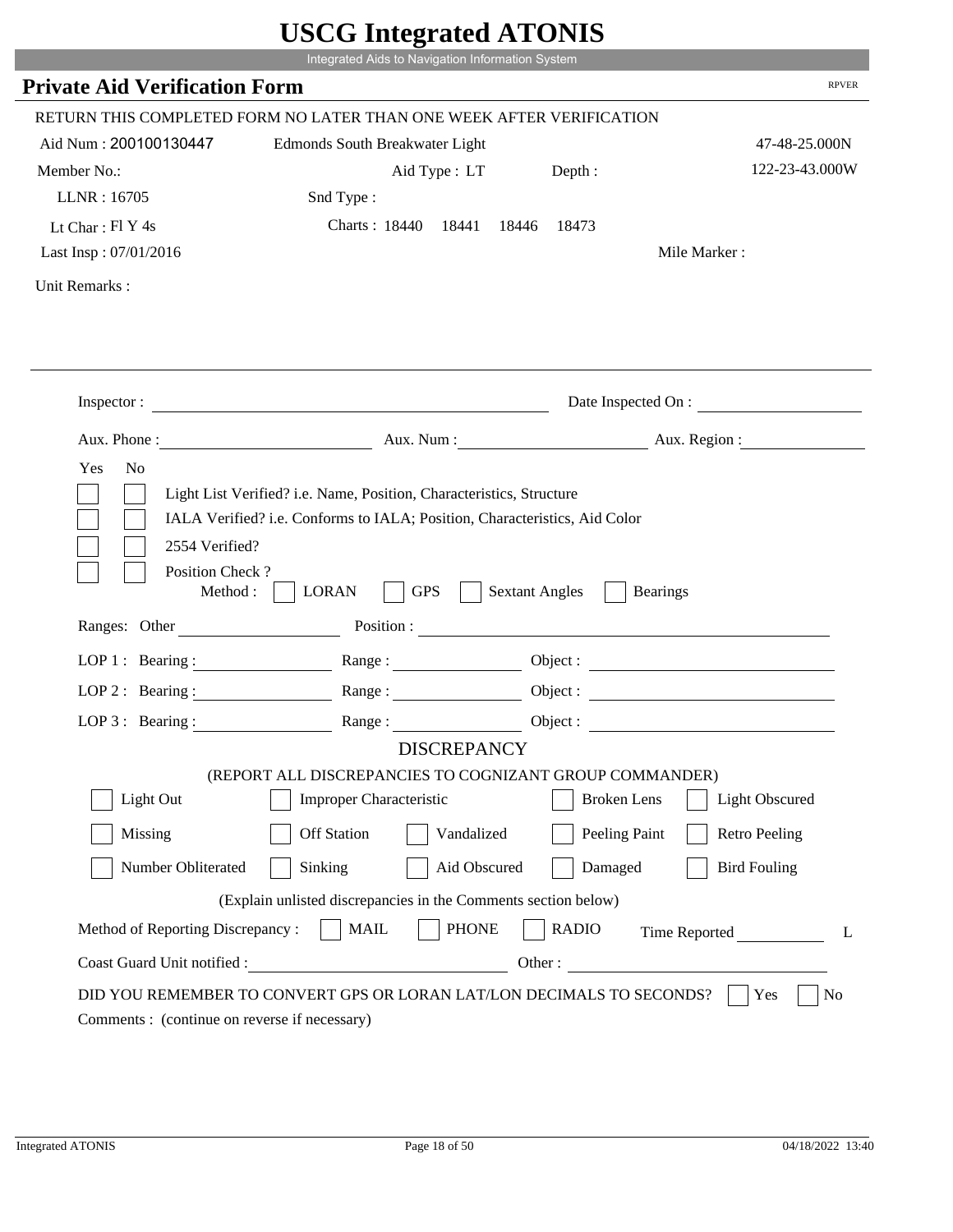|                                                      | $\sim$<br>Integrated Aids to Navigation Information System                                                                                         |                                          |                       |
|------------------------------------------------------|----------------------------------------------------------------------------------------------------------------------------------------------------|------------------------------------------|-----------------------|
| <b>Private Aid Verification Form</b>                 |                                                                                                                                                    |                                          | <b>RPVER</b>          |
|                                                      | RETURN THIS COMPLETED FORM NO LATER THAN ONE WEEK AFTER VERIFICATION                                                                               |                                          |                       |
| Aid Num: 200100130153                                | Edmonds Storm Sewer Outfall Daybeacon                                                                                                              |                                          | 47-48-24.000N         |
| Member No.:                                          | Aid Type : DBN                                                                                                                                     | Depth:                                   | 122-23-42.000W        |
| LLNR: 16700                                          | Snd Type:                                                                                                                                          |                                          |                       |
| Lt Char:                                             | Charts: 18440 18441 18446 18473                                                                                                                    |                                          |                       |
| Last Insp: 07/10/2016                                |                                                                                                                                                    |                                          | Mile Marker:          |
| Unit Remarks:                                        |                                                                                                                                                    |                                          |                       |
|                                                      |                                                                                                                                                    |                                          |                       |
|                                                      | Inspector:                                                                                                                                         |                                          | Date Inspected On :   |
|                                                      | Aux. Phone : Aux. Num : Aux. Num : Aux. Num : Aux. Region :                                                                                        |                                          |                       |
| Yes<br>N <sub>o</sub><br>2554 Verified?              | Light List Verified? i.e. Name, Position, Characteristics, Structure<br>IALA Verified? i.e. Conforms to IALA; Position, Characteristics, Aid Color |                                          |                       |
| Position Check?<br>Method : $\vert$<br>Ranges: Other | <b>LORAN</b><br><b>GPS</b>                                                                                                                         | <b>Sextant Angles</b><br><b>Bearings</b> |                       |
|                                                      |                                                                                                                                                    |                                          |                       |
|                                                      | LOP 1: Bearing: Range:                                                                                                                             |                                          |                       |
| LOP 2: Bearing:                                      |                                                                                                                                                    |                                          |                       |
|                                                      | LOP 3: Bearing: Range: Range: Object:<br><b>DISCREPANCY</b>                                                                                        |                                          |                       |
|                                                      | (REPORT ALL DISCREPANCIES TO COGNIZANT GROUP COMMANDER)                                                                                            |                                          |                       |
| Light Out                                            | Improper Characteristic                                                                                                                            | <b>Broken</b> Lens                       | <b>Light Obscured</b> |
| Missing                                              | <b>Off Station</b><br>Vandalized                                                                                                                   | Peeling Paint                            | <b>Retro Peeling</b>  |
| Number Obliterated                                   | Sinking<br>Aid Obscured                                                                                                                            | Damaged                                  | <b>Bird Fouling</b>   |
|                                                      | (Explain unlisted discrepancies in the Comments section below)                                                                                     |                                          |                       |
| Method of Reporting Discrepancy:                     | <b>MAIL</b><br><b>PHONE</b>                                                                                                                        | <b>RADIO</b>                             | Time Reported<br>L    |

p.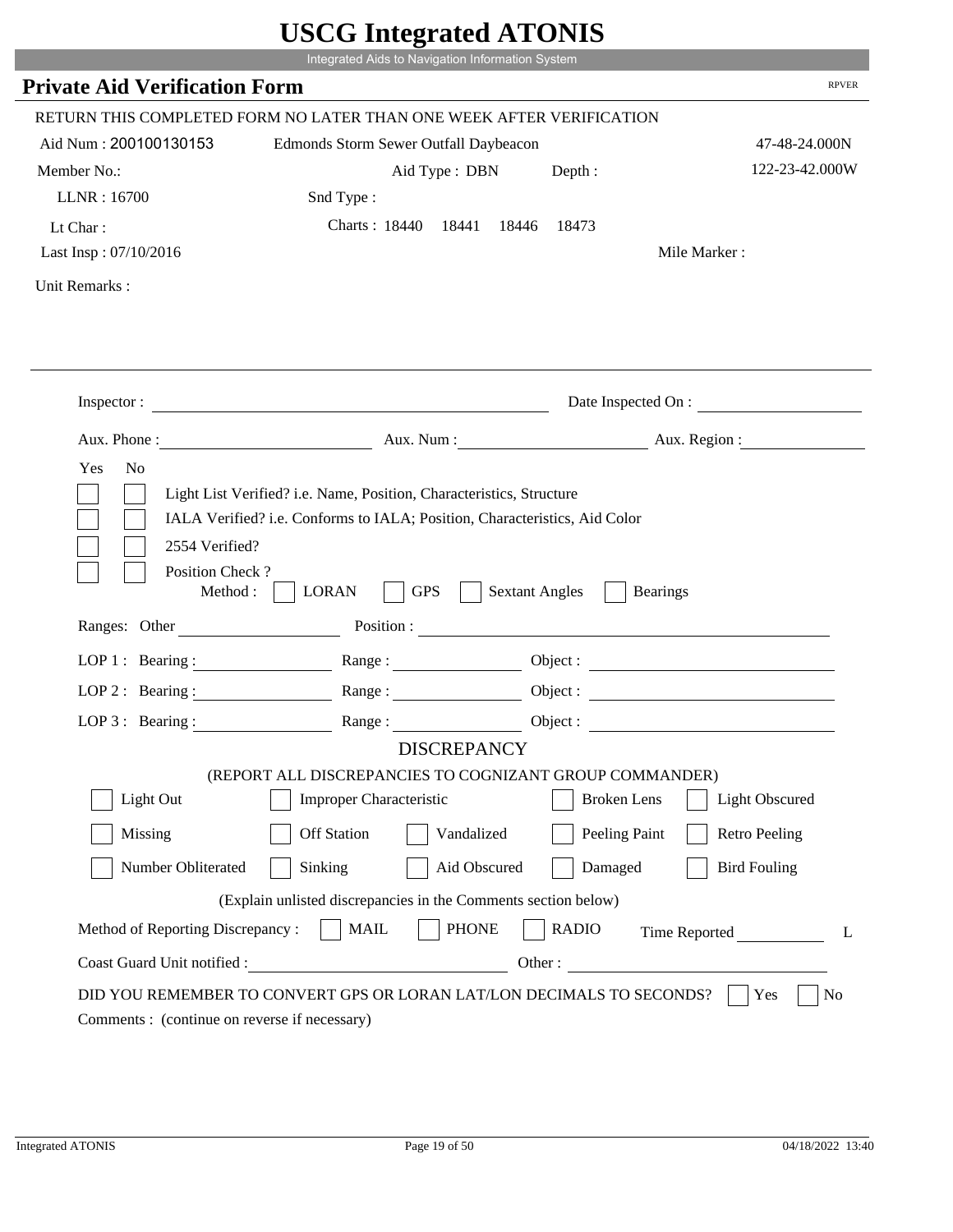|                                                                                                            | UDUU IIIItgi altu ATUNID<br>Integrated Aids to Navigation Information System                                                                       |                       |                        |
|------------------------------------------------------------------------------------------------------------|----------------------------------------------------------------------------------------------------------------------------------------------------|-----------------------|------------------------|
| <b>Private Aid Verification Form</b>                                                                       |                                                                                                                                                    |                       | <b>RPVER</b>           |
|                                                                                                            | RETURN THIS COMPLETED FORM NO LATER THAN ONE WEEK AFTER VERIFICATION                                                                               |                       |                        |
| Aid Num: 100118293191                                                                                      | Elliot Bay Fish Pen Light A                                                                                                                        |                       | 47-37-20.705N          |
| Member No.:                                                                                                | Aid Type : LT                                                                                                                                      | Depth :               | 122-22-04.213W         |
| LLNR: 16851                                                                                                | Snd Type:                                                                                                                                          |                       |                        |
| Lt Char: $FIY$ 6s                                                                                          | Charts: 18441 18449 18450 18474                                                                                                                    |                       |                        |
| Last Insp: 05/10/2016                                                                                      |                                                                                                                                                    |                       | Mile Marker:           |
| Unit Remarks:                                                                                              |                                                                                                                                                    |                       |                        |
|                                                                                                            |                                                                                                                                                    |                       |                        |
|                                                                                                            | Inspector:                                                                                                                                         |                       | Date Inspected On :    |
|                                                                                                            |                                                                                                                                                    |                       | Aux. Num: Aux. Region: |
| Yes<br>N <sub>0</sub><br>2554 Verified?                                                                    | Light List Verified? i.e. Name, Position, Characteristics, Structure<br>IALA Verified? i.e. Conforms to IALA; Position, Characteristics, Aid Color |                       |                        |
| Position Check?<br>Method :                                                                                | <b>GPS</b><br><b>LORAN</b>                                                                                                                         | <b>Sextant Angles</b> | <b>Bearings</b>        |
|                                                                                                            | Ranges: Other Position : Position :                                                                                                                |                       |                        |
| LOP 1 : Bearing : $\frac{1}{\sqrt{1-\frac{1}{2}} \cdot \frac{1}{\sqrt{1-\frac{1}{2}} \cdot \frac{1}{2}}}}$ |                                                                                                                                                    |                       | Object:                |
| LOP $2:$ Bearing :                                                                                         | Range :                                                                                                                                            |                       |                        |
| LOP $3$ : Bearing :                                                                                        | <b>DISCREPANCY</b>                                                                                                                                 | Object :              |                        |
|                                                                                                            | (REPORT ALL DISCREPANCIES TO COGNIZANT GROUP COMMANDER)                                                                                            |                       |                        |
| Light Out                                                                                                  | <b>Improper Characteristic</b>                                                                                                                     | <b>Broken</b> Lens    | <b>Light Obscured</b>  |
| Missing                                                                                                    | <b>Off Station</b><br>Vandalized                                                                                                                   | Peeling Paint         | <b>Retro Peeling</b>   |
| Number Obliterated                                                                                         | Sinking<br>Aid Obscured                                                                                                                            | Damaged               | <b>Bird Fouling</b>    |
|                                                                                                            | (Explain unlisted discrepancies in the Comments section below)                                                                                     |                       |                        |
| Method of Reporting Discrepancy:                                                                           | <b>PHONE</b><br><b>MAIL</b>                                                                                                                        | <b>RADIO</b>          | Time Reported<br>L     |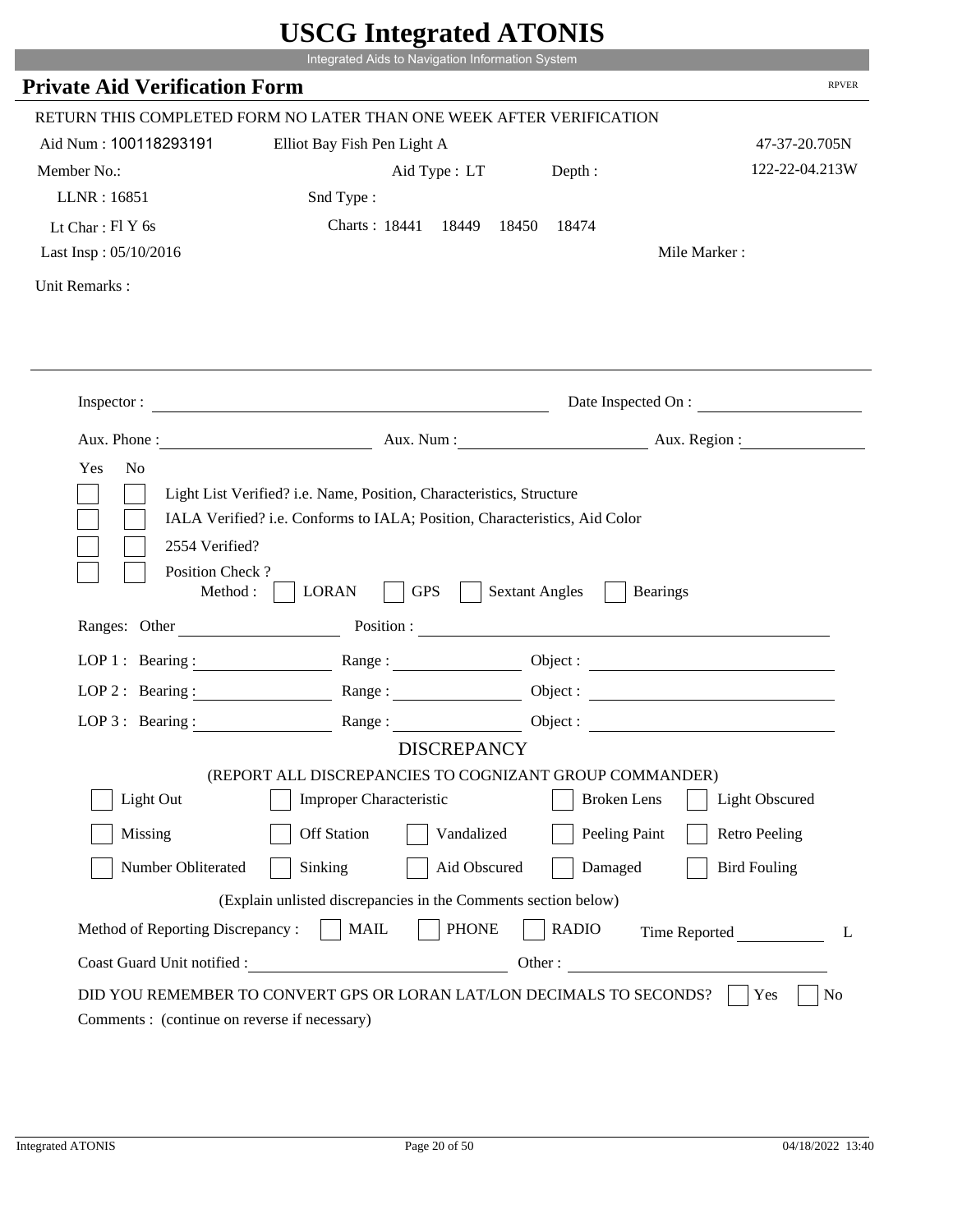|                                                         | UDUU IIIIU ARUU ATUNID<br>Integrated Aids to Navigation Information System                                                                                                                                                     |                                          |                        |
|---------------------------------------------------------|--------------------------------------------------------------------------------------------------------------------------------------------------------------------------------------------------------------------------------|------------------------------------------|------------------------|
| <b>Private Aid Verification Form</b>                    |                                                                                                                                                                                                                                |                                          | <b>RPVER</b>           |
|                                                         |                                                                                                                                                                                                                                |                                          |                        |
|                                                         | RETURN THIS COMPLETED FORM NO LATER THAN ONE WEEK AFTER VERIFICATION                                                                                                                                                           |                                          |                        |
| Aid Num: 200100130420                                   | Elliot Bay Fish Pen Light B                                                                                                                                                                                                    |                                          | 47-37-19.689N          |
| Member No.:                                             | Aid Type : LT                                                                                                                                                                                                                  | Depth:                                   | 122-22-02.784W         |
| LLNR: 16852                                             | Snd Type:                                                                                                                                                                                                                      |                                          |                        |
| Lt Char: $FIY$ 6s                                       | Charts: 18441 18449<br>18450                                                                                                                                                                                                   | 18474                                    |                        |
| Last Insp: 06/16/2005                                   |                                                                                                                                                                                                                                |                                          | Mile Marker:           |
| Unit Remarks:                                           |                                                                                                                                                                                                                                |                                          |                        |
|                                                         |                                                                                                                                                                                                                                |                                          |                        |
|                                                         | Inspector:                                                                                                                                                                                                                     |                                          | Date Inspected On :    |
|                                                         |                                                                                                                                                                                                                                |                                          | Aux. Num: Aux. Region: |
| Aux. Phone :<br>Yes<br>N <sub>o</sub><br>2554 Verified? | Light List Verified? i.e. Name, Position, Characteristics, Structure<br>IALA Verified? i.e. Conforms to IALA; Position, Characteristics, Aid Color                                                                             |                                          |                        |
| Position Check?<br>Method:                              | <b>GPS</b><br><b>LORAN</b>                                                                                                                                                                                                     | <b>Sextant Angles</b><br><b>Bearings</b> |                        |
| Ranges: Other                                           | Position : The Contract of the Contract of the Contract of the Contract of the Contract of the Contract of the Contract of the Contract of the Contract of the Contract of the Contract of the Contract of the Contract of the |                                          |                        |
| LOP 1 : Bearing :                                       |                                                                                                                                                                                                                                |                                          | Object :               |
| $LOP$ 2 : Bearing :                                     | Range :                                                                                                                                                                                                                        |                                          |                        |
| LOP $3$ : Bearing :                                     | Range:                                                                                                                                                                                                                         |                                          |                        |
|                                                         | <b>DISCREPANCY</b>                                                                                                                                                                                                             |                                          |                        |
|                                                         | (REPORT ALL DISCREPANCIES TO COGNIZANT GROUP COMMANDER)                                                                                                                                                                        |                                          |                        |
| Light Out                                               | <b>Improper Characteristic</b>                                                                                                                                                                                                 | <b>Broken</b> Lens                       | <b>Light Obscured</b>  |
| Missing                                                 | <b>Off Station</b><br>Vandalized                                                                                                                                                                                               | Peeling Paint                            | <b>Retro Peeling</b>   |
| Number Obliterated                                      | Sinking<br>Aid Obscured                                                                                                                                                                                                        | Damaged                                  | <b>Bird Fouling</b>    |
|                                                         | (Explain unlisted discrepancies in the Comments section below)                                                                                                                                                                 |                                          |                        |
| Method of Reporting Discrepancy:                        | <b>PHONE</b><br><b>MAIL</b>                                                                                                                                                                                                    | <b>RADIO</b>                             | Time Reported<br>L     |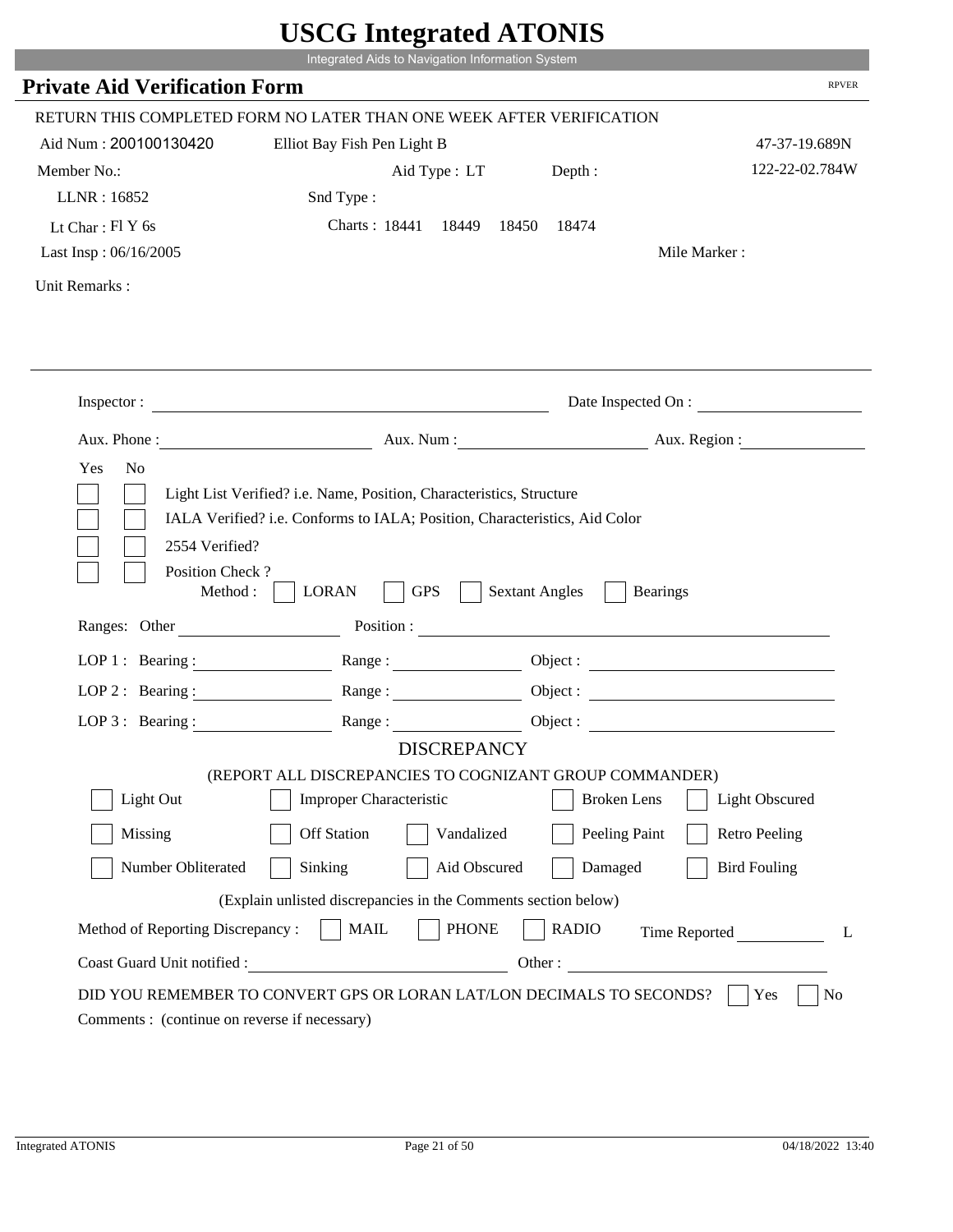|                                              | UDUU IIIItgi altu ATUNID<br>Integrated Aids to Navigation Information System |                                                        |                                 |
|----------------------------------------------|------------------------------------------------------------------------------|--------------------------------------------------------|---------------------------------|
| <b>Private Aid Verification Form</b>         |                                                                              |                                                        | <b>RPVER</b>                    |
|                                              |                                                                              |                                                        |                                 |
|                                              | RETURN THIS COMPLETED FORM NO LATER THAN ONE WEEK AFTER VERIFICATION         |                                                        |                                 |
| Aid Num: 200100130488                        | Elliott Bay Marina Breakwater Light A                                        |                                                        | 47-37-48.000N<br>122-23-48.000W |
| Member No.:<br>LLNR: 16838                   | Aid Type : LT Depth :<br>Snd Type:                                           |                                                        |                                 |
| Lt Char: Fl Y 10s                            | Charts: 18449 18450                                                          | 18474                                                  |                                 |
| Last Insp: 05/11/2016                        |                                                                              |                                                        | Mile Marker:                    |
|                                              |                                                                              |                                                        |                                 |
| Unit Remarks:                                |                                                                              |                                                        |                                 |
|                                              |                                                                              |                                                        |                                 |
|                                              |                                                                              |                                                        |                                 |
|                                              | Inspector:                                                                   |                                                        | Date Inspected On :             |
|                                              |                                                                              |                                                        | Aux. Num : Aux. Region :        |
| Position Check?<br>Method :<br>Ranges: Other | <b>GPS</b><br><b>LORAN</b>                                                   | <b>Sextant Angles</b><br><b>Bearings</b><br>Position : |                                 |
| LOP 1 : Bearing :                            |                                                                              |                                                        |                                 |
| LOP $2:$ Bearing :                           |                                                                              |                                                        | Object :                        |
| $LOP 3:$ Bearing :                           | Range:                                                                       |                                                        |                                 |
|                                              | <b>DISCREPANCY</b>                                                           |                                                        | Object :                        |
|                                              | (REPORT ALL DISCREPANCIES TO COGNIZANT GROUP COMMANDER)                      |                                                        |                                 |
| Light Out                                    | <b>Improper Characteristic</b>                                               | <b>Broken</b> Lens                                     | <b>Light Obscured</b>           |
| Missing                                      | <b>Off Station</b><br>Vandalized                                             | Peeling Paint                                          | <b>Retro Peeling</b>            |
| Number Obliterated                           | Aid Obscured<br>Sinking                                                      | Damaged                                                | <b>Bird Fouling</b>             |
|                                              | (Explain unlisted discrepancies in the Comments section below)               |                                                        |                                 |
| Method of Reporting Discrepancy:             | <b>PHONE</b><br><b>MAIL</b>                                                  | <b>RADIO</b>                                           | Time Reported<br>L              |
| Coast Guard Unit notified :                  |                                                                              | Other:                                                 |                                 |
|                                              |                                                                              |                                                        |                                 |
|                                              | DID YOU REMEMBER TO CONVERT GPS OR LORAN LAT/LON DECIMALS TO SECONDS?        |                                                        | No<br>Yes                       |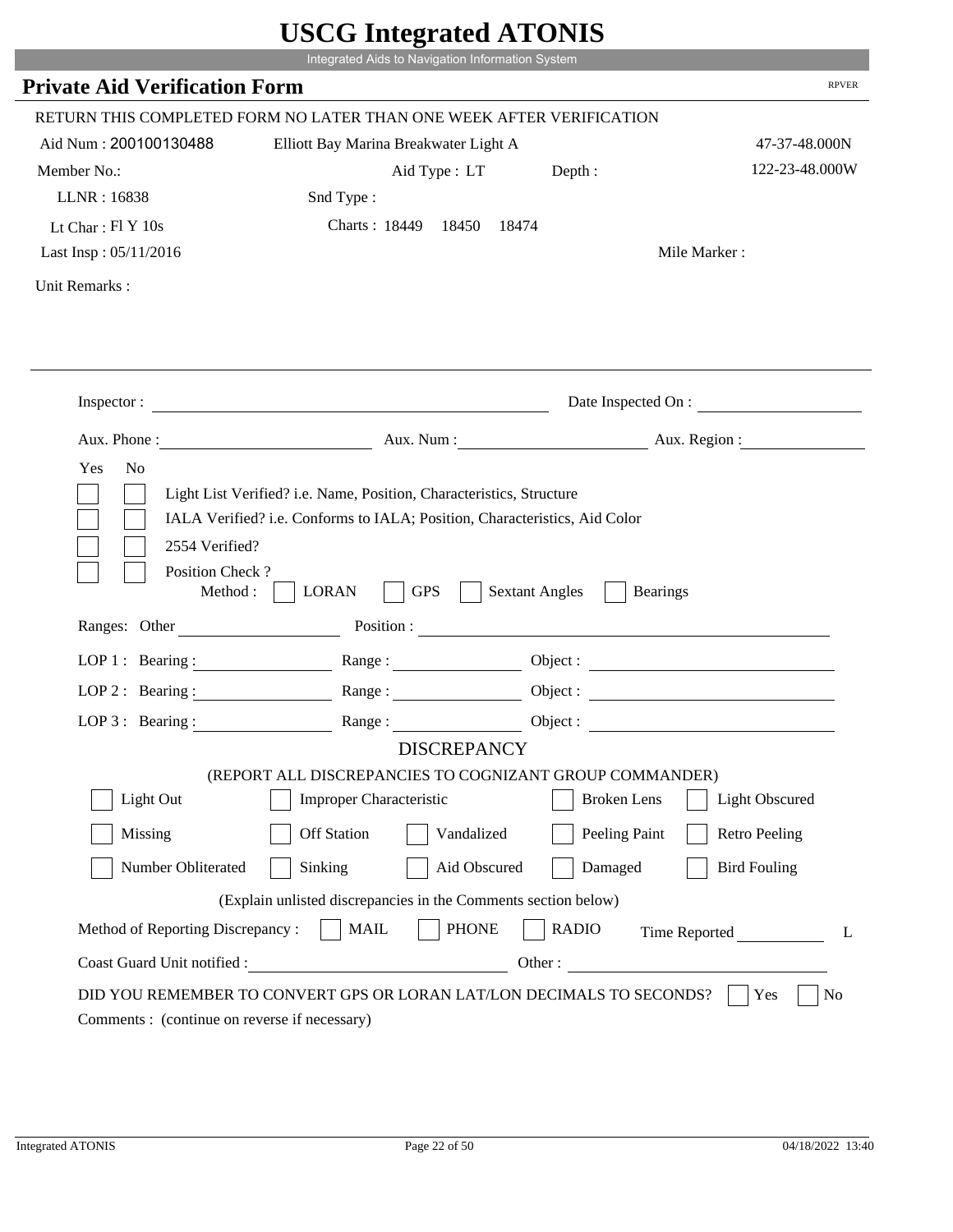|                                                                 | UDUU IIIItgi altu ATUNID<br>Integrated Aids to Navigation Information System                  |                       |                                 |
|-----------------------------------------------------------------|-----------------------------------------------------------------------------------------------|-----------------------|---------------------------------|
| <b>Private Aid Verification Form</b>                            |                                                                                               |                       | <b>RPVER</b>                    |
|                                                                 |                                                                                               |                       |                                 |
|                                                                 | RETURN THIS COMPLETED FORM NO LATER THAN ONE WEEK AFTER VERIFICATION                          |                       |                                 |
| Aid Num: 200100130489                                           | Elliott Bay Marina Breakwater Light B                                                         |                       | 47-37-42.000N<br>122-23-48.000W |
| Member No.:<br>LLNR: 16838.1                                    | Aid Type : LT Depth :<br>Snd Type:                                                            |                       |                                 |
| Lt Char: Fl Y 10s                                               | Charts: 18449 18450                                                                           | 18474                 |                                 |
| Last Insp: 05/11/2016                                           |                                                                                               |                       | Mile Marker:                    |
|                                                                 |                                                                                               |                       |                                 |
| Unit Remarks:                                                   |                                                                                               |                       |                                 |
|                                                                 |                                                                                               |                       |                                 |
|                                                                 |                                                                                               |                       |                                 |
|                                                                 | Inspector:                                                                                    |                       | Date Inspected On :             |
|                                                                 |                                                                                               |                       | Aux. Num: Aux. Region:          |
| 2554 Verified?                                                  | IALA Verified? i.e. Conforms to IALA; Position, Characteristics, Aid Color                    |                       |                                 |
| Position Check?<br>Method :                                     | <b>GPS</b><br><b>LORAN</b>                                                                    | <b>Sextant Angles</b> | <b>Bearings</b>                 |
| Ranges: Other                                                   | Position :                                                                                    |                       |                                 |
| LOP 1 : Bearing :                                               |                                                                                               |                       |                                 |
| LOP $2:$ Bearing :                                              |                                                                                               |                       | Object :                        |
| $LOP$ 3 : Bearing :                                             | Range:                                                                                        |                       | Object :                        |
|                                                                 | <b>DISCREPANCY</b><br>(REPORT ALL DISCREPANCIES TO COGNIZANT GROUP COMMANDER)                 |                       |                                 |
| Light Out                                                       | <b>Improper Characteristic</b>                                                                | <b>Broken</b> Lens    | <b>Light Obscured</b>           |
| Missing                                                         | <b>Off Station</b><br>Vandalized                                                              | Peeling Paint         | <b>Retro Peeling</b>            |
| Number Obliterated                                              | Aid Obscured<br>Sinking                                                                       | Damaged               | <b>Bird Fouling</b>             |
|                                                                 |                                                                                               |                       |                                 |
|                                                                 | (Explain unlisted discrepancies in the Comments section below)<br><b>PHONE</b><br><b>MAIL</b> | <b>RADIO</b>          |                                 |
| Method of Reporting Discrepancy:<br>Coast Guard Unit notified : |                                                                                               |                       | Time Reported<br>L<br>Other:    |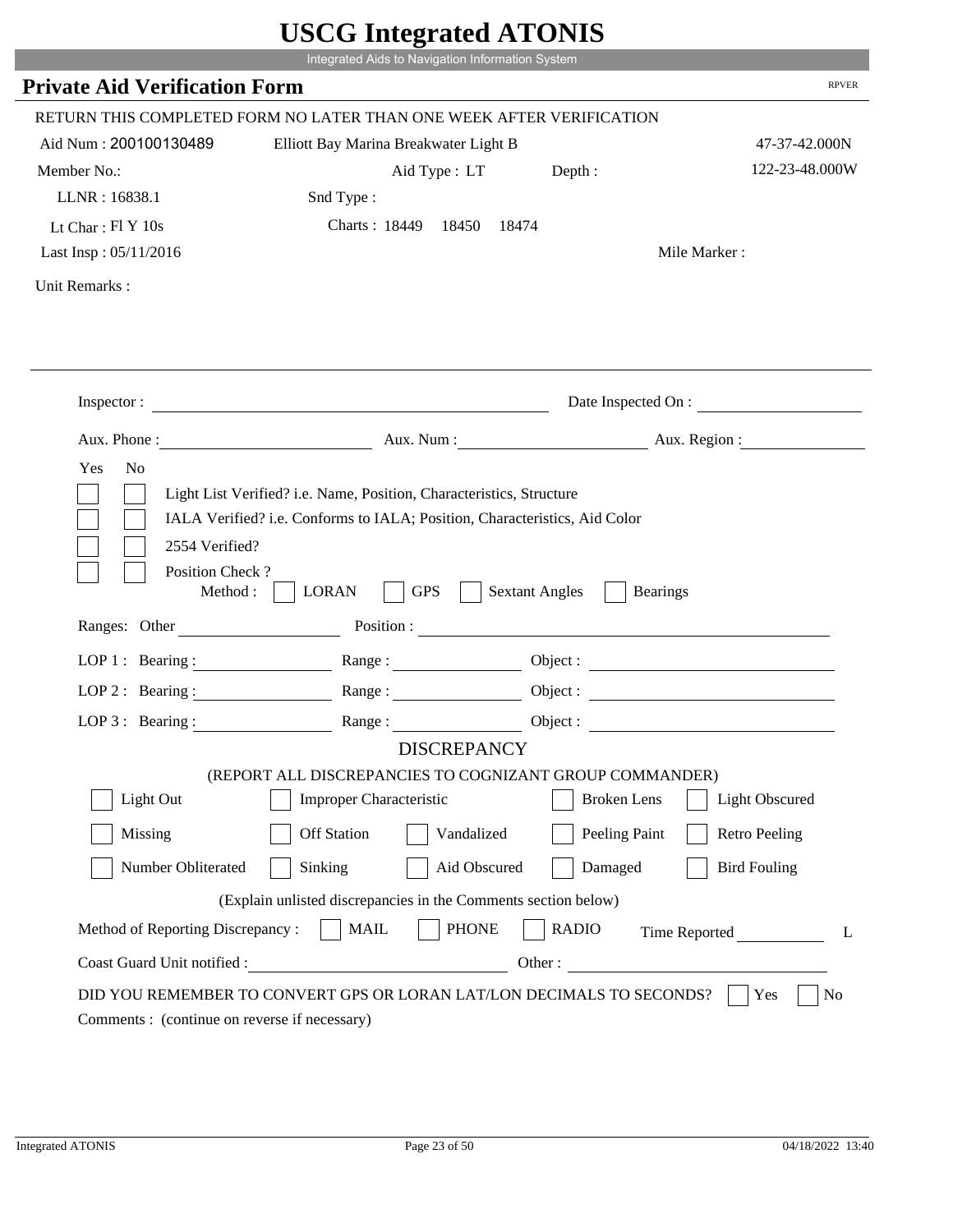|                                                                                                                                   | UDUU IIIItgi altu ATUNID<br>Integrated Aids to Navigation Information System                                                                       |                       |                        |
|-----------------------------------------------------------------------------------------------------------------------------------|----------------------------------------------------------------------------------------------------------------------------------------------------|-----------------------|------------------------|
| <b>Private Aid Verification Form</b>                                                                                              |                                                                                                                                                    |                       | <b>RPVER</b>           |
|                                                                                                                                   | RETURN THIS COMPLETED FORM NO LATER THAN ONE WEEK AFTER VERIFICATION                                                                               |                       |                        |
| Aid Num: 200100130490                                                                                                             | Elliott Bay Marina Breakwater Light C                                                                                                              |                       | 47-37-36.000N          |
| Member No.:                                                                                                                       | Aid Type : LT Depth :                                                                                                                              |                       | 122-23-18.000W         |
| LLNR: 16838.2                                                                                                                     | Snd Type:                                                                                                                                          |                       |                        |
| Lt Char: Fl Y 10s                                                                                                                 | Charts: 18449 18450                                                                                                                                | 18474                 |                        |
| Last Insp: 05/11/2016                                                                                                             |                                                                                                                                                    |                       | Mile Marker:           |
| Unit Remarks:                                                                                                                     |                                                                                                                                                    |                       |                        |
|                                                                                                                                   |                                                                                                                                                    |                       |                        |
|                                                                                                                                   |                                                                                                                                                    |                       |                        |
|                                                                                                                                   | Inspector:                                                                                                                                         |                       | Date Inspected On :    |
|                                                                                                                                   |                                                                                                                                                    |                       | Aux. Num: Aux. Region: |
| Yes<br>N <sub>0</sub><br>2554 Verified?<br>Position Check?                                                                        | Light List Verified? i.e. Name, Position, Characteristics, Structure<br>IALA Verified? i.e. Conforms to IALA; Position, Characteristics, Aid Color |                       |                        |
| Method :                                                                                                                          | <b>GPS</b><br><b>LORAN</b><br>Ranges: Other Position : Position :                                                                                  | <b>Sextant Angles</b> | <b>Bearings</b>        |
|                                                                                                                                   |                                                                                                                                                    |                       |                        |
| LOP 1 : Bearing : $\frac{1}{\sqrt{1-\frac{1}{2}} \cdot \frac{1}{\sqrt{1-\frac{1}{2}} \cdot \frac{1}{2}}}}$<br>$LOP$ 2 : Bearing : |                                                                                                                                                    |                       |                        |
| LOP $3$ : Bearing :                                                                                                               | Range :                                                                                                                                            | Object :              |                        |
|                                                                                                                                   | <b>DISCREPANCY</b>                                                                                                                                 |                       |                        |
|                                                                                                                                   | (REPORT ALL DISCREPANCIES TO COGNIZANT GROUP COMMANDER)                                                                                            |                       |                        |
| Light Out                                                                                                                         | <b>Improper Characteristic</b>                                                                                                                     | <b>Broken</b> Lens    | <b>Light Obscured</b>  |
| Missing                                                                                                                           | <b>Off Station</b><br>Vandalized                                                                                                                   | Peeling Paint         | <b>Retro Peeling</b>   |
| Number Obliterated                                                                                                                | Sinking<br>Aid Obscured                                                                                                                            | Damaged               | <b>Bird Fouling</b>    |
|                                                                                                                                   | (Explain unlisted discrepancies in the Comments section below)                                                                                     |                       |                        |
| Method of Reporting Discrepancy:                                                                                                  | <b>PHONE</b><br><b>MAIL</b>                                                                                                                        | <b>RADIO</b>          | Time Reported<br>L     |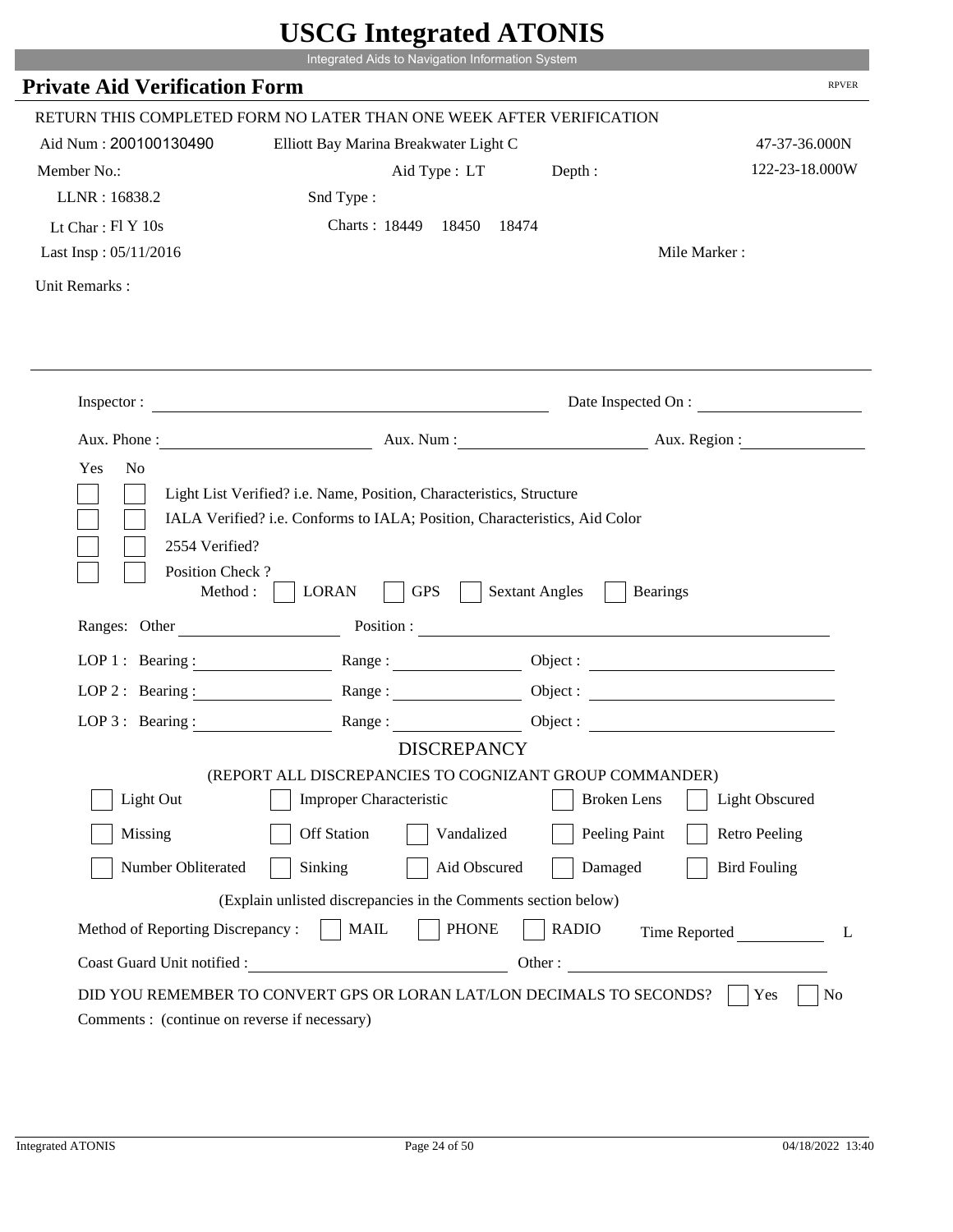|                                                                                                                                   | UDUU IIIItgi altu ATUNID<br>Integrated Aids to Navigation Information System                                                                       |                       |                        |
|-----------------------------------------------------------------------------------------------------------------------------------|----------------------------------------------------------------------------------------------------------------------------------------------------|-----------------------|------------------------|
| <b>Private Aid Verification Form</b>                                                                                              |                                                                                                                                                    |                       | <b>RPVER</b>           |
|                                                                                                                                   | RETURN THIS COMPLETED FORM NO LATER THAN ONE WEEK AFTER VERIFICATION                                                                               |                       |                        |
| Aid Num: 200100130491                                                                                                             | Elliott Bay Marina Breakwater Light D                                                                                                              |                       | 47-37-42.000N          |
| Member No.:                                                                                                                       | Aid Type : LT Depth :                                                                                                                              |                       | 122-23-18.000W         |
| LLNR: 16838.3                                                                                                                     | Snd Type:                                                                                                                                          |                       |                        |
| Lt Char: Fl Y 10s                                                                                                                 | Charts: 18449 18450                                                                                                                                | 18474                 |                        |
| Last Insp: 05/11/2016                                                                                                             |                                                                                                                                                    |                       | Mile Marker:           |
| Unit Remarks:                                                                                                                     |                                                                                                                                                    |                       |                        |
|                                                                                                                                   |                                                                                                                                                    |                       |                        |
|                                                                                                                                   |                                                                                                                                                    |                       |                        |
|                                                                                                                                   | Inspector:                                                                                                                                         |                       | Date Inspected On :    |
|                                                                                                                                   |                                                                                                                                                    |                       | Aux. Num: Aux. Region: |
| Yes<br>N <sub>0</sub><br>2554 Verified?<br>Position Check?                                                                        | Light List Verified? i.e. Name, Position, Characteristics, Structure<br>IALA Verified? i.e. Conforms to IALA; Position, Characteristics, Aid Color |                       |                        |
| Method :                                                                                                                          | <b>GPS</b><br><b>LORAN</b><br>Ranges: Other Position : Position :                                                                                  | <b>Sextant Angles</b> | <b>Bearings</b>        |
|                                                                                                                                   |                                                                                                                                                    |                       |                        |
| LOP 1 : Bearing : $\frac{1}{\sqrt{1-\frac{1}{2}} \cdot \frac{1}{\sqrt{1-\frac{1}{2}} \cdot \frac{1}{2}}}}$<br>$LOP$ 2 : Bearing : |                                                                                                                                                    |                       |                        |
| LOP $3$ : Bearing :                                                                                                               | Range :                                                                                                                                            | Object :              |                        |
|                                                                                                                                   | <b>DISCREPANCY</b>                                                                                                                                 |                       |                        |
|                                                                                                                                   | (REPORT ALL DISCREPANCIES TO COGNIZANT GROUP COMMANDER)                                                                                            |                       |                        |
| Light Out                                                                                                                         | <b>Improper Characteristic</b>                                                                                                                     | <b>Broken</b> Lens    | <b>Light Obscured</b>  |
| Missing                                                                                                                           | <b>Off Station</b><br>Vandalized                                                                                                                   | Peeling Paint         | <b>Retro Peeling</b>   |
| Number Obliterated                                                                                                                | Sinking<br>Aid Obscured                                                                                                                            | Damaged               | <b>Bird Fouling</b>    |
|                                                                                                                                   | (Explain unlisted discrepancies in the Comments section below)                                                                                     |                       |                        |
| Method of Reporting Discrepancy:                                                                                                  | <b>PHONE</b><br><b>MAIL</b>                                                                                                                        | <b>RADIO</b>          | Time Reported<br>L     |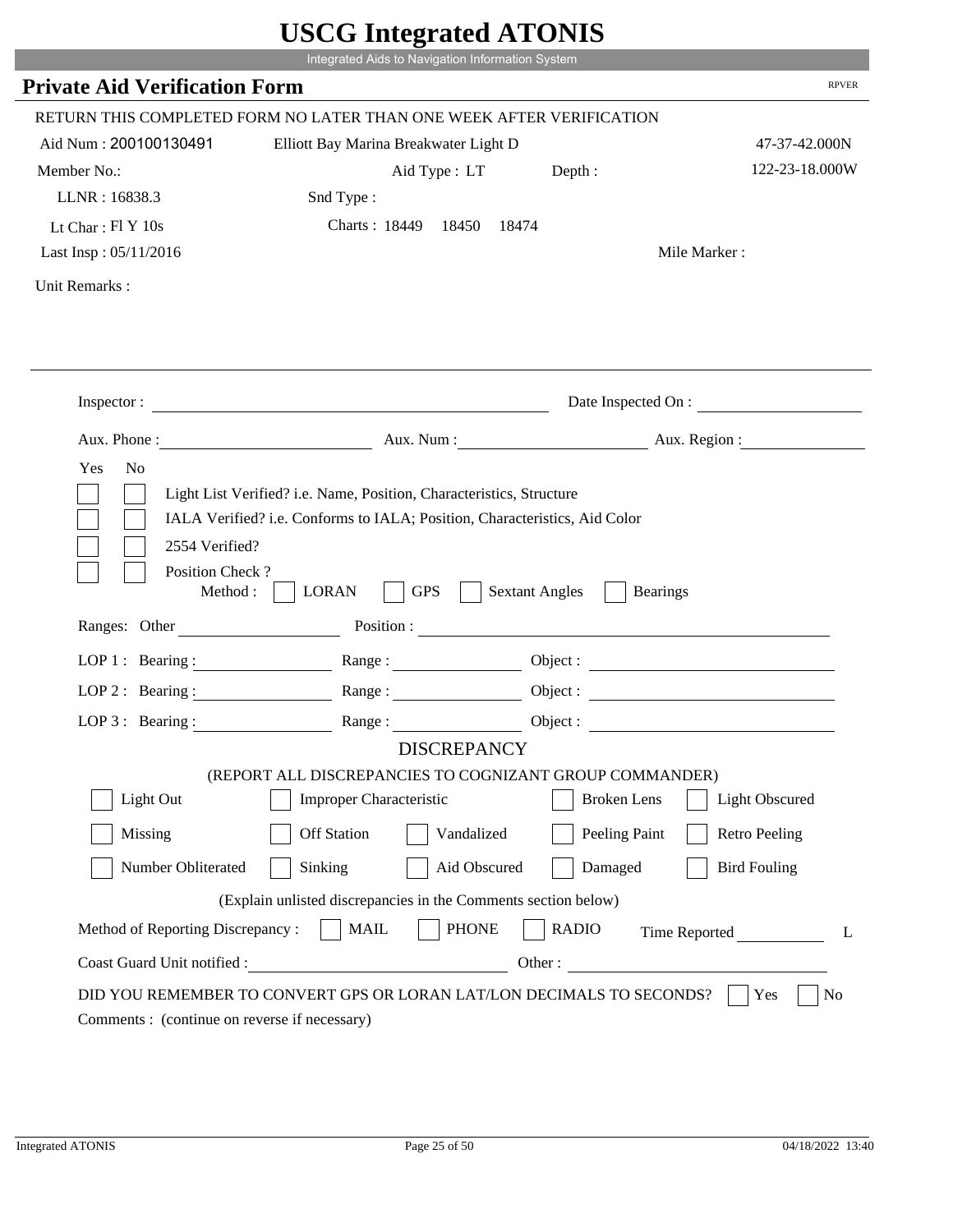|                                                                | Integrated Aids to Navigation Information System                     |                                                        |                          |
|----------------------------------------------------------------|----------------------------------------------------------------------|--------------------------------------------------------|--------------------------|
| <b>Private Aid Verification Form</b>                           |                                                                      |                                                        | <b>RPVER</b>             |
|                                                                | RETURN THIS COMPLETED FORM NO LATER THAN ONE WEEK AFTER VERIFICATION |                                                        |                          |
| Aid Num: 200100130493                                          | Elliott Bay Marina East Entrance Light 1                             |                                                        | 47-37-36.000N            |
| Member No.:                                                    |                                                                      |                                                        | 122-23-12.000W           |
| LLNR: 16839                                                    | Aid Type : LT Depth :<br>Snd Type:                                   |                                                        |                          |
| Lt Char: Fl G 10s                                              | Charts: 18449 18450                                                  | 18474                                                  |                          |
| Last Insp: 05/11/2016                                          |                                                                      |                                                        | Mile Marker:             |
|                                                                |                                                                      |                                                        |                          |
| Unit Remarks:                                                  |                                                                      |                                                        |                          |
|                                                                |                                                                      |                                                        |                          |
|                                                                | Inspector:                                                           |                                                        | Date Inspected On :      |
|                                                                |                                                                      |                                                        | Aux. Num : Aux. Region : |
| 2554 Verified?<br>Position Check?<br>Method :<br>Ranges: Other | <b>GPS</b><br><b>LORAN</b>                                           | <b>Sextant Angles</b><br><b>Bearings</b><br>Position : |                          |
| LOP 1 : Bearing :                                              |                                                                      |                                                        |                          |
| LOP $2:$ Bearing :                                             |                                                                      |                                                        |                          |
| $LOP 3:$ Bearing :                                             | Range:                                                               |                                                        |                          |
|                                                                | <b>DISCREPANCY</b>                                                   |                                                        | Object :                 |
|                                                                | (REPORT ALL DISCREPANCIES TO COGNIZANT GROUP COMMANDER)              |                                                        |                          |
| Light Out                                                      | <b>Improper Characteristic</b>                                       | <b>Broken</b> Lens                                     | <b>Light Obscured</b>    |
| Missing                                                        | <b>Off Station</b><br>Vandalized                                     | Peeling Paint                                          | <b>Retro Peeling</b>     |
|                                                                |                                                                      |                                                        |                          |
| Number Obliterated                                             | Aid Obscured<br>Sinking                                              | Damaged                                                | <b>Bird Fouling</b>      |
|                                                                | (Explain unlisted discrepancies in the Comments section below)       |                                                        |                          |
| Method of Reporting Discrepancy:                               | <b>PHONE</b><br><b>MAIL</b>                                          | <b>RADIO</b>                                           |                          |
| Coast Guard Unit notified :                                    |                                                                      | Other:                                                 | Time Reported<br>L       |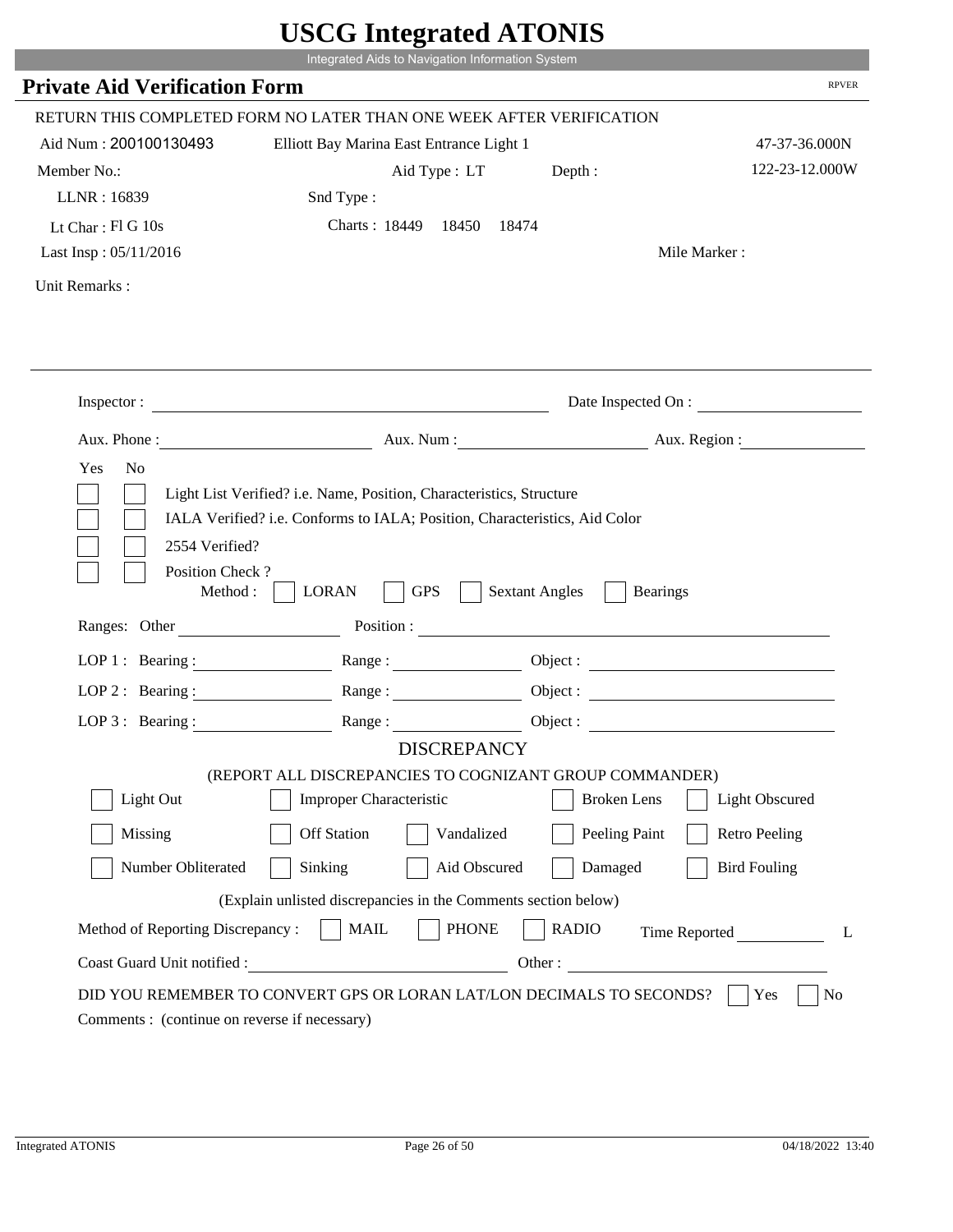|                                                                                                            | UDUU IIIItgi attu ATUNID<br>Integrated Aids to Navigation Information System                                                                       |                       |                        |
|------------------------------------------------------------------------------------------------------------|----------------------------------------------------------------------------------------------------------------------------------------------------|-----------------------|------------------------|
| <b>Private Aid Verification Form</b>                                                                       |                                                                                                                                                    |                       | <b>RPVER</b>           |
|                                                                                                            | RETURN THIS COMPLETED FORM NO LATER THAN ONE WEEK AFTER VERIFICATION                                                                               |                       |                        |
| Aid Num: 200100130495                                                                                      | Elliott Bay Marina East Entrance Light 2                                                                                                           |                       | 47-37-42.000N          |
| Member No.:                                                                                                | Aid Type : LT Depth :                                                                                                                              |                       | 122-23-18.000W         |
| LLNR: 16839.1                                                                                              | Snd Type:                                                                                                                                          |                       |                        |
| Lt Char: $FI R 10s$                                                                                        | Charts: 18449 18450                                                                                                                                | 18474                 |                        |
| Last Insp: 05/11/2016                                                                                      |                                                                                                                                                    |                       | Mile Marker:           |
| Unit Remarks:                                                                                              |                                                                                                                                                    |                       |                        |
|                                                                                                            |                                                                                                                                                    |                       |                        |
|                                                                                                            |                                                                                                                                                    |                       |                        |
|                                                                                                            | Inspector:                                                                                                                                         |                       | Date Inspected On :    |
|                                                                                                            |                                                                                                                                                    |                       | Aux. Num: Aux. Region: |
| Yes<br>N <sub>0</sub><br>2554 Verified?                                                                    | Light List Verified? i.e. Name, Position, Characteristics, Structure<br>IALA Verified? i.e. Conforms to IALA; Position, Characteristics, Aid Color |                       |                        |
| Position Check?<br>Method :                                                                                | <b>GPS</b><br><b>LORAN</b>                                                                                                                         | <b>Sextant Angles</b> | <b>Bearings</b>        |
|                                                                                                            | Ranges: Other Position : Position :                                                                                                                |                       |                        |
| LOP 1 : Bearing : $\frac{1}{\sqrt{1-\frac{1}{2}} \cdot \frac{1}{\sqrt{1-\frac{1}{2}} \cdot \frac{1}{2}}}}$ |                                                                                                                                                    |                       |                        |
| $LOP$ 2 : Bearing :                                                                                        | Range :                                                                                                                                            |                       |                        |
| LOP $3$ : Bearing :                                                                                        | <b>DISCREPANCY</b>                                                                                                                                 | Object :              |                        |
|                                                                                                            | (REPORT ALL DISCREPANCIES TO COGNIZANT GROUP COMMANDER)                                                                                            |                       |                        |
| Light Out                                                                                                  | <b>Improper Characteristic</b>                                                                                                                     | <b>Broken</b> Lens    | <b>Light Obscured</b>  |
| Missing                                                                                                    | <b>Off Station</b><br>Vandalized                                                                                                                   | Peeling Paint         | <b>Retro Peeling</b>   |
| Number Obliterated                                                                                         | Sinking<br>Aid Obscured                                                                                                                            | Damaged               | <b>Bird Fouling</b>    |
|                                                                                                            | (Explain unlisted discrepancies in the Comments section below)                                                                                     |                       |                        |
| Method of Reporting Discrepancy:                                                                           | <b>PHONE</b><br><b>MAIL</b>                                                                                                                        | <b>RADIO</b>          | Time Reported<br>L     |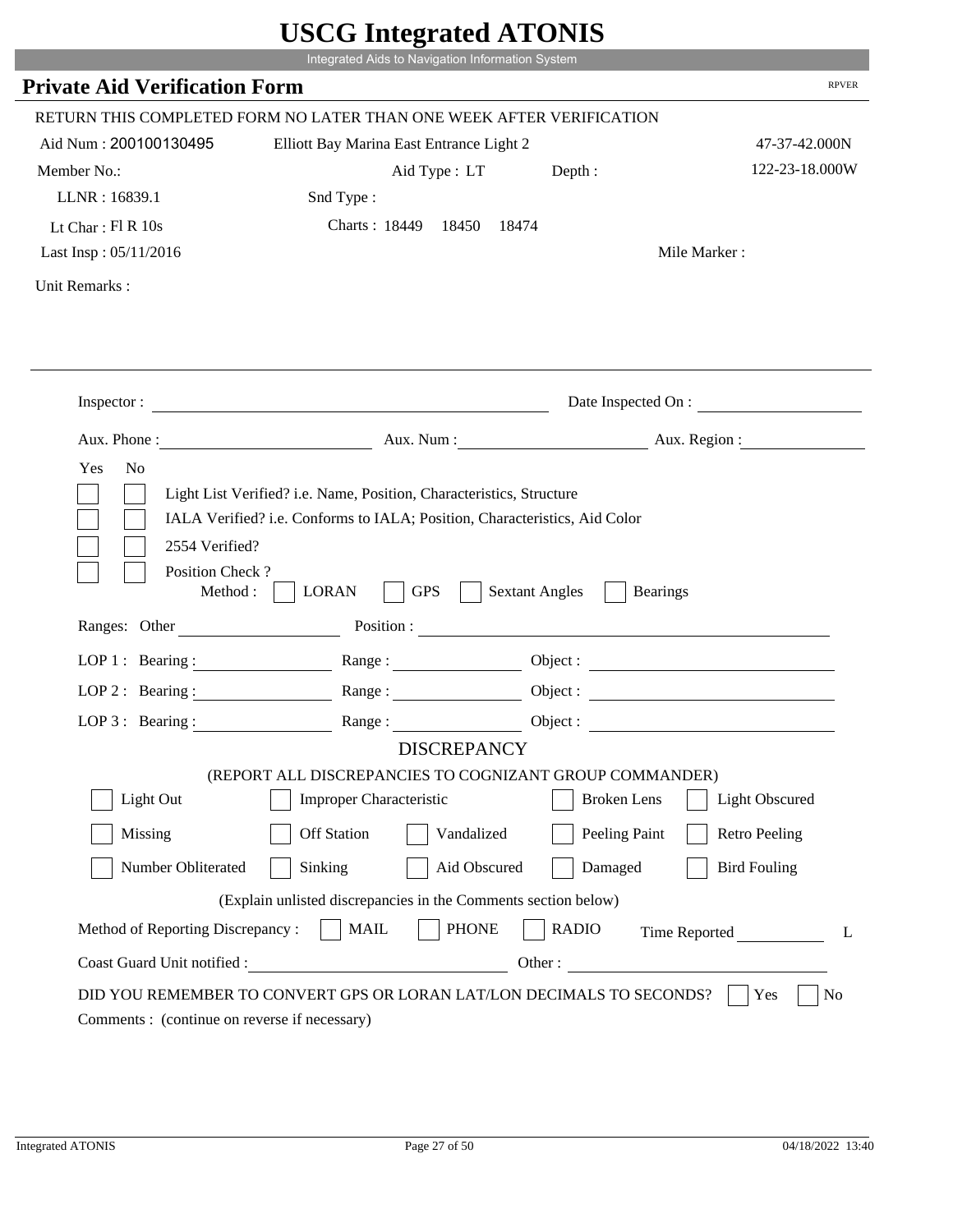|                                                                 | UDUU IIIItgi altu ATUNID<br>Integrated Aids to Navigation Information System                                                                       |                                          |                                 |
|-----------------------------------------------------------------|----------------------------------------------------------------------------------------------------------------------------------------------------|------------------------------------------|---------------------------------|
| <b>Private Aid Verification Form</b>                            |                                                                                                                                                    |                                          | <b>RPVER</b>                    |
|                                                                 |                                                                                                                                                    |                                          |                                 |
|                                                                 | RETURN THIS COMPLETED FORM NO LATER THAN ONE WEEK AFTER VERIFICATION                                                                               |                                          |                                 |
| Aid Num: 200100130484                                           | Elliott Bay Marina West Entrance Light 1                                                                                                           |                                          | 47-37-42.000N<br>122-23-48.000W |
| Member No.:<br>LLNR: 16837                                      | Aid Type : LT Depth :<br>Snd Type:                                                                                                                 |                                          |                                 |
| Lt Char: Fl G 10s                                               | Charts: 18449 18450                                                                                                                                | 18474                                    |                                 |
| Last Insp: 05/11/2016                                           |                                                                                                                                                    |                                          | Mile Marker:                    |
|                                                                 |                                                                                                                                                    |                                          |                                 |
| Unit Remarks:                                                   |                                                                                                                                                    |                                          |                                 |
|                                                                 |                                                                                                                                                    |                                          |                                 |
|                                                                 |                                                                                                                                                    |                                          |                                 |
|                                                                 | Inspector:                                                                                                                                         |                                          | Date Inspected On :             |
|                                                                 |                                                                                                                                                    |                                          | Aux. Num : Aux. Region :        |
| Yes<br>N <sub>o</sub><br>2554 Verified?                         | Light List Verified? i.e. Name, Position, Characteristics, Structure<br>IALA Verified? i.e. Conforms to IALA; Position, Characteristics, Aid Color |                                          |                                 |
| Position Check?<br>Method :                                     | <b>GPS</b><br><b>LORAN</b>                                                                                                                         | <b>Sextant Angles</b><br><b>Bearings</b> |                                 |
| Ranges: Other                                                   |                                                                                                                                                    | Position :                               |                                 |
| LOP 1 : Bearing :                                               |                                                                                                                                                    |                                          |                                 |
| LOP $2:$ Bearing :                                              |                                                                                                                                                    |                                          | Object :                        |
| $LOP$ 3 : Bearing :                                             | Range:                                                                                                                                             |                                          | Object :                        |
|                                                                 | <b>DISCREPANCY</b><br>(REPORT ALL DISCREPANCIES TO COGNIZANT GROUP COMMANDER)                                                                      |                                          |                                 |
| Light Out                                                       | <b>Improper Characteristic</b>                                                                                                                     | <b>Broken</b> Lens                       | <b>Light Obscured</b>           |
| Missing                                                         | <b>Off Station</b><br>Vandalized                                                                                                                   | Peeling Paint                            | <b>Retro Peeling</b>            |
| Number Obliterated                                              | Aid Obscured<br>Sinking                                                                                                                            | Damaged                                  | <b>Bird Fouling</b>             |
|                                                                 |                                                                                                                                                    |                                          |                                 |
|                                                                 | (Explain unlisted discrepancies in the Comments section below)                                                                                     |                                          |                                 |
| Method of Reporting Discrepancy:<br>Coast Guard Unit notified : | <b>PHONE</b><br><b>MAIL</b>                                                                                                                        | <b>RADIO</b>                             | Time Reported<br>L<br>Other:    |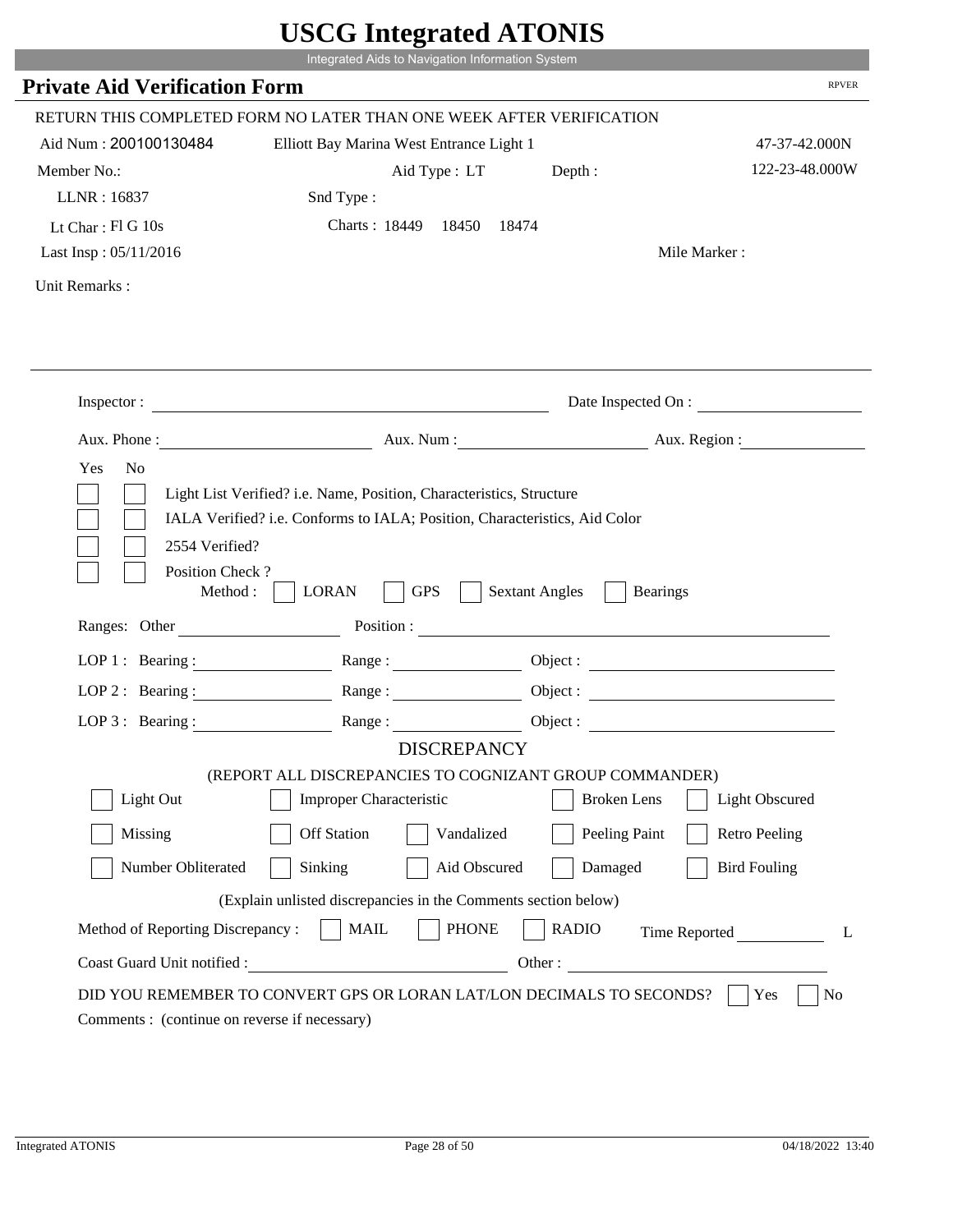|                                                                 | UDUU IIIItgi altu ATUNID<br>Integrated Aids to Navigation Information System                                                                       |                                          |                          |
|-----------------------------------------------------------------|----------------------------------------------------------------------------------------------------------------------------------------------------|------------------------------------------|--------------------------|
| <b>Private Aid Verification Form</b>                            |                                                                                                                                                    |                                          | <b>RPVER</b>             |
|                                                                 |                                                                                                                                                    |                                          |                          |
|                                                                 | RETURN THIS COMPLETED FORM NO LATER THAN ONE WEEK AFTER VERIFICATION                                                                               |                                          |                          |
| Aid Num: 200100130486                                           | Elliott Bay Marina West Entrance Light 2                                                                                                           |                                          | 47-37-42.000N            |
| Member No.:                                                     | Aid Type : LT Depth :                                                                                                                              |                                          | 122-23-48.000W           |
| LLNR: 16837.1                                                   | Snd Type:                                                                                                                                          |                                          |                          |
| Lt Char: Fl R 10s                                               | Charts: 18449 18450                                                                                                                                | 18474                                    |                          |
| Last Insp: 05/11/2016                                           |                                                                                                                                                    |                                          | Mile Marker:             |
| Unit Remarks:                                                   |                                                                                                                                                    |                                          |                          |
|                                                                 |                                                                                                                                                    |                                          |                          |
|                                                                 |                                                                                                                                                    |                                          |                          |
|                                                                 | Inspector:                                                                                                                                         |                                          | Date Inspected On :      |
|                                                                 |                                                                                                                                                    |                                          | Aux. Num : Aux. Region : |
| Yes<br>N <sub>o</sub><br>2554 Verified?                         | Light List Verified? i.e. Name, Position, Characteristics, Structure<br>IALA Verified? i.e. Conforms to IALA; Position, Characteristics, Aid Color |                                          |                          |
| Position Check?<br>Method :<br>Ranges: Other                    | <b>GPS</b><br><b>LORAN</b>                                                                                                                         | <b>Sextant Angles</b><br><b>Bearings</b> |                          |
|                                                                 | Position :                                                                                                                                         |                                          |                          |
| LOP 1 : Bearing :                                               |                                                                                                                                                    |                                          |                          |
| LOP $2:$ Bearing :                                              |                                                                                                                                                    |                                          |                          |
| $LOP$ 3 : Bearing :                                             | Range:                                                                                                                                             |                                          | Object :                 |
|                                                                 | <b>DISCREPANCY</b><br>(REPORT ALL DISCREPANCIES TO COGNIZANT GROUP COMMANDER)                                                                      |                                          |                          |
| Light Out                                                       | <b>Improper Characteristic</b>                                                                                                                     | <b>Broken</b> Lens                       | <b>Light Obscured</b>    |
|                                                                 | <b>Off Station</b>                                                                                                                                 |                                          |                          |
| Missing                                                         | Vandalized                                                                                                                                         | Peeling Paint                            | <b>Retro Peeling</b>     |
| Number Obliterated                                              | Aid Obscured<br>Sinking                                                                                                                            | Damaged                                  | <b>Bird Fouling</b>      |
|                                                                 | (Explain unlisted discrepancies in the Comments section below)                                                                                     |                                          |                          |
| Method of Reporting Discrepancy:<br>Coast Guard Unit notified : | <b>PHONE</b><br><b>MAIL</b>                                                                                                                        | <b>RADIO</b>                             | Time Reported<br>L       |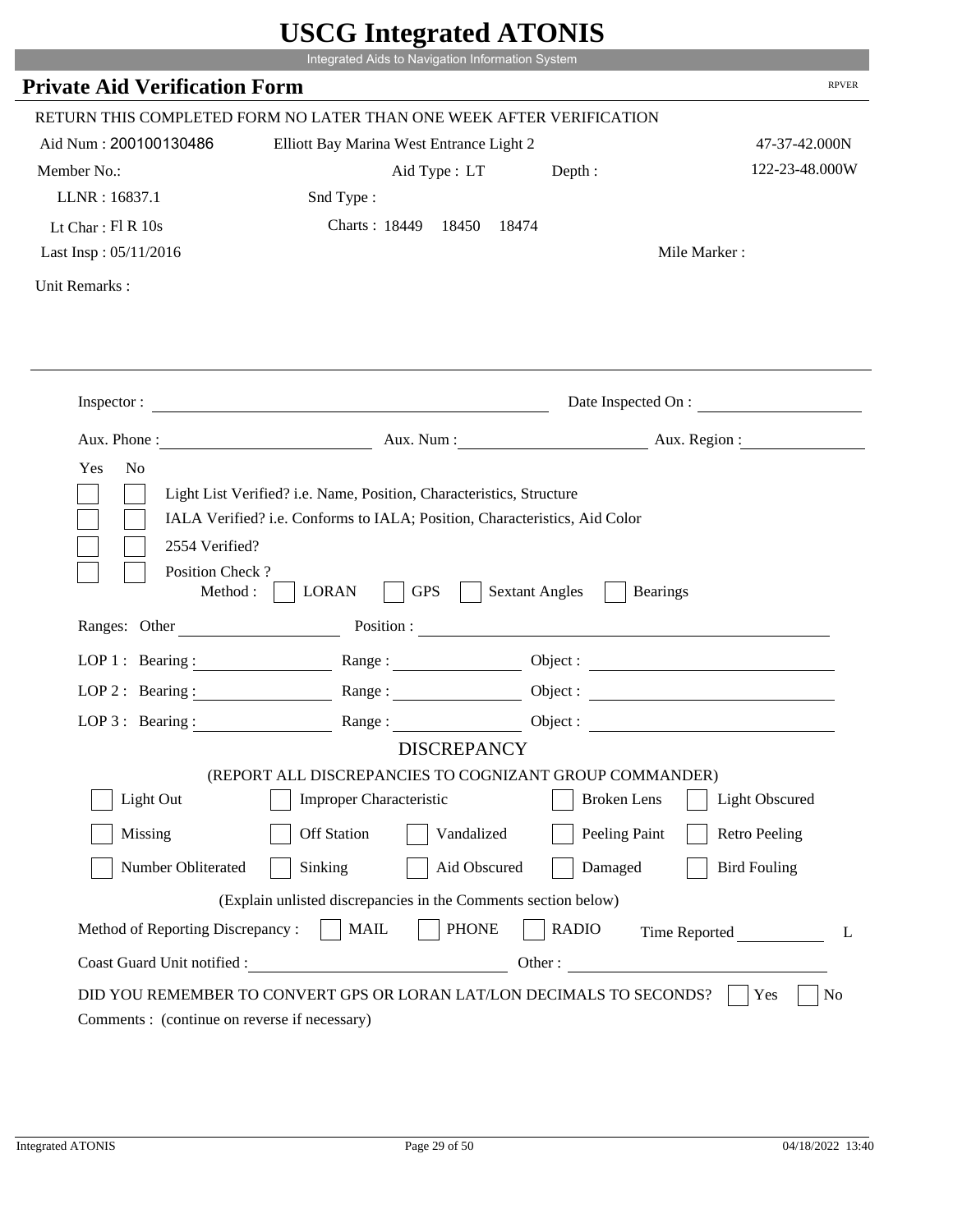|                                         | UDUU IIIIU ARUU ATUNID<br>Integrated Aids to Navigation Information System                                                                         |                       |                          |
|-----------------------------------------|----------------------------------------------------------------------------------------------------------------------------------------------------|-----------------------|--------------------------|
| <b>Private Aid Verification Form</b>    |                                                                                                                                                    |                       | <b>RPVER</b>             |
|                                         |                                                                                                                                                    |                       |                          |
|                                         | RETURN THIS COMPLETED FORM NO LATER THAN ONE WEEK AFTER VERIFICATION                                                                               |                       |                          |
| Aid Num: 200100130214                   | Golden Gardens Boat Ramp Pier Light                                                                                                                |                       | 47-41-13.869N            |
| Member No.:                             | Aid Type : LT Depth :                                                                                                                              |                       | 122-24-16.041W           |
| LLNR: 16775                             | Snd Type:                                                                                                                                          |                       |                          |
| Lt Char: $FY$                           | Charts: 18441 18446 18447                                                                                                                          | 18473                 |                          |
| Last Insp: 05/13/2016                   |                                                                                                                                                    |                       | Mile Marker:             |
| Unit Remarks:                           |                                                                                                                                                    |                       |                          |
|                                         |                                                                                                                                                    |                       |                          |
|                                         | Inspector:                                                                                                                                         |                       | Date Inspected On :      |
|                                         |                                                                                                                                                    |                       | Aux. Num : Aux. Region : |
| Yes<br>N <sub>o</sub><br>2554 Verified? | Light List Verified? i.e. Name, Position, Characteristics, Structure<br>IALA Verified? i.e. Conforms to IALA; Position, Characteristics, Aid Color |                       |                          |
| Position Check?<br>Method :             | <b>GPS</b><br><b>LORAN</b>                                                                                                                         | <b>Sextant Angles</b> | <b>Bearings</b>          |
| Ranges: Other                           |                                                                                                                                                    |                       | Position :               |
| LOP 1 : Bearing :                       |                                                                                                                                                    |                       |                          |
| LOP $2:$ Bearing :                      |                                                                                                                                                    |                       |                          |
| $LOP 3:$ Bearing :                      | Range:                                                                                                                                             |                       | Object :                 |
|                                         | <b>DISCREPANCY</b>                                                                                                                                 |                       |                          |
| Light Out                               | (REPORT ALL DISCREPANCIES TO COGNIZANT GROUP COMMANDER)<br><b>Improper Characteristic</b>                                                          | <b>Broken</b> Lens    | <b>Light Obscured</b>    |
|                                         |                                                                                                                                                    |                       |                          |
| Missing                                 | <b>Off Station</b><br>Vandalized                                                                                                                   | Peeling Paint         | <b>Retro Peeling</b>     |
| Number Obliterated                      | Aid Obscured<br>Sinking                                                                                                                            | Damaged               | <b>Bird Fouling</b>      |
|                                         | (Explain unlisted discrepancies in the Comments section below)                                                                                     |                       |                          |
| Method of Reporting Discrepancy:        | <b>PHONE</b><br><b>MAIL</b>                                                                                                                        | <b>RADIO</b>          | Time Reported<br>L       |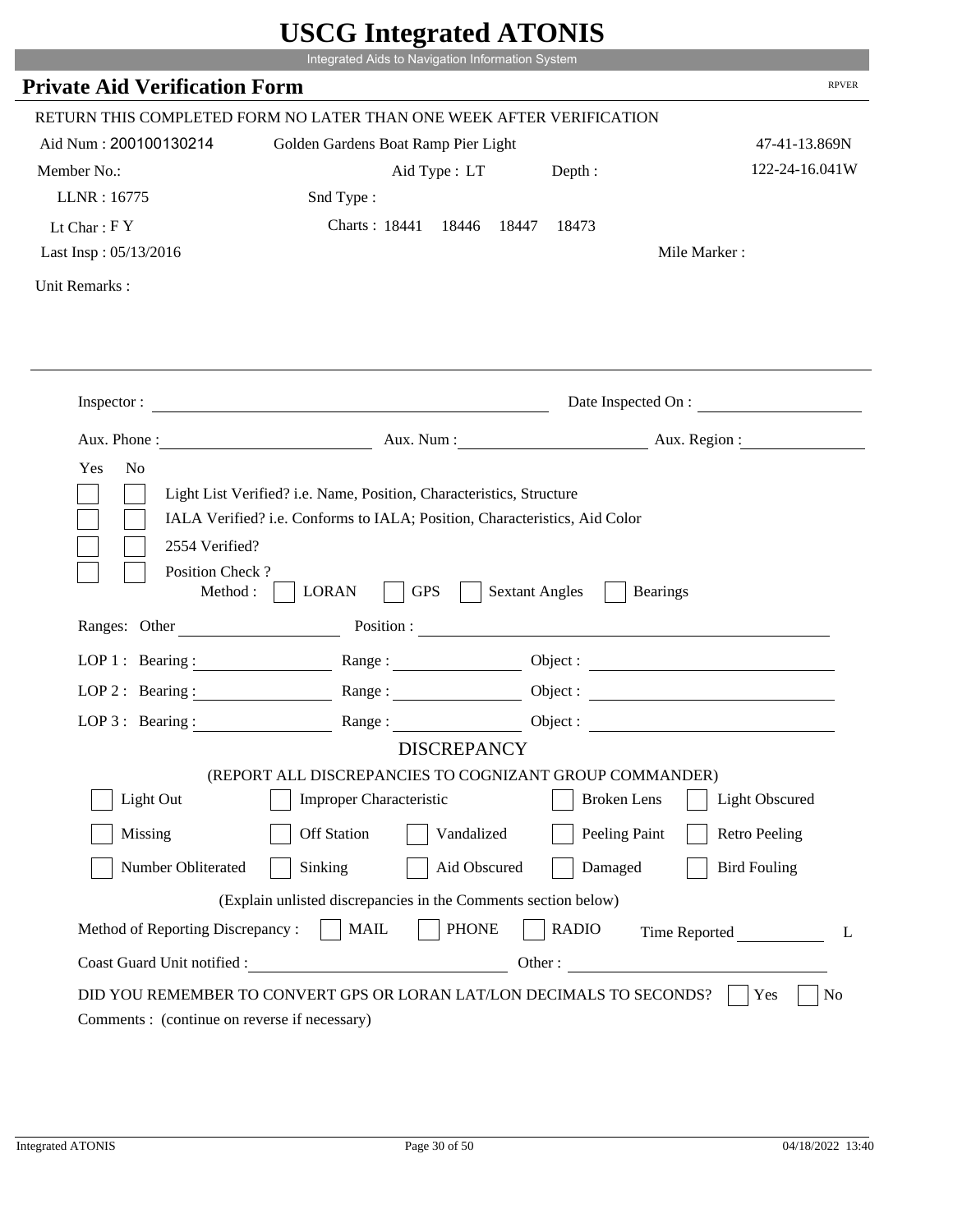|                                              | Integrated Aids to Navigation Information System                      |                       |                          |
|----------------------------------------------|-----------------------------------------------------------------------|-----------------------|--------------------------|
| <b>Private Aid Verification Form</b>         |                                                                       |                       | <b>RPVER</b>             |
|                                              | RETURN THIS COMPLETED FORM NO LATER THAN ONE WEEK AFTER VERIFICATION  |                       |                          |
| Aid Num: 200100130090                        | John Wayne Marina Light 1                                             |                       | 48-03-52.286N            |
| Member No.:                                  | Aid Type : LT Depth :                                                 |                       | 123-02-24.802W           |
| LLNR: 16450                                  | Snd Type:                                                             |                       |                          |
| Lt Char: $FIG$ 2.5s                          | Charts: 18440 18465                                                   | 18471                 |                          |
| Last Insp: 11/13/2016                        |                                                                       |                       | Mile Marker:             |
| Unit Remarks:                                |                                                                       |                       |                          |
|                                              |                                                                       |                       |                          |
|                                              |                                                                       |                       |                          |
|                                              | Inspector:                                                            |                       | Date Inspected On :      |
|                                              |                                                                       |                       | Aux. Num : Aux. Region : |
| Yes<br>N <sub>o</sub>                        |                                                                       |                       |                          |
| 2554 Verified?                               |                                                                       |                       |                          |
| Position Check?<br>Method :<br>Ranges: Other | <b>GPS</b><br><b>LORAN</b>                                            | <b>Sextant Angles</b> | <b>Bearings</b>          |
|                                              | Position :                                                            |                       |                          |
| LOP 1 : Bearing :                            |                                                                       |                       |                          |
| LOP $2:$ Bearing :                           |                                                                       |                       | Object :                 |
| $LOP$ 3 : Bearing :                          | Range:                                                                |                       | Object :                 |
|                                              | <b>DISCREPANCY</b>                                                    |                       |                          |
|                                              | (REPORT ALL DISCREPANCIES TO COGNIZANT GROUP COMMANDER)               |                       |                          |
| Light Out                                    | <b>Improper Characteristic</b>                                        | <b>Broken</b> Lens    | <b>Light Obscured</b>    |
| Missing                                      | <b>Off Station</b><br>Vandalized                                      | Peeling Paint         | <b>Retro Peeling</b>     |
| Number Obliterated                           | Aid Obscured<br>Sinking                                               | Damaged               | <b>Bird Fouling</b>      |
|                                              | (Explain unlisted discrepancies in the Comments section below)        |                       |                          |
| Method of Reporting Discrepancy:             | <b>PHONE</b><br><b>MAIL</b>                                           | <b>RADIO</b>          |                          |
| Coast Guard Unit notified :                  |                                                                       |                       | Time Reported<br>Other:  |
|                                              | DID YOU REMEMBER TO CONVERT GPS OR LORAN LAT/LON DECIMALS TO SECONDS? |                       | L<br>No<br>Yes           |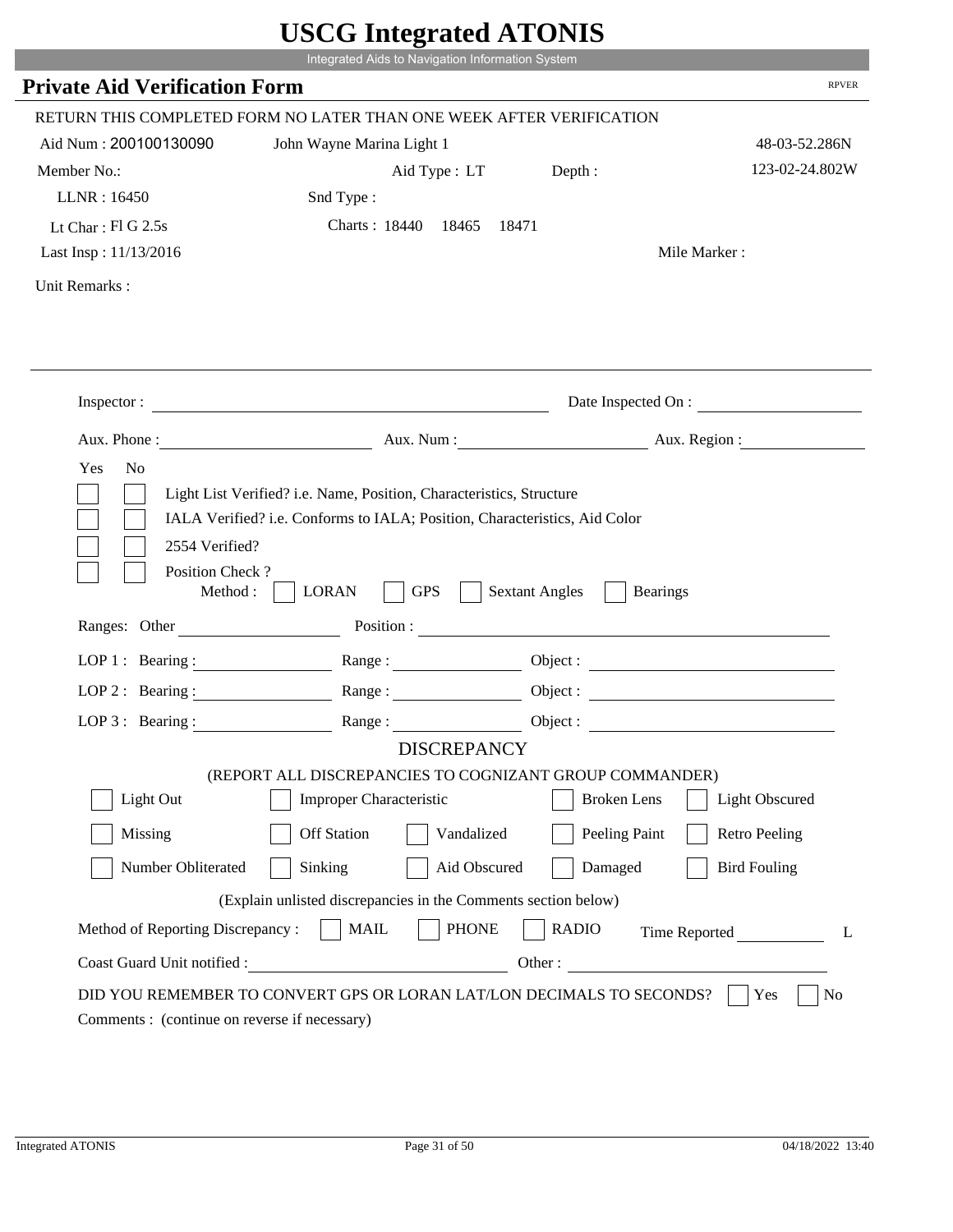|                                              | UDUU IIIIU ARUU ATUNID                                                                                                                                                                                                         |                                          |                        |
|----------------------------------------------|--------------------------------------------------------------------------------------------------------------------------------------------------------------------------------------------------------------------------------|------------------------------------------|------------------------|
|                                              | Integrated Aids to Navigation Information System                                                                                                                                                                               |                                          |                        |
| <b>Private Aid Verification Form</b>         |                                                                                                                                                                                                                                |                                          | <b>RPVER</b>           |
|                                              | RETURN THIS COMPLETED FORM NO LATER THAN ONE WEEK AFTER VERIFICATION                                                                                                                                                           |                                          |                        |
| Aid Num: 200100130088                        | John Wayne Marina Light 2                                                                                                                                                                                                      |                                          | 48-03-54.403N          |
| Member No.:                                  | Aid Type : LT Depth :                                                                                                                                                                                                          |                                          | 123-02-26.462W         |
| LLNR: 16445                                  | Snd Type:                                                                                                                                                                                                                      |                                          |                        |
| Lt Char: $FI R 2.5s$                         | Charts: 18440 18465                                                                                                                                                                                                            | 18471                                    |                        |
| Last Insp: 11/13/2016                        |                                                                                                                                                                                                                                |                                          | Mile Marker:           |
| Unit Remarks:                                |                                                                                                                                                                                                                                |                                          |                        |
|                                              |                                                                                                                                                                                                                                |                                          |                        |
|                                              |                                                                                                                                                                                                                                |                                          |                        |
| Aux. Phone :                                 | Inspector:                                                                                                                                                                                                                     |                                          | Date Inspected On :    |
|                                              |                                                                                                                                                                                                                                |                                          | Aux. Num: Aux. Region: |
| Yes<br>N <sub>o</sub><br>2554 Verified?      | Light List Verified? i.e. Name, Position, Characteristics, Structure<br>IALA Verified? i.e. Conforms to IALA; Position, Characteristics, Aid Color                                                                             |                                          |                        |
| Position Check?<br>Method :<br>Ranges: Other | <b>GPS</b><br><b>LORAN</b>                                                                                                                                                                                                     | <b>Sextant Angles</b><br><b>Bearings</b> |                        |
|                                              | Position : The Contract of the Contract of the Contract of the Contract of the Contract of the Contract of the Contract of the Contract of the Contract of the Contract of the Contract of the Contract of the Contract of the |                                          |                        |
| LOP 1 : Bearing :                            |                                                                                                                                                                                                                                |                                          | Object :               |
| $LOP$ 2 : Bearing :                          | Range :                                                                                                                                                                                                                        |                                          |                        |
| LOP 3: Bearing :                             | Range:                                                                                                                                                                                                                         |                                          |                        |
|                                              | <b>DISCREPANCY</b>                                                                                                                                                                                                             |                                          |                        |
| Light Out                                    | (REPORT ALL DISCREPANCIES TO COGNIZANT GROUP COMMANDER)<br><b>Improper Characteristic</b>                                                                                                                                      | <b>Broken</b> Lens                       | <b>Light Obscured</b>  |
| Missing                                      | <b>Off Station</b><br>Vandalized                                                                                                                                                                                               | Peeling Paint                            | <b>Retro Peeling</b>   |
| Number Obliterated                           | Sinking<br>Aid Obscured                                                                                                                                                                                                        | Damaged                                  | <b>Bird Fouling</b>    |
|                                              | (Explain unlisted discrepancies in the Comments section below)                                                                                                                                                                 |                                          |                        |
| Method of Reporting Discrepancy:             | <b>PHONE</b><br><b>MAIL</b>                                                                                                                                                                                                    | <b>RADIO</b>                             | Time Reported<br>L     |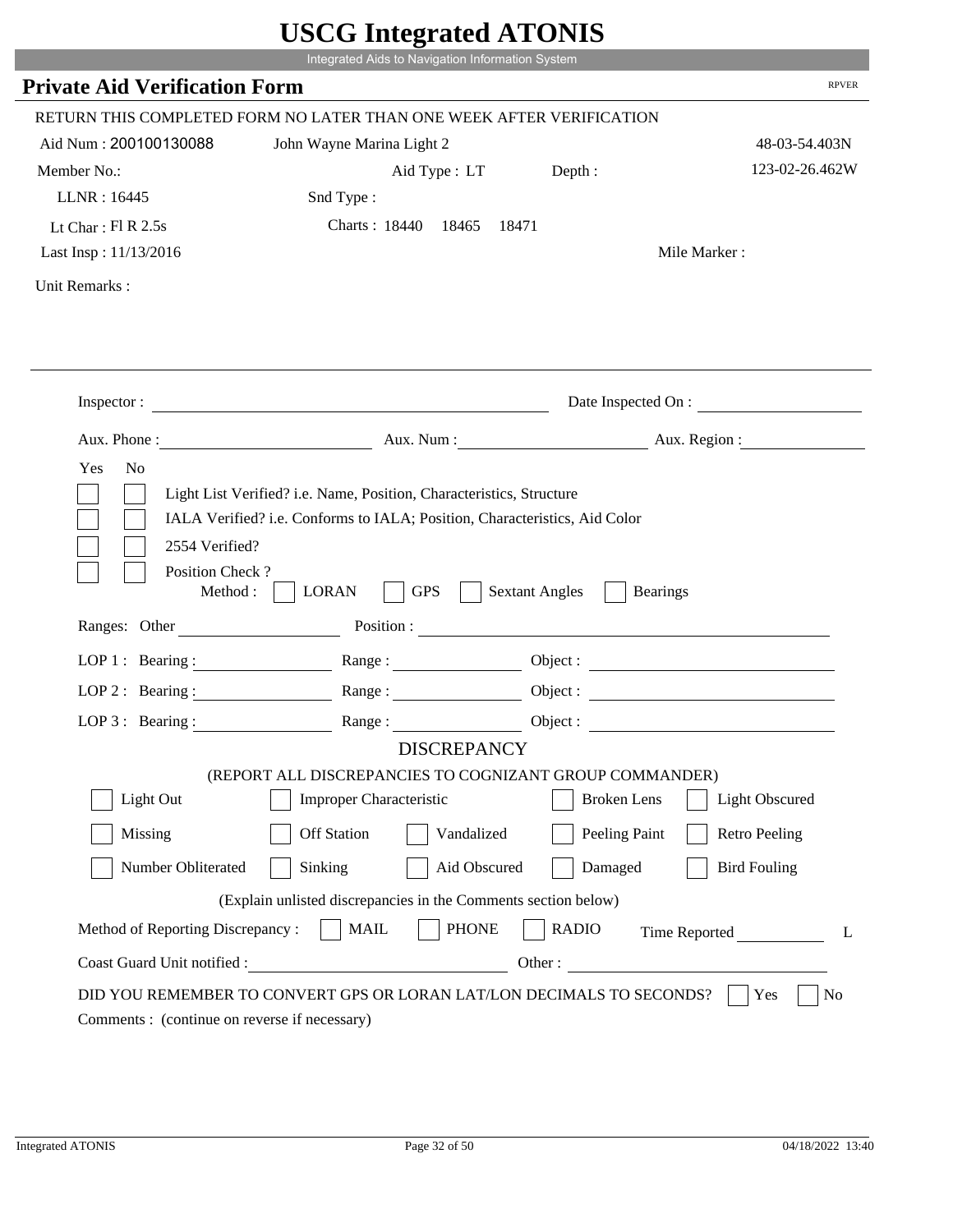|                                         | Integrated Aids to Navigation Information System                                                                                                   |                                          |                       |
|-----------------------------------------|----------------------------------------------------------------------------------------------------------------------------------------------------|------------------------------------------|-----------------------|
| <b>Private Aid Verification Form</b>    |                                                                                                                                                    |                                          | <b>RPVER</b>          |
|                                         | RETURN THIS COMPLETED FORM NO LATER THAN ONE WEEK AFTER VERIFICATION                                                                               |                                          |                       |
| Aid Num: 100117854866                   | Pier 57 Ferris Wheel Warning Lighted Buoy A                                                                                                        |                                          | 47-36-22.092N         |
| Member No.:                             | Aid Type : LB                                                                                                                                      | Depth:                                   | 122-20-34.333W        |
| LLNR: 16853                             | Snd Type:                                                                                                                                          |                                          |                       |
| Lt Char: $FI$ W 4s                      | Charts: 18449 18450                                                                                                                                |                                          |                       |
| Last Insp: 05/11/2016                   |                                                                                                                                                    |                                          | Mile Marker:          |
|                                         |                                                                                                                                                    |                                          |                       |
| Unit Remarks:                           |                                                                                                                                                    |                                          |                       |
|                                         |                                                                                                                                                    |                                          |                       |
|                                         | Inspector:                                                                                                                                         |                                          | Date Inspected On :   |
|                                         | Aux. Phone : Aux. Num : Aux. Num : Aux. Num : Aux. Region :                                                                                        |                                          |                       |
| Yes<br>N <sub>o</sub><br>2554 Verified? | Light List Verified? i.e. Name, Position, Characteristics, Structure<br>IALA Verified? i.e. Conforms to IALA; Position, Characteristics, Aid Color |                                          |                       |
| Position Check?<br>Method : $\vert$     | <b>GPS</b><br><b>LORAN</b>                                                                                                                         | <b>Sextant Angles</b><br><b>Bearings</b> |                       |
| Ranges: Other                           |                                                                                                                                                    |                                          |                       |
|                                         | LOP 1: Bearing: Range:                                                                                                                             |                                          |                       |
| LOP 2: Bearing:                         | Range:                                                                                                                                             |                                          |                       |
|                                         | LOP 3: Bearing: Range: Range: Object:                                                                                                              |                                          |                       |
|                                         | <b>DISCREPANCY</b>                                                                                                                                 |                                          |                       |
|                                         | (REPORT ALL DISCREPANCIES TO COGNIZANT GROUP COMMANDER)                                                                                            |                                          |                       |
| Light Out                               | Improper Characteristic                                                                                                                            | <b>Broken</b> Lens                       | <b>Light Obscured</b> |
| Missing                                 | <b>Off Station</b><br>Vandalized                                                                                                                   | Peeling Paint                            | <b>Retro Peeling</b>  |
| Number Obliterated                      | Sinking<br>Aid Obscured                                                                                                                            | Damaged                                  | <b>Bird Fouling</b>   |
|                                         | (Explain unlisted discrepancies in the Comments section below)                                                                                     |                                          |                       |
| Method of Reporting Discrepancy:        | <b>MAIL</b><br><b>PHONE</b>                                                                                                                        | <b>RADIO</b>                             | Time Reported<br>L    |

i i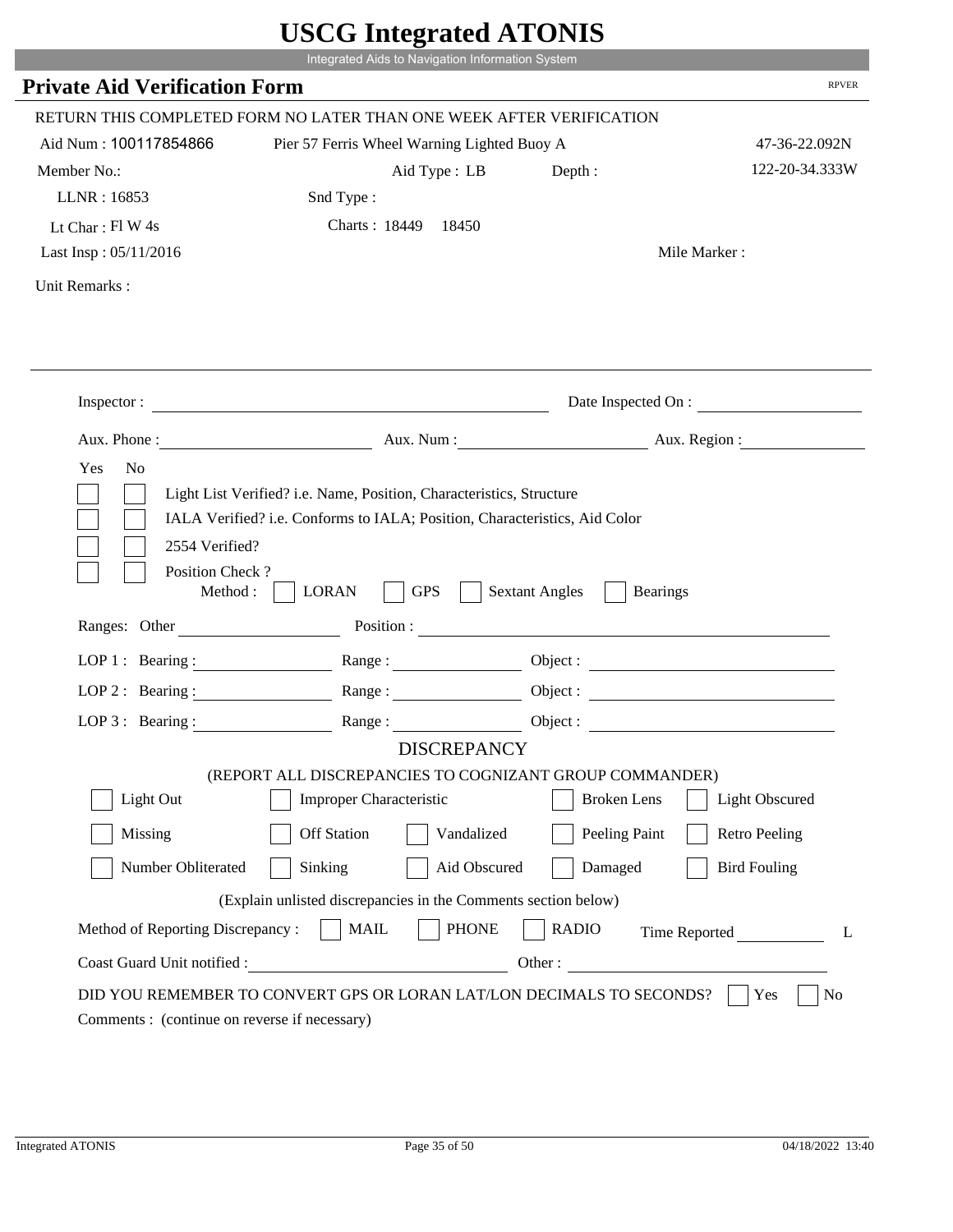|                                              | Integrated Aids to Navigation Information System                                                                                                   |                                          |                       |
|----------------------------------------------|----------------------------------------------------------------------------------------------------------------------------------------------------|------------------------------------------|-----------------------|
| <b>Private Aid Verification Form</b>         |                                                                                                                                                    |                                          | <b>RPVER</b>          |
|                                              | RETURN THIS COMPLETED FORM NO LATER THAN ONE WEEK AFTER VERIFICATION                                                                               |                                          |                       |
| Aid Num: 100117854867                        | Pier 57 Ferris Wheel Warning Lighted Buoy B                                                                                                        |                                          | 47-36-21.468N         |
| Member No.:                                  | Aid Type : LB                                                                                                                                      | Depth:                                   | 122-20-33.896W        |
| LLNR: 16854                                  | Snd Type:                                                                                                                                          |                                          |                       |
| Lt Char: $FlW 4s$                            | Charts: 18449 18450                                                                                                                                |                                          |                       |
| Last Insp: 05/11/2016                        |                                                                                                                                                    |                                          | Mile Marker:          |
| Unit Remarks:                                |                                                                                                                                                    |                                          |                       |
|                                              |                                                                                                                                                    |                                          |                       |
|                                              | Inspector:                                                                                                                                         |                                          | Date Inspected On :   |
|                                              | Aux. Phone: Aux. Aux. Num : Aux. Aux. Region :                                                                                                     |                                          |                       |
| Yes<br>N <sub>o</sub><br>2554 Verified?      | Light List Verified? i.e. Name, Position, Characteristics, Structure<br>IALA Verified? i.e. Conforms to IALA; Position, Characteristics, Aid Color |                                          |                       |
| Position Check?<br>Method :<br>Ranges: Other | <b>GPS</b><br><b>LORAN</b>                                                                                                                         | <b>Sextant Angles</b><br><b>Bearings</b> |                       |
|                                              | LOP 1 : Bearing : Range :                                                                                                                          |                                          |                       |
|                                              |                                                                                                                                                    |                                          | Object:               |
| LOP $2:$ Bearing :                           |                                                                                                                                                    |                                          |                       |
|                                              | LOP 3: Bearing: Range: Object:<br><b>DISCREPANCY</b>                                                                                               |                                          |                       |
|                                              | (REPORT ALL DISCREPANCIES TO COGNIZANT GROUP COMMANDER)                                                                                            |                                          |                       |
| Light Out                                    | Improper Characteristic                                                                                                                            | <b>Broken</b> Lens                       | <b>Light Obscured</b> |
| Missing                                      | <b>Off Station</b><br>Vandalized                                                                                                                   | Peeling Paint                            | <b>Retro Peeling</b>  |
| Number Obliterated                           | Sinking<br>Aid Obscured                                                                                                                            | Damaged                                  | <b>Bird Fouling</b>   |
|                                              | (Explain unlisted discrepancies in the Comments section below)                                                                                     |                                          |                       |
| Method of Reporting Discrepancy:             | <b>PHONE</b><br><b>MAIL</b>                                                                                                                        | <b>RADIO</b>                             | Time Reported<br>L    |

p.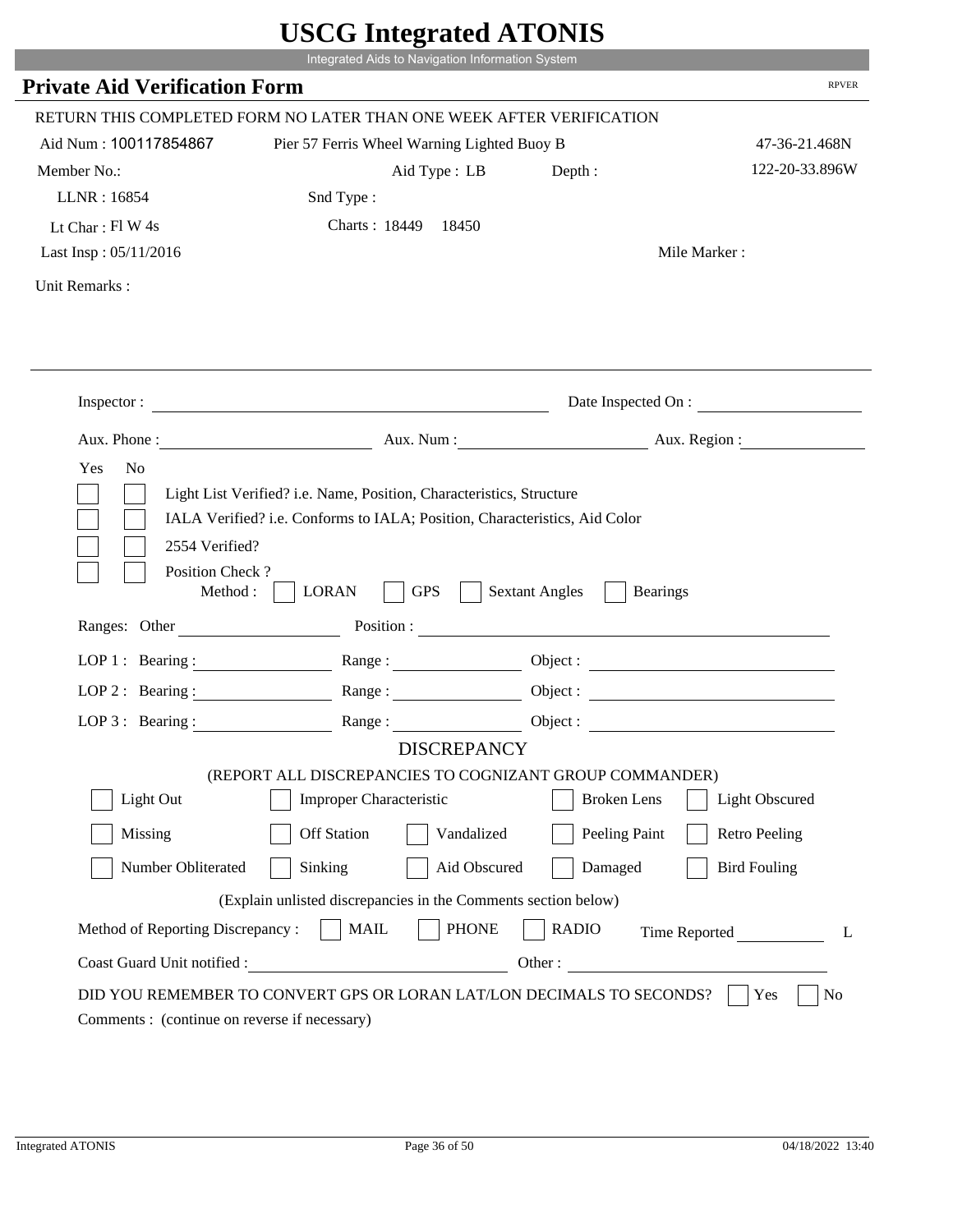|                                             | UDUU IIIIU ARUU ATUNID<br>Integrated Aids to Navigation Information System                                                                         |                                                        |                          |
|---------------------------------------------|----------------------------------------------------------------------------------------------------------------------------------------------------|--------------------------------------------------------|--------------------------|
| <b>Private Aid Verification Form</b>        |                                                                                                                                                    |                                                        | <b>RPVER</b>             |
|                                             | RETURN THIS COMPLETED FORM NO LATER THAN ONE WEEK AFTER VERIFICATION                                                                               |                                                        |                          |
| Aid Num: 200100130038                       | Port Angeles Boat Haven Entrance Light 1                                                                                                           |                                                        | 48-07-35.765N            |
| Member No.:                                 | Aid Type : LT                                                                                                                                      | Depth:                                                 | 123-27-08.225W           |
| LLNR: 16325                                 | Snd Type:                                                                                                                                          |                                                        |                          |
| Lt Char: Fl G 4s                            | Charts: 18400 18440                                                                                                                                | 18465<br>18468                                         |                          |
| Last Insp: 08/12/2016                       |                                                                                                                                                    |                                                        | Mile Marker:             |
| Unit Remarks:                               |                                                                                                                                                    |                                                        |                          |
|                                             |                                                                                                                                                    |                                                        |                          |
|                                             | Inspector:                                                                                                                                         |                                                        | Date Inspected On :      |
| Aux. Phone :                                |                                                                                                                                                    |                                                        | Aux. Num : Aux. Region : |
| Yes<br>N <sub>o</sub><br>2554 Verified?     | Light List Verified? i.e. Name, Position, Characteristics, Structure<br>IALA Verified? i.e. Conforms to IALA; Position, Characteristics, Aid Color |                                                        |                          |
| Position Check?<br>Method:<br>Ranges: Other | <b>GPS</b><br><b>LORAN</b>                                                                                                                         | <b>Sextant Angles</b><br><b>Bearings</b><br>Position : |                          |
|                                             |                                                                                                                                                    |                                                        |                          |
| LOP 1 : Bearing :<br>$LOP$ 2 : Bearing :    |                                                                                                                                                    |                                                        | Object :                 |
|                                             | Range:                                                                                                                                             |                                                        |                          |
| LOP $3:$ Bearing :                          | Range:<br><b>DISCREPANCY</b>                                                                                                                       |                                                        |                          |
|                                             | (REPORT ALL DISCREPANCIES TO COGNIZANT GROUP COMMANDER)                                                                                            |                                                        |                          |
| Light Out                                   | <b>Improper Characteristic</b>                                                                                                                     | <b>Broken</b> Lens                                     | <b>Light Obscured</b>    |
| Missing                                     | <b>Off Station</b><br>Vandalized                                                                                                                   | Peeling Paint                                          | <b>Retro Peeling</b>     |
| Number Obliterated                          | Sinking<br>Aid Obscured                                                                                                                            | Damaged                                                | <b>Bird Fouling</b>      |
|                                             | (Explain unlisted discrepancies in the Comments section below)                                                                                     |                                                        |                          |
| Method of Reporting Discrepancy:            | <b>PHONE</b><br><b>MAIL</b>                                                                                                                        | <b>RADIO</b>                                           | Time Reported<br>L       |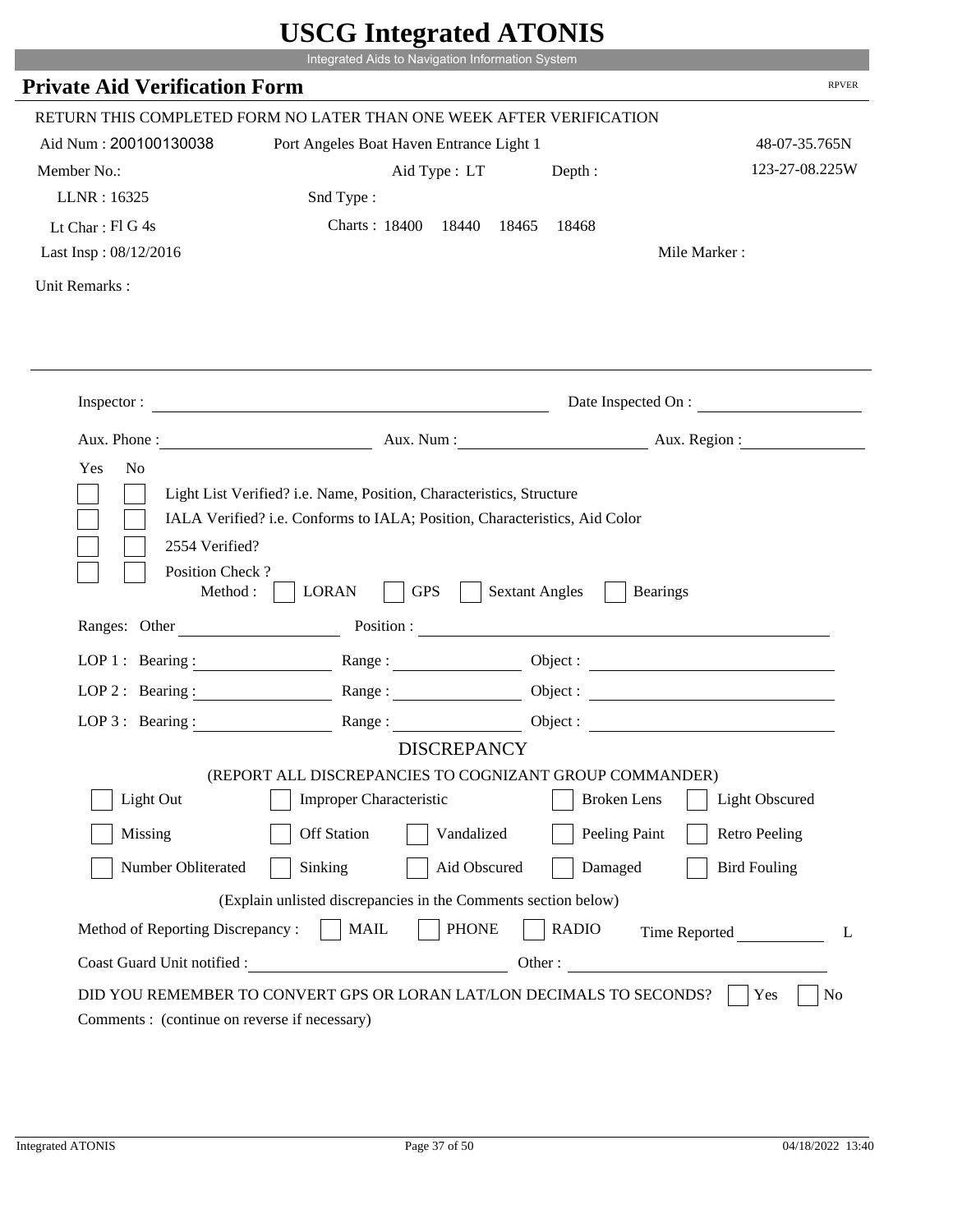|                                             | UDUU IIIIU ARUU ATUNID<br>Integrated Aids to Navigation Information System                                                                         |                       |                          |
|---------------------------------------------|----------------------------------------------------------------------------------------------------------------------------------------------------|-----------------------|--------------------------|
| <b>Private Aid Verification Form</b>        |                                                                                                                                                    |                       | <b>RPVER</b>             |
|                                             | RETURN THIS COMPLETED FORM NO LATER THAN ONE WEEK AFTER VERIFICATION                                                                               |                       |                          |
| Aid Num: 200100130039                       | Port Angeles Boat Haven Entrance Light 2                                                                                                           |                       | 48-07-34.729N            |
| Member No.:                                 | Aid Type : LT                                                                                                                                      | Depth:                | 123-27-09.767W           |
| LLNR: 16320                                 | Snd Type:                                                                                                                                          |                       |                          |
| Lt Char: Fl R 4s                            | Charts: 18400 18440                                                                                                                                | 18465<br>18468        |                          |
| Last Insp: 08/12/2016                       |                                                                                                                                                    |                       | Mile Marker:             |
| Unit Remarks:                               |                                                                                                                                                    |                       |                          |
|                                             |                                                                                                                                                    |                       |                          |
|                                             |                                                                                                                                                    |                       |                          |
|                                             | Inspector:                                                                                                                                         |                       | Date Inspected On :      |
| Aux. Phone :                                |                                                                                                                                                    |                       | Aux. Num : Aux. Region : |
| Yes<br>N <sub>o</sub><br>2554 Verified?     | Light List Verified? i.e. Name, Position, Characteristics, Structure<br>IALA Verified? i.e. Conforms to IALA; Position, Characteristics, Aid Color |                       |                          |
| Position Check?<br>Method:<br>Ranges: Other | <b>GPS</b><br><b>LORAN</b><br>Position :                                                                                                           | <b>Sextant Angles</b> | <b>Bearings</b>          |
|                                             |                                                                                                                                                    |                       |                          |
| LOP 1 : Bearing :                           |                                                                                                                                                    |                       | Object :                 |
| $LOP$ 2 : Bearing :                         | Range:                                                                                                                                             |                       |                          |
| LOP $3:$ Bearing :                          | Range:<br><b>DISCREPANCY</b>                                                                                                                       |                       |                          |
|                                             | (REPORT ALL DISCREPANCIES TO COGNIZANT GROUP COMMANDER)                                                                                            |                       |                          |
| Light Out                                   | <b>Improper Characteristic</b>                                                                                                                     | <b>Broken</b> Lens    | <b>Light Obscured</b>    |
| Missing                                     | <b>Off Station</b><br>Vandalized                                                                                                                   | Peeling Paint         | <b>Retro Peeling</b>     |
| Number Obliterated                          | Sinking<br>Aid Obscured                                                                                                                            | Damaged               | <b>Bird Fouling</b>      |
|                                             | (Explain unlisted discrepancies in the Comments section below)                                                                                     |                       |                          |
| Method of Reporting Discrepancy:            | <b>PHONE</b><br><b>MAIL</b>                                                                                                                        | <b>RADIO</b>          | Time Reported<br>L       |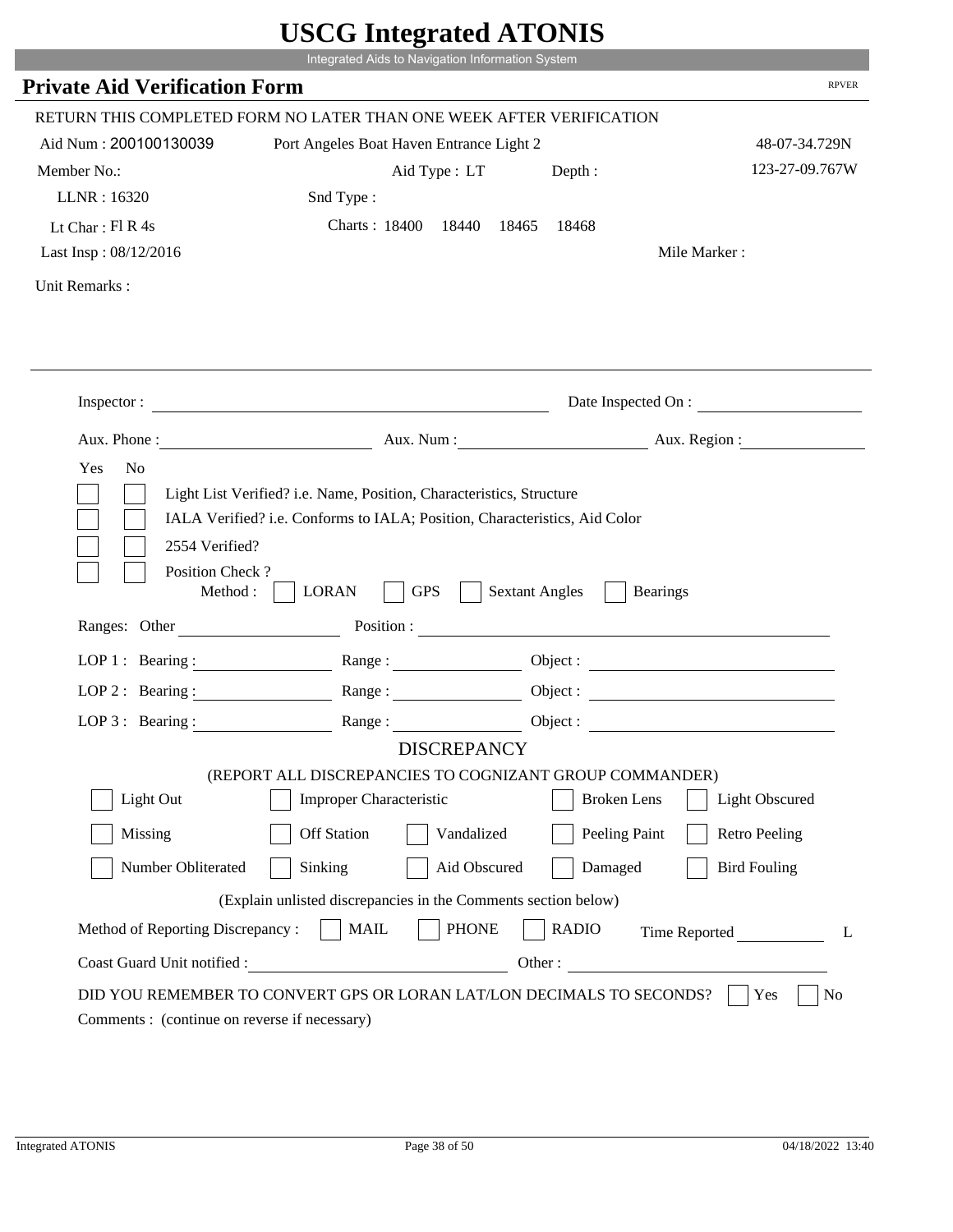|                                             | UDUU IIIIU ARUU ATUNID<br>Integrated Aids to Navigation Information System                                                                         |                       |                        |
|---------------------------------------------|----------------------------------------------------------------------------------------------------------------------------------------------------|-----------------------|------------------------|
| <b>Private Aid Verification Form</b>        |                                                                                                                                                    |                       | <b>RPVER</b>           |
|                                             | RETURN THIS COMPLETED FORM NO LATER THAN ONE WEEK AFTER VERIFICATION                                                                               |                       |                        |
| Aid Num: 200100130036                       | Port Angeles Boat Haven Mast Light                                                                                                                 |                       | 48-07-34.136N          |
| Member No.:                                 | Aid Type : LT Depth :                                                                                                                              |                       | 123-27-06.699W         |
| LLNR: 16330                                 | Snd Type:                                                                                                                                          |                       |                        |
| Lt Char: $FI W 2.5s$                        | Charts: 18400 18440                                                                                                                                | 18465<br>18468        |                        |
| Last Insp: 08/12/2016                       |                                                                                                                                                    |                       | Mile Marker:           |
| Unit Remarks:                               |                                                                                                                                                    |                       |                        |
|                                             |                                                                                                                                                    |                       |                        |
|                                             | Inspector:                                                                                                                                         |                       | Date Inspected On :    |
| Aux. Phone :                                |                                                                                                                                                    |                       | Aux. Num: Aux. Region: |
| Yes<br>N <sub>o</sub><br>2554 Verified?     | Light List Verified? i.e. Name, Position, Characteristics, Structure<br>IALA Verified? i.e. Conforms to IALA; Position, Characteristics, Aid Color |                       |                        |
| Position Check?<br>Method:<br>Ranges: Other | <b>GPS</b><br><b>LORAN</b>                                                                                                                         | <b>Sextant Angles</b> | <b>Bearings</b>        |
|                                             | Position :                                                                                                                                         |                       |                        |
| LOP 1 : Bearing :                           |                                                                                                                                                    |                       | Object :               |
| $LOP$ 2 : Bearing :                         | Range:                                                                                                                                             |                       |                        |
| LOP $3:$ Bearing :                          | Range:                                                                                                                                             |                       |                        |
|                                             | <b>DISCREPANCY</b><br>(REPORT ALL DISCREPANCIES TO COGNIZANT GROUP COMMANDER)                                                                      |                       |                        |
| Light Out                                   | <b>Improper Characteristic</b>                                                                                                                     | <b>Broken</b> Lens    | <b>Light Obscured</b>  |
| Missing                                     | <b>Off Station</b><br>Vandalized                                                                                                                   | Peeling Paint         | <b>Retro Peeling</b>   |
| Number Obliterated                          | Sinking<br>Aid Obscured                                                                                                                            | Damaged               | <b>Bird Fouling</b>    |
|                                             | (Explain unlisted discrepancies in the Comments section below)                                                                                     |                       |                        |
| Method of Reporting Discrepancy:            | <b>PHONE</b><br><b>MAIL</b>                                                                                                                        | <b>RADIO</b>          | Time Reported<br>L     |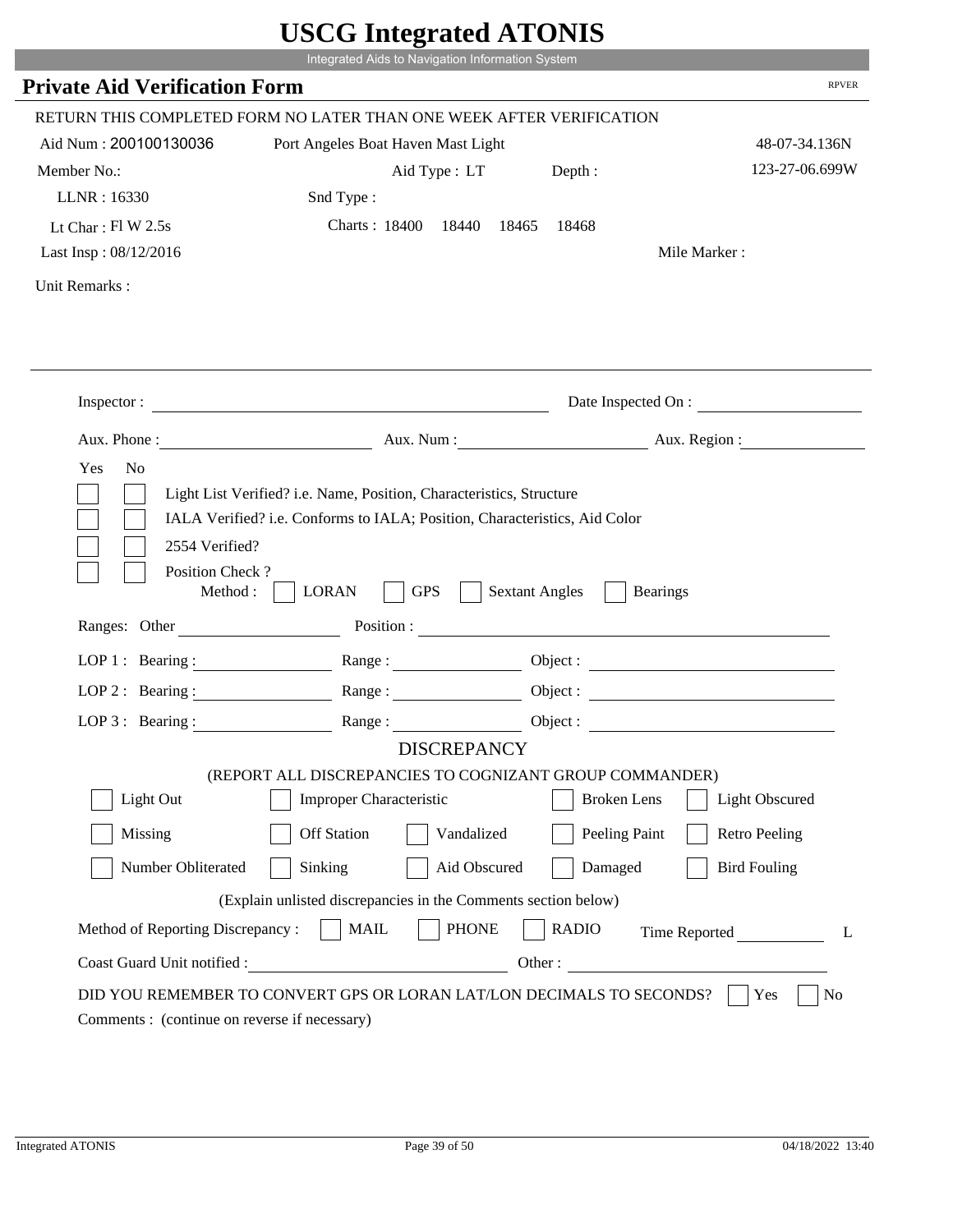|                                         | Integrated Aids to Navigation Information System                                                                                                   |                       |                         |
|-----------------------------------------|----------------------------------------------------------------------------------------------------------------------------------------------------|-----------------------|-------------------------|
| <b>Private Aid Verification Form</b>    |                                                                                                                                                    |                       | <b>RPVER</b>            |
|                                         |                                                                                                                                                    |                       |                         |
|                                         | RETURN THIS COMPLETED FORM NO LATER THAN ONE WEEK AFTER VERIFICATION                                                                               |                       |                         |
| Aid Num: 200100130040                   | Port Angeles Terminal 1 Light A                                                                                                                    |                       | 48-07-32.000N           |
| Member No.:                             | Aid Type : LT                                                                                                                                      | Depth:                | 123-26-15.000W          |
| LLNR: 16310                             | Snd Type:                                                                                                                                          |                       |                         |
| Lt Char: $FY$                           | Charts: 18400 18440                                                                                                                                | 18465<br>18468        |                         |
| Last Insp: 08/12/2016                   |                                                                                                                                                    |                       | Mile Marker:            |
| Unit Remarks:                           |                                                                                                                                                    |                       |                         |
|                                         |                                                                                                                                                    |                       |                         |
|                                         |                                                                                                                                                    |                       |                         |
|                                         | Inspector:                                                                                                                                         |                       | Date Inspected On :     |
|                                         |                                                                                                                                                    |                       | Aux. Num: Aux. Region:  |
| Yes<br>N <sub>o</sub><br>2554 Verified? | Light List Verified? i.e. Name, Position, Characteristics, Structure<br>IALA Verified? i.e. Conforms to IALA; Position, Characteristics, Aid Color |                       |                         |
| Position Check?<br>Method:              | <b>GPS</b><br><b>LORAN</b>                                                                                                                         | <b>Sextant Angles</b> | <b>Bearings</b>         |
| Ranges: Other                           |                                                                                                                                                    | Position :            |                         |
|                                         | LOP 1: Bearing : $\qquad \qquad$ Range :                                                                                                           |                       |                         |
| LOP $2:$ Bearing :                      | Range:                                                                                                                                             |                       |                         |
|                                         | LOP 3: Bearing: Range: Name: Object:                                                                                                               |                       |                         |
|                                         | <b>DISCREPANCY</b>                                                                                                                                 |                       |                         |
|                                         | (REPORT ALL DISCREPANCIES TO COGNIZANT GROUP COMMANDER)                                                                                            |                       |                         |
| Light Out                               | Improper Characteristic                                                                                                                            | <b>Broken</b> Lens    | Light Obscured          |
| Missing                                 | <b>Off Station</b><br>Vandalized                                                                                                                   | Peeling Paint         | <b>Retro Peeling</b>    |
| Number Obliterated                      | Sinking<br>Aid Obscured                                                                                                                            | Damaged               | <b>Bird Fouling</b>     |
|                                         | (Explain unlisted discrepancies in the Comments section below)                                                                                     |                       |                         |
| Method of Reporting Discrepancy:        | <b>PHONE</b><br><b>MAIL</b>                                                                                                                        | <b>RADIO</b>          | L                       |
| Coast Guard Unit notified :             | <u> 1980 - Johann Barbara, martin d</u>                                                                                                            |                       | Time Reported<br>Other: |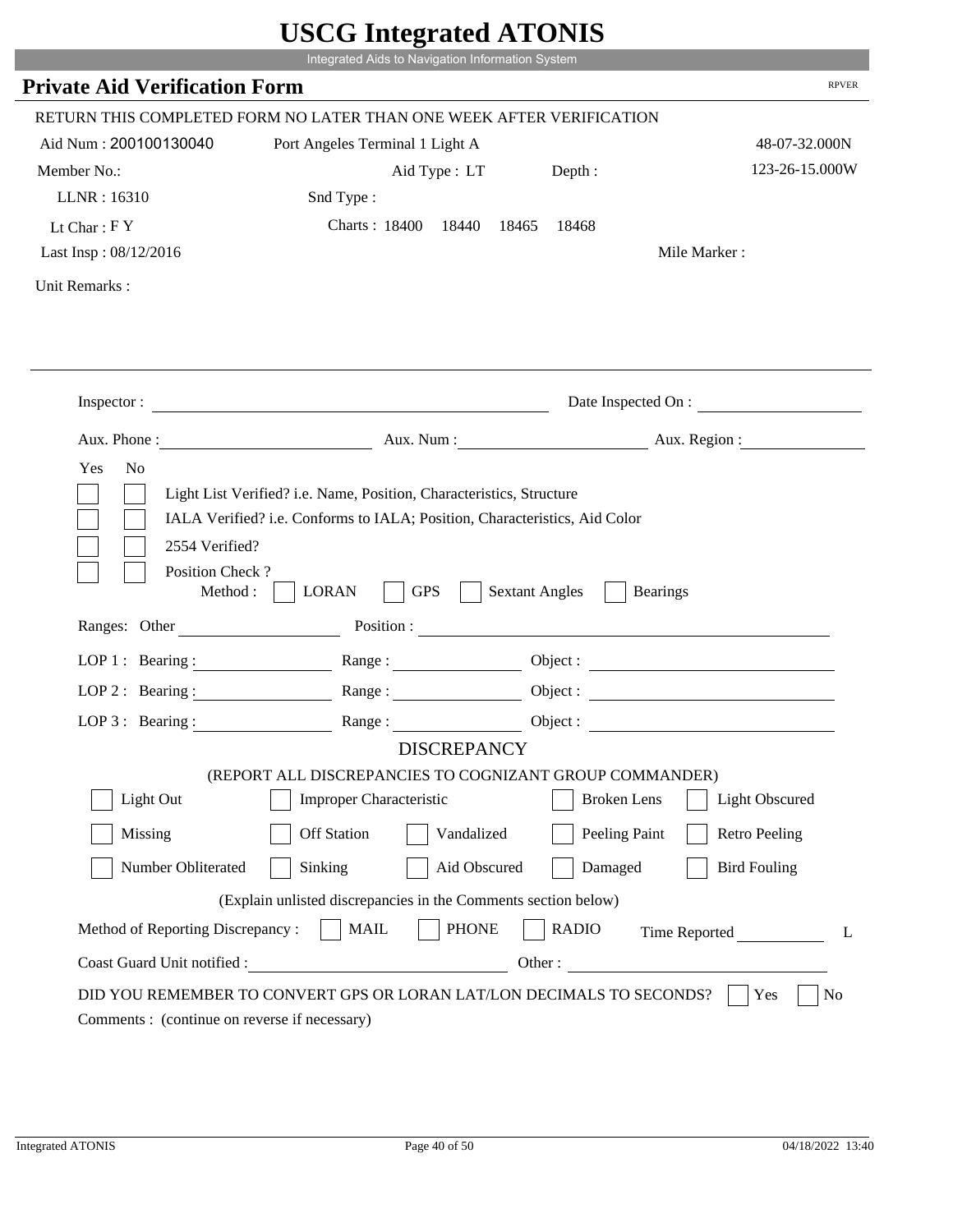|                                              | UDUU IIIIU ARUU ATUNID                                                                                                                             |                       |                          |
|----------------------------------------------|----------------------------------------------------------------------------------------------------------------------------------------------------|-----------------------|--------------------------|
|                                              | Integrated Aids to Navigation Information System                                                                                                   |                       |                          |
| <b>Private Aid Verification Form</b>         |                                                                                                                                                    |                       | <b>RPVER</b>             |
|                                              | RETURN THIS COMPLETED FORM NO LATER THAN ONE WEEK AFTER VERIFICATION                                                                               |                       |                          |
| Aid Num: 100117730159                        | Port Angeles Terminal 1 Light B                                                                                                                    |                       | 48-07-31.655N            |
| Member No.:                                  | Aid Type : LT                                                                                                                                      | Depth:                | 123-26-18.097W           |
| LLNR: 16311                                  | Snd Type:                                                                                                                                          |                       |                          |
| Lt Char: $FY$                                | Charts: 18400 18440                                                                                                                                | 18465<br>18468        |                          |
| Last Insp: 08/11/2016                        |                                                                                                                                                    |                       | Mile Marker:             |
| Unit Remarks:                                |                                                                                                                                                    |                       |                          |
|                                              |                                                                                                                                                    |                       |                          |
|                                              | Inspector:                                                                                                                                         |                       | Date Inspected On :      |
|                                              |                                                                                                                                                    |                       | Aux. Num : Aux. Region : |
| Yes<br>N <sub>o</sub><br>2554 Verified?      | Light List Verified? i.e. Name, Position, Characteristics, Structure<br>IALA Verified? i.e. Conforms to IALA; Position, Characteristics, Aid Color |                       |                          |
| Position Check?<br>Method :<br>Ranges: Other | <b>GPS</b><br><b>LORAN</b>                                                                                                                         | <b>Sextant Angles</b> | <b>Bearings</b>          |
|                                              | Position :                                                                                                                                         |                       |                          |
| LOP 1 : Bearing :                            |                                                                                                                                                    |                       |                          |
| LOP $2:$ Bearing :                           |                                                                                                                                                    |                       | Object :                 |
| $LOP$ 3 : Bearing :                          | Range:                                                                                                                                             |                       | Object :                 |
|                                              | <b>DISCREPANCY</b>                                                                                                                                 |                       |                          |
| Light Out                                    | (REPORT ALL DISCREPANCIES TO COGNIZANT GROUP COMMANDER)<br><b>Improper Characteristic</b>                                                          | <b>Broken</b> Lens    | <b>Light Obscured</b>    |
|                                              |                                                                                                                                                    |                       |                          |
| Missing                                      | <b>Off Station</b><br>Vandalized                                                                                                                   | Peeling Paint         | <b>Retro Peeling</b>     |
| Number Obliterated                           | Aid Obscured<br>Sinking                                                                                                                            | Damaged               | <b>Bird Fouling</b>      |
|                                              | (Explain unlisted discrepancies in the Comments section below)                                                                                     |                       |                          |
| Method of Reporting Discrepancy:             | <b>PHONE</b><br><b>MAIL</b>                                                                                                                        | <b>RADIO</b>          | Time Reported<br>L       |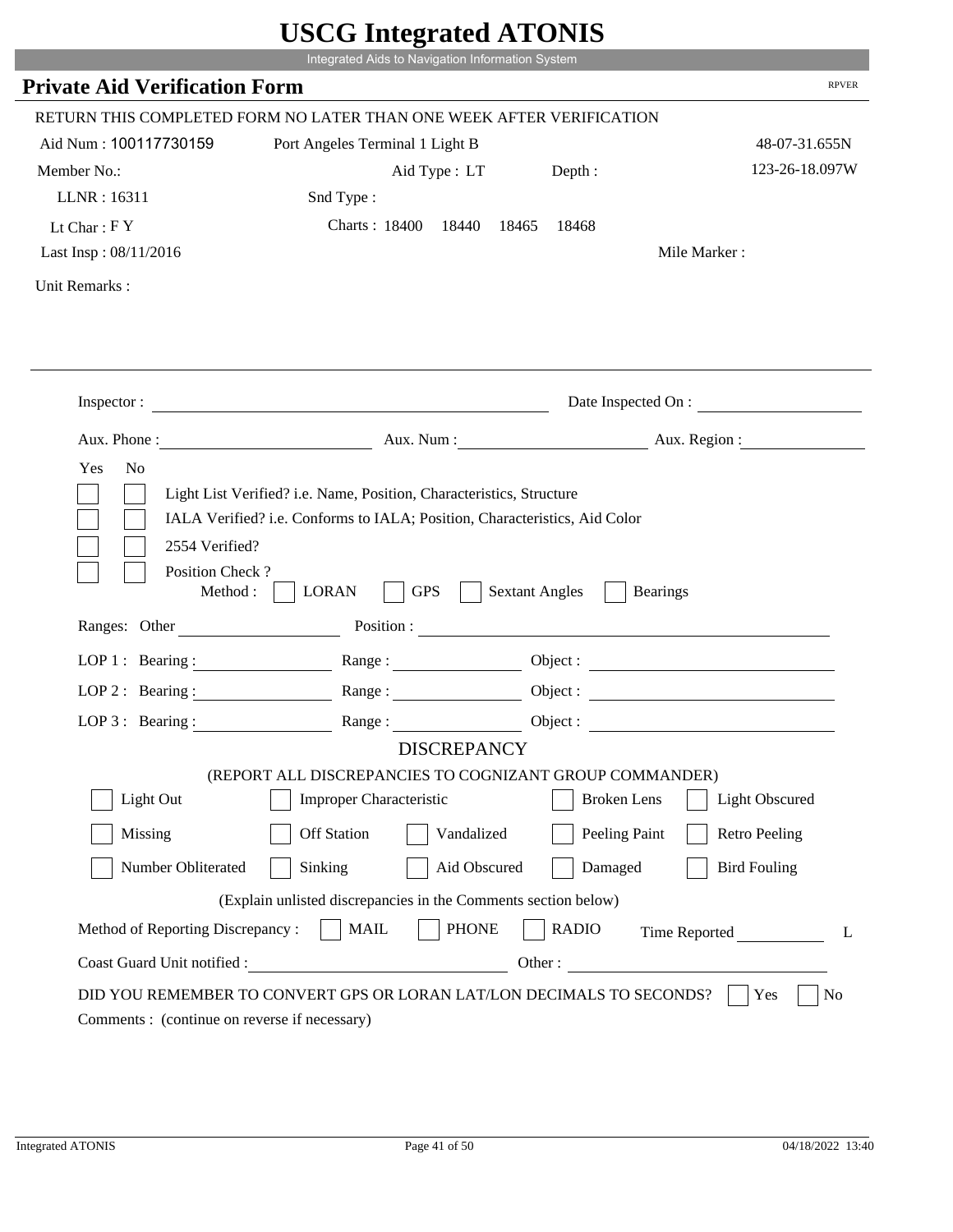|                                                                | UDUU IIIIU ARUU ATUNID<br>Integrated Aids to Navigation Information System                |                                                        |                       |
|----------------------------------------------------------------|-------------------------------------------------------------------------------------------|--------------------------------------------------------|-----------------------|
| <b>Private Aid Verification Form</b>                           |                                                                                           |                                                        | <b>RPVER</b>          |
|                                                                |                                                                                           |                                                        |                       |
|                                                                | RETURN THIS COMPLETED FORM NO LATER THAN ONE WEEK AFTER VERIFICATION                      |                                                        |                       |
| Aid Num: 100117730160                                          | Port Angeles Terminal 1 Light C                                                           |                                                        | 48-07-31.467N         |
| Member No.:                                                    | Aid Type : LT                                                                             | Depth:                                                 | 123-26-18.027W        |
| LLNR: 16312                                                    | Snd Type:                                                                                 |                                                        |                       |
| Lt Char: $FY$                                                  | Charts: 18400 18440                                                                       | 18465<br>18468                                         |                       |
| Last Insp: 08/11/2016                                          |                                                                                           |                                                        | Mile Marker:          |
| Unit Remarks:                                                  |                                                                                           |                                                        |                       |
|                                                                |                                                                                           |                                                        |                       |
|                                                                | Inspector:                                                                                |                                                        | Date Inspected On :   |
|                                                                |                                                                                           | Aux. Num : Aux. Region :                               |                       |
| 2554 Verified?<br>Position Check?<br>Method :<br>Ranges: Other | <b>GPS</b><br><b>LORAN</b>                                                                | <b>Sextant Angles</b><br><b>Bearings</b><br>Position : |                       |
|                                                                |                                                                                           |                                                        |                       |
| LOP 1 : Bearing :                                              |                                                                                           |                                                        |                       |
| LOP $2:$ Bearing :                                             |                                                                                           | Object :                                               |                       |
| $LOP 3:$ Bearing :                                             | Range:                                                                                    | Object :                                               |                       |
|                                                                | <b>DISCREPANCY</b>                                                                        |                                                        |                       |
| Light Out                                                      | (REPORT ALL DISCREPANCIES TO COGNIZANT GROUP COMMANDER)<br><b>Improper Characteristic</b> | <b>Broken</b> Lens                                     | <b>Light Obscured</b> |
| Missing                                                        | <b>Off Station</b><br>Vandalized                                                          | Peeling Paint                                          | <b>Retro Peeling</b>  |
| Number Obliterated                                             | Aid Obscured<br>Sinking                                                                   | Damaged                                                | <b>Bird Fouling</b>   |
|                                                                | (Explain unlisted discrepancies in the Comments section below)                            |                                                        |                       |
| Method of Reporting Discrepancy:                               | <b>PHONE</b><br><b>MAIL</b>                                                               | <b>RADIO</b>                                           | Time Reported<br>L    |
| Coast Guard Unit notified :                                    |                                                                                           | Other:                                                 |                       |
| Comments : (continue on reverse if necessary)                  | DID YOU REMEMBER TO CONVERT GPS OR LORAN LAT/LON DECIMALS TO SECONDS?                     |                                                        | No<br>Yes             |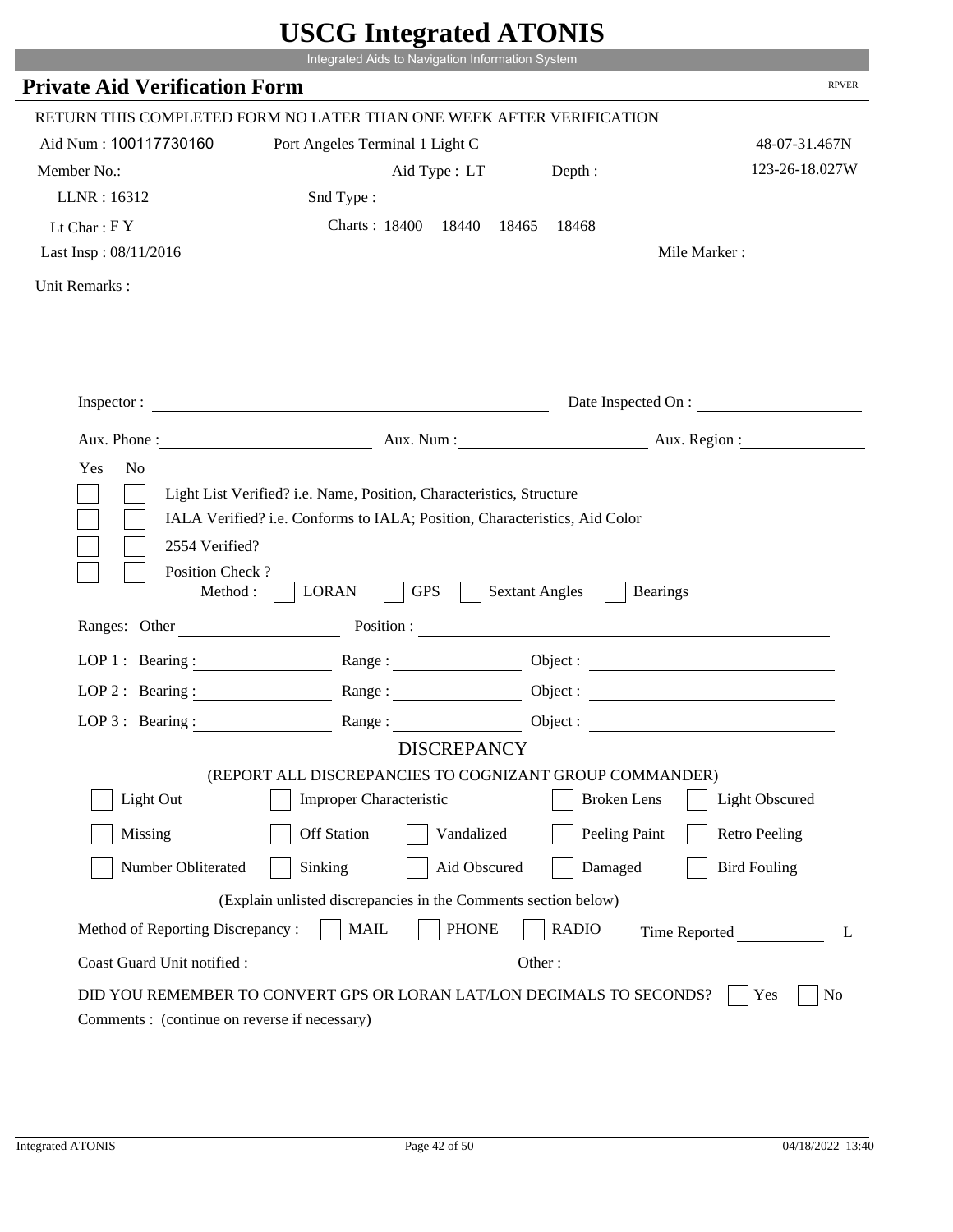|                                         | UDUU IIIItgi altu ATUNID<br>Integrated Aids to Navigation Information System                                                                       |                       |                        |
|-----------------------------------------|----------------------------------------------------------------------------------------------------------------------------------------------------|-----------------------|------------------------|
| <b>Private Aid Verification Form</b>    |                                                                                                                                                    |                       | <b>RPVER</b>           |
|                                         | RETURN THIS COMPLETED FORM NO LATER THAN ONE WEEK AFTER VERIFICATION                                                                               |                       |                        |
| Aid Num: 100117730161                   | Port Angeles Terminal 1 Light D                                                                                                                    |                       | 48-07-29.375N          |
| Member No.:                             | Aid Type : LT Depth :                                                                                                                              |                       | 123-26-23.472W         |
| LLNR: 16313                             | Snd Type:                                                                                                                                          |                       |                        |
| Lt Char: $FY$                           | Charts: 18400 18440                                                                                                                                | 18465<br>18468        |                        |
| Last Insp: 08/11/2016                   |                                                                                                                                                    |                       | Mile Marker:           |
| Unit Remarks:                           |                                                                                                                                                    |                       |                        |
|                                         |                                                                                                                                                    |                       |                        |
|                                         | Inspector:                                                                                                                                         |                       | Date Inspected On :    |
|                                         |                                                                                                                                                    |                       | Aux. Num: Aux. Region: |
| Yes<br>N <sub>0</sub><br>2554 Verified? | Light List Verified? i.e. Name, Position, Characteristics, Structure<br>IALA Verified? i.e. Conforms to IALA; Position, Characteristics, Aid Color |                       |                        |
| Position Check?<br>Method :             | <b>GPS</b><br><b>LORAN</b><br>Ranges: Other Position : Position :                                                                                  | <b>Sextant Angles</b> | <b>Bearings</b>        |
|                                         |                                                                                                                                                    |                       |                        |
| LOP 1 : Bearing : $\qquad \qquad$       |                                                                                                                                                    |                       | Object :               |
| LOP $2:$ Bearing :                      | Range :                                                                                                                                            |                       |                        |
| LOP $3$ : Bearing :                     | $\mathsf{Range}:\underbrace{\hspace{2.5cm}}$<br><b>DISCREPANCY</b>                                                                                 | Object :              |                        |
|                                         | (REPORT ALL DISCREPANCIES TO COGNIZANT GROUP COMMANDER)                                                                                            |                       |                        |
| Light Out                               | <b>Improper Characteristic</b>                                                                                                                     | <b>Broken</b> Lens    | <b>Light Obscured</b>  |
| Missing                                 | <b>Off Station</b><br>Vandalized                                                                                                                   | Peeling Paint         | <b>Retro Peeling</b>   |
| Number Obliterated                      | Sinking<br>Aid Obscured                                                                                                                            | Damaged               | <b>Bird Fouling</b>    |
|                                         | (Explain unlisted discrepancies in the Comments section below)                                                                                     |                       |                        |
| Method of Reporting Discrepancy:        | <b>PHONE</b><br><b>MAIL</b>                                                                                                                        | <b>RADIO</b>          | Time Reported<br>L     |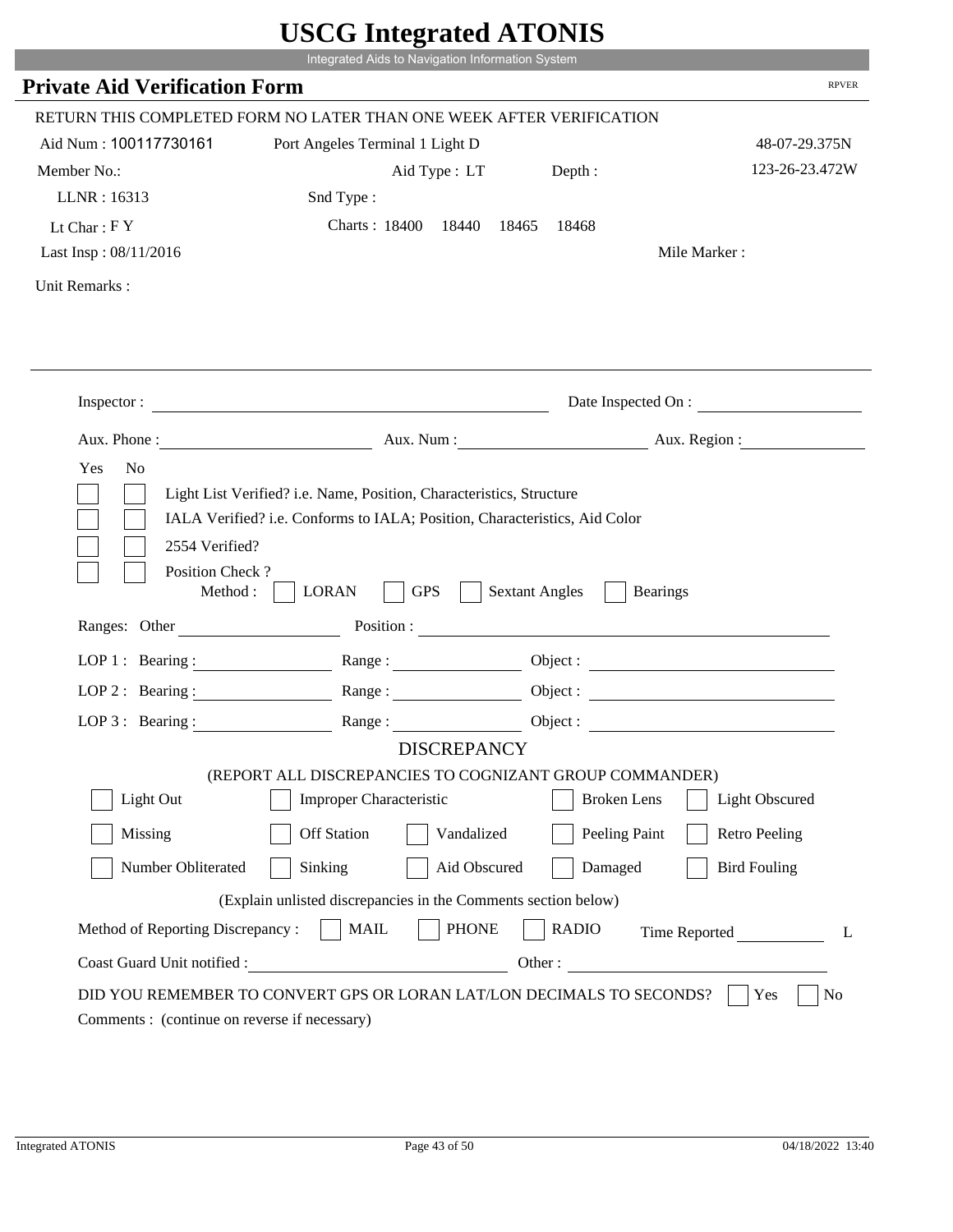|                                             | UDUU IIIIU ARUU ATUNID<br>Integrated Aids to Navigation Information System                                                                                                                                                                                   |                                          |                        |
|---------------------------------------------|--------------------------------------------------------------------------------------------------------------------------------------------------------------------------------------------------------------------------------------------------------------|------------------------------------------|------------------------|
| <b>Private Aid Verification Form</b>        |                                                                                                                                                                                                                                                              |                                          | <b>RPVER</b>           |
|                                             | RETURN THIS COMPLETED FORM NO LATER THAN ONE WEEK AFTER VERIFICATION                                                                                                                                                                                         |                                          |                        |
| Aid Num: 100117730163                       | Port Angeles Terminal 1 Light E                                                                                                                                                                                                                              |                                          | 48-07-31.602N          |
| Member No.:                                 | Aid Type : LT                                                                                                                                                                                                                                                | Depth:                                   | 123-26-18.878W         |
| LLNR: 16314                                 | Snd Type:                                                                                                                                                                                                                                                    |                                          |                        |
| Lt Char: $FY$                               | Charts: 18400 18440                                                                                                                                                                                                                                          | 18465<br>18468                           |                        |
| Last Insp: 08/11/2016                       |                                                                                                                                                                                                                                                              |                                          | Mile Marker:           |
| Unit Remarks:                               |                                                                                                                                                                                                                                                              |                                          |                        |
|                                             |                                                                                                                                                                                                                                                              |                                          |                        |
|                                             | Inspector:                                                                                                                                                                                                                                                   |                                          | Date Inspected On :    |
| Aux. Phone :                                |                                                                                                                                                                                                                                                              |                                          | Aux. Num: Aux. Region: |
| Yes<br>N <sub>o</sub><br>2554 Verified?     | Light List Verified? i.e. Name, Position, Characteristics, Structure<br>IALA Verified? i.e. Conforms to IALA; Position, Characteristics, Aid Color                                                                                                           |                                          |                        |
| Position Check?<br>Method:<br>Ranges: Other | <b>GPS</b><br><b>LORAN</b><br>Position : The Contract of the Contract of the Contract of the Contract of the Contract of the Contract of the Contract of the Contract of the Contract of the Contract of the Contract of the Contract of the Contract of the | <b>Sextant Angles</b><br><b>Bearings</b> |                        |
|                                             |                                                                                                                                                                                                                                                              |                                          |                        |
| LOP 1 : Bearing :                           |                                                                                                                                                                                                                                                              |                                          | Object :               |
| $LOP$ 2 : Bearing :                         | Range :                                                                                                                                                                                                                                                      |                                          |                        |
| LOP $3$ : Bearing :                         | Range:<br><b>DISCREPANCY</b>                                                                                                                                                                                                                                 |                                          |                        |
|                                             | (REPORT ALL DISCREPANCIES TO COGNIZANT GROUP COMMANDER)                                                                                                                                                                                                      |                                          |                        |
| Light Out                                   | <b>Improper Characteristic</b>                                                                                                                                                                                                                               | <b>Broken</b> Lens                       | <b>Light Obscured</b>  |
| Missing                                     | <b>Off Station</b><br>Vandalized                                                                                                                                                                                                                             | Peeling Paint                            | <b>Retro Peeling</b>   |
| Number Obliterated                          | Sinking<br>Aid Obscured                                                                                                                                                                                                                                      | Damaged                                  | <b>Bird Fouling</b>    |
|                                             | (Explain unlisted discrepancies in the Comments section below)                                                                                                                                                                                               |                                          |                        |
| Method of Reporting Discrepancy:            | <b>PHONE</b><br><b>MAIL</b>                                                                                                                                                                                                                                  | <b>RADIO</b>                             | Time Reported<br>L     |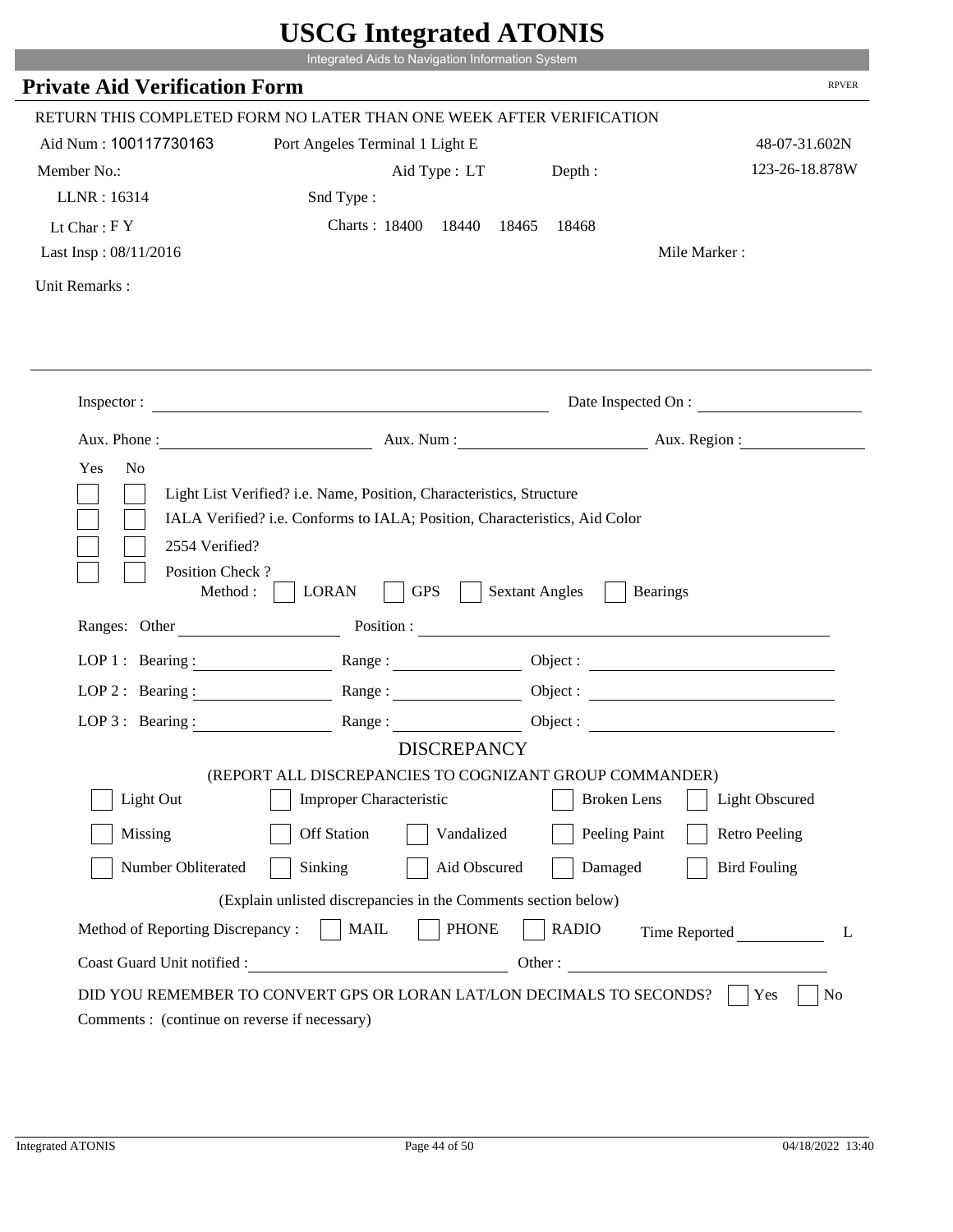|                                                            | Integrated Aids to Navigation Information System                                                                                                   | UDUU IIIIU ARUU ATUNID                                                                                                                                                                                                         |                        |
|------------------------------------------------------------|----------------------------------------------------------------------------------------------------------------------------------------------------|--------------------------------------------------------------------------------------------------------------------------------------------------------------------------------------------------------------------------------|------------------------|
| <b>Private Aid Verification Form</b>                       |                                                                                                                                                    |                                                                                                                                                                                                                                | <b>RPVER</b>           |
|                                                            | RETURN THIS COMPLETED FORM NO LATER THAN ONE WEEK AFTER VERIFICATION                                                                               |                                                                                                                                                                                                                                |                        |
| Aid Num: 100117780529                                      | Port Angeles Terminal 2 Light 2                                                                                                                    |                                                                                                                                                                                                                                | 48-07-20.794N          |
| Member No.:                                                | Aid Type : LT Depth :                                                                                                                              |                                                                                                                                                                                                                                | 123-25-49.170W         |
| LLNR: 16309                                                | Snd Type:                                                                                                                                          |                                                                                                                                                                                                                                |                        |
| Lt Char: $FI R 2.5s$                                       | Charts: 18468                                                                                                                                      |                                                                                                                                                                                                                                |                        |
| Last Insp: 08/11/2016                                      |                                                                                                                                                    |                                                                                                                                                                                                                                | Mile Marker:           |
| Unit Remarks:                                              |                                                                                                                                                    |                                                                                                                                                                                                                                |                        |
|                                                            |                                                                                                                                                    |                                                                                                                                                                                                                                |                        |
|                                                            | Inspector:                                                                                                                                         |                                                                                                                                                                                                                                | Date Inspected On :    |
| Aux. Phone :                                               |                                                                                                                                                    |                                                                                                                                                                                                                                | Aux. Num: Aux. Region: |
| Yes<br>N <sub>o</sub><br>2554 Verified?<br>Position Check? | Light List Verified? i.e. Name, Position, Characteristics, Structure<br>IALA Verified? i.e. Conforms to IALA; Position, Characteristics, Aid Color |                                                                                                                                                                                                                                |                        |
| Method:<br>Ranges: Other                                   | <b>GPS</b><br><b>LORAN</b>                                                                                                                         | <b>Sextant Angles</b><br><b>Bearings</b>                                                                                                                                                                                       |                        |
|                                                            |                                                                                                                                                    | Position : The Contract of the Contract of the Contract of the Contract of the Contract of the Contract of the Contract of the Contract of the Contract of the Contract of the Contract of the Contract of the Contract of the |                        |
| LOP 1 : Bearing : $\qquad \qquad$<br>$LOP$ 2 : Bearing :   | Range:                                                                                                                                             |                                                                                                                                                                                                                                | Object :               |
| LOP $3$ : Bearing :                                        | Range:                                                                                                                                             |                                                                                                                                                                                                                                |                        |
|                                                            | <b>DISCREPANCY</b>                                                                                                                                 |                                                                                                                                                                                                                                |                        |
|                                                            | (REPORT ALL DISCREPANCIES TO COGNIZANT GROUP COMMANDER)                                                                                            |                                                                                                                                                                                                                                |                        |
| Light Out                                                  | <b>Improper Characteristic</b>                                                                                                                     | <b>Broken</b> Lens                                                                                                                                                                                                             | <b>Light Obscured</b>  |
| Missing                                                    | <b>Off Station</b><br>Vandalized                                                                                                                   | Peeling Paint                                                                                                                                                                                                                  | <b>Retro Peeling</b>   |
| Number Obliterated                                         | Sinking<br>Aid Obscured                                                                                                                            | Damaged                                                                                                                                                                                                                        | <b>Bird Fouling</b>    |
|                                                            | (Explain unlisted discrepancies in the Comments section below)                                                                                     |                                                                                                                                                                                                                                |                        |
| Method of Reporting Discrepancy:                           | <b>PHONE</b><br><b>MAIL</b>                                                                                                                        | <b>RADIO</b>                                                                                                                                                                                                                   | Time Reported<br>L     |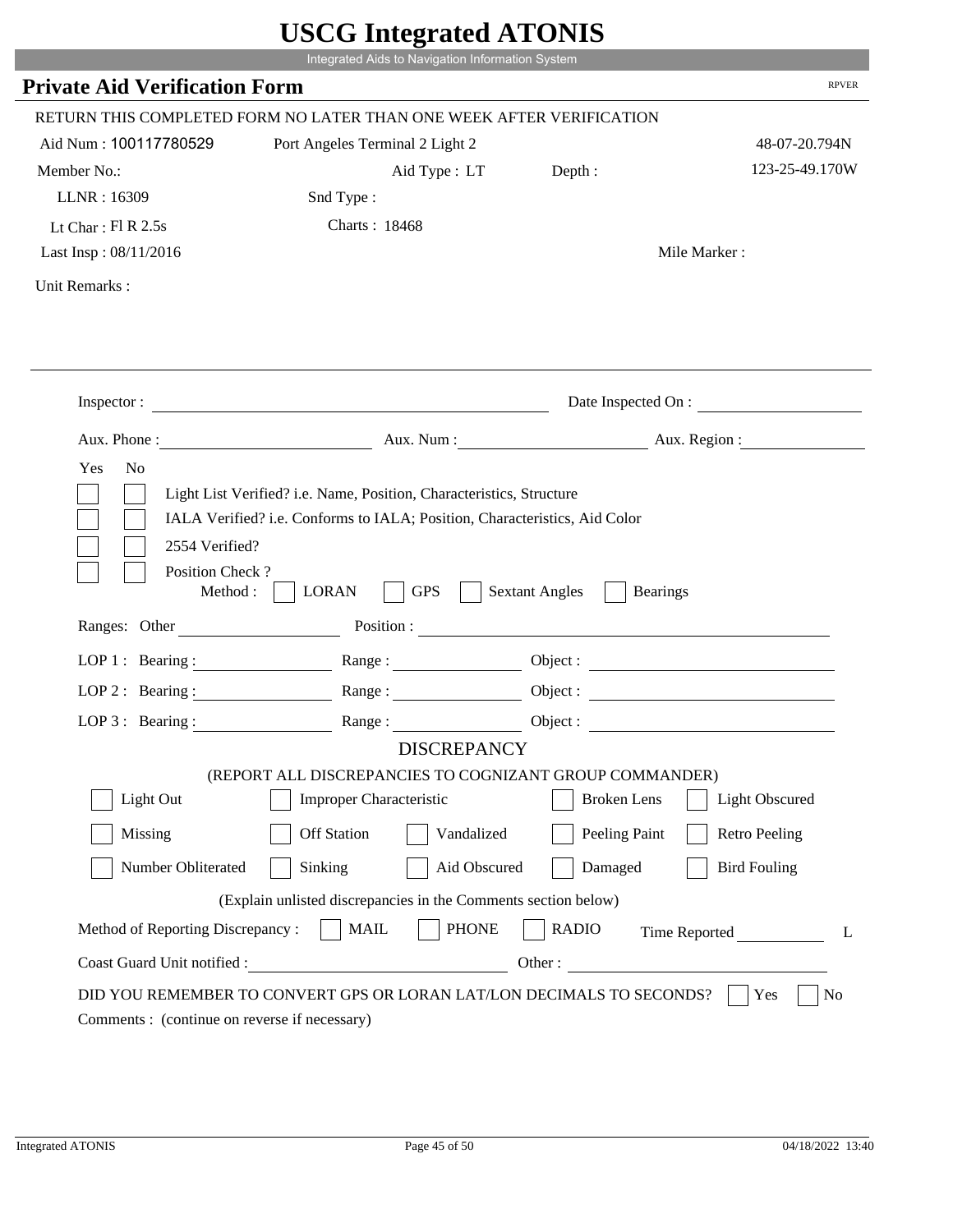|                                         | UDUU IIIIU ARUU ATUNID                                                                                                                             |                       |                          |
|-----------------------------------------|----------------------------------------------------------------------------------------------------------------------------------------------------|-----------------------|--------------------------|
|                                         | Integrated Aids to Navigation Information System                                                                                                   |                       |                          |
| <b>Private Aid Verification Form</b>    |                                                                                                                                                    |                       | <b>RPVER</b>             |
|                                         | RETURN THIS COMPLETED FORM NO LATER THAN ONE WEEK AFTER VERIFICATION                                                                               |                       |                          |
| Aid Num: 100117780528                   | Port Angeles Terminal 2 Light A                                                                                                                    |                       | 48-07-21.230N            |
| Member No.:                             | Aid Type : LT                                                                                                                                      | Depth:                | 123-25-49.731W           |
| LLNR: 16308                             | Snd Type:                                                                                                                                          |                       |                          |
| Lt Char: Fl Y 4s                        | Charts: 18400 18440                                                                                                                                | 18465<br>18468        |                          |
| Last Insp: 08/11/2016                   |                                                                                                                                                    |                       | Mile Marker:             |
| Unit Remarks:                           |                                                                                                                                                    |                       |                          |
|                                         |                                                                                                                                                    |                       |                          |
|                                         | Inspector:                                                                                                                                         |                       | Date Inspected On :      |
|                                         |                                                                                                                                                    |                       | Aux. Num : Aux. Region : |
| Yes<br>N <sub>o</sub><br>2554 Verified? | Light List Verified? i.e. Name, Position, Characteristics, Structure<br>IALA Verified? i.e. Conforms to IALA; Position, Characteristics, Aid Color |                       |                          |
| Position Check?<br>Method :             | <b>GPS</b><br><b>LORAN</b>                                                                                                                         | <b>Sextant Angles</b> | <b>Bearings</b>          |
| Ranges: Other                           |                                                                                                                                                    |                       | Position :               |
| LOP 1 : Bearing :                       |                                                                                                                                                    |                       |                          |
| LOP $2:$ Bearing :                      | Range:                                                                                                                                             |                       |                          |
| $LOP$ 3 : Bearing :                     | Range:                                                                                                                                             |                       | Object :                 |
|                                         | <b>DISCREPANCY</b>                                                                                                                                 |                       |                          |
|                                         | (REPORT ALL DISCREPANCIES TO COGNIZANT GROUP COMMANDER)                                                                                            |                       |                          |
| Light Out                               | <b>Improper Characteristic</b>                                                                                                                     | <b>Broken</b> Lens    | <b>Light Obscured</b>    |
| Missing                                 | <b>Off Station</b><br>Vandalized                                                                                                                   | Peeling Paint         | <b>Retro Peeling</b>     |
| Number Obliterated                      | Aid Obscured<br>Sinking                                                                                                                            | Damaged               | <b>Bird Fouling</b>      |
|                                         | (Explain unlisted discrepancies in the Comments section below)                                                                                     |                       |                          |
| Method of Reporting Discrepancy:        | <b>PHONE</b><br><b>MAIL</b>                                                                                                                        | <b>RADIO</b>          | Time Reported<br>L       |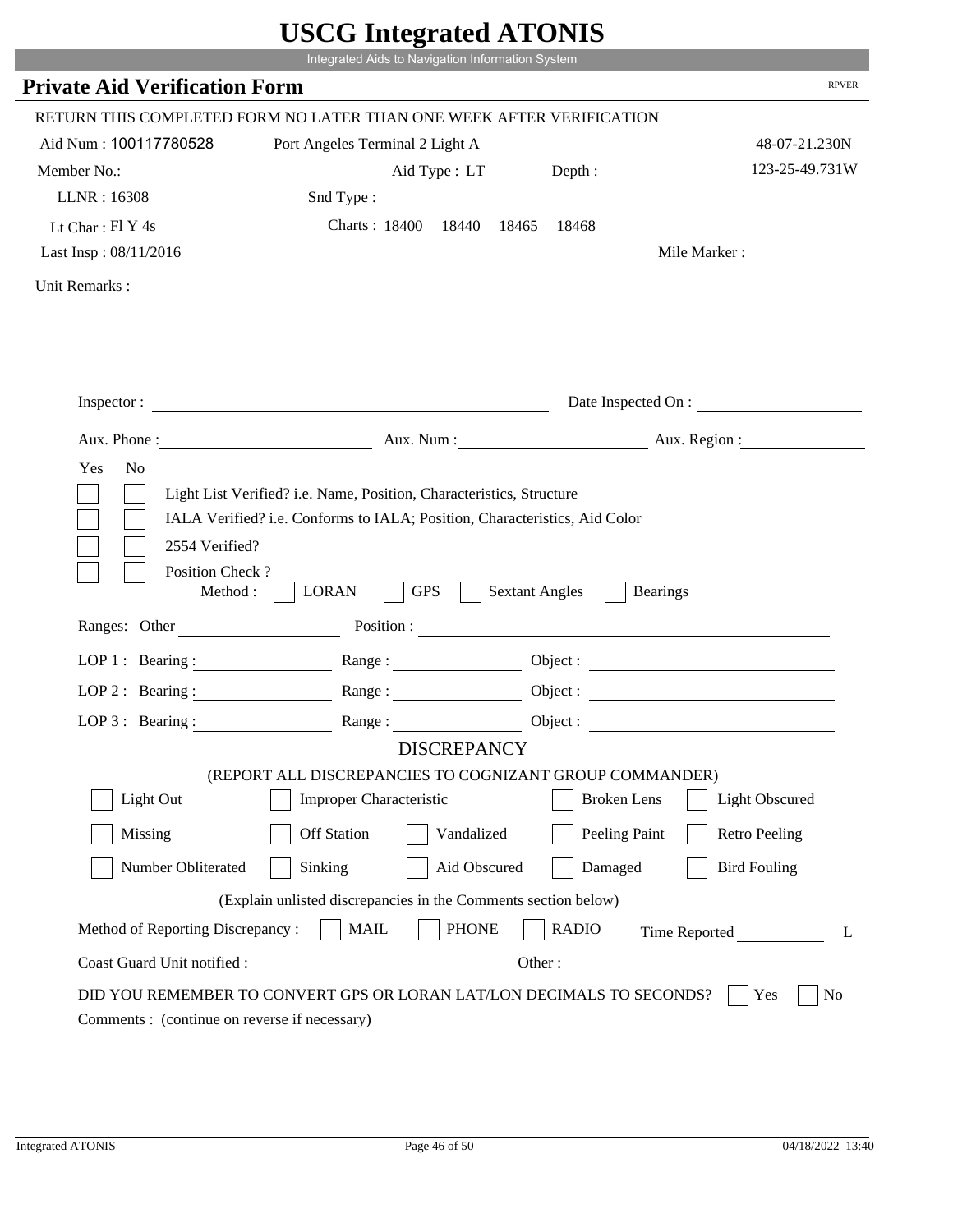|                                                                 | UDUU IIIIU ARUU ATUNID<br>Integrated Aids to Navigation Information System                                                                         |                       |                              |
|-----------------------------------------------------------------|----------------------------------------------------------------------------------------------------------------------------------------------------|-----------------------|------------------------------|
| <b>Private Aid Verification Form</b>                            |                                                                                                                                                    |                       | <b>RPVER</b>                 |
|                                                                 |                                                                                                                                                    |                       |                              |
|                                                                 | RETURN THIS COMPLETED FORM NO LATER THAN ONE WEEK AFTER VERIFICATION                                                                               |                       |                              |
| Aid Num: 100117730158                                           | Port Angeles Terminal 7 Light A                                                                                                                    |                       | 48-07-41.526N                |
| Member No.:                                                     | Aid Type : LT                                                                                                                                      | Depth:                | 123-27-18.150W               |
| LLNR: 16333                                                     | Snd Type:                                                                                                                                          |                       |                              |
| Lt Char: $QY$                                                   | Charts: 18400 18440                                                                                                                                | 18465<br>18468        |                              |
| Last Insp: 08/11/2016                                           |                                                                                                                                                    |                       | Mile Marker:                 |
| Unit Remarks:                                                   |                                                                                                                                                    |                       |                              |
|                                                                 |                                                                                                                                                    |                       |                              |
|                                                                 | Inspector:                                                                                                                                         |                       | Date Inspected On :          |
|                                                                 |                                                                                                                                                    |                       | Aux. Num : Aux. Region :     |
| 2554 Verified?                                                  | Light List Verified? i.e. Name, Position, Characteristics, Structure<br>IALA Verified? i.e. Conforms to IALA; Position, Characteristics, Aid Color |                       |                              |
| Position Check?<br>Method :<br>Ranges: Other                    | <b>GPS</b><br><b>LORAN</b>                                                                                                                         | <b>Sextant Angles</b> | <b>Bearings</b>              |
|                                                                 |                                                                                                                                                    | Position :            |                              |
| LOP 1 : Bearing :                                               |                                                                                                                                                    |                       |                              |
| LOP $2:$ Bearing :                                              |                                                                                                                                                    |                       | Object :                     |
| $LOP 3:$ Bearing :                                              | Range:                                                                                                                                             |                       | Object :                     |
|                                                                 | <b>DISCREPANCY</b>                                                                                                                                 |                       |                              |
| Light Out                                                       | (REPORT ALL DISCREPANCIES TO COGNIZANT GROUP COMMANDER)<br><b>Improper Characteristic</b>                                                          | <b>Broken</b> Lens    | <b>Light Obscured</b>        |
| Missing                                                         | <b>Off Station</b><br>Vandalized                                                                                                                   | Peeling Paint         | <b>Retro Peeling</b>         |
| Number Obliterated                                              | Aid Obscured<br>Sinking                                                                                                                            | Damaged               | <b>Bird Fouling</b>          |
|                                                                 |                                                                                                                                                    |                       |                              |
|                                                                 | (Explain unlisted discrepancies in the Comments section below)                                                                                     |                       |                              |
| Method of Reporting Discrepancy:<br>Coast Guard Unit notified : | <b>PHONE</b><br><b>MAIL</b>                                                                                                                        | <b>RADIO</b>          | Time Reported<br>L<br>Other: |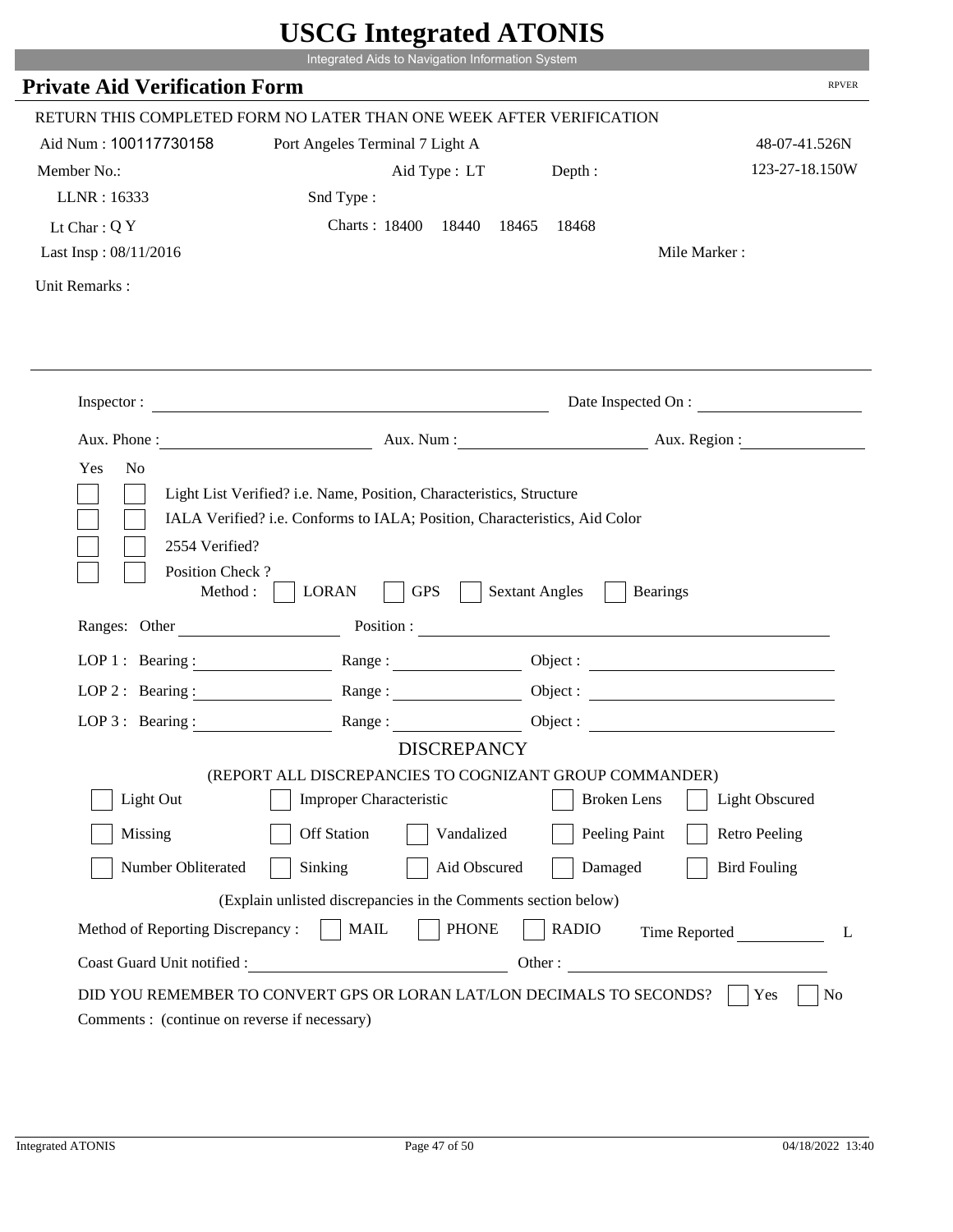|                                                                        | Integrated Aids to Navigation Information System                                                                                                   | $\sim$                                   |                       |
|------------------------------------------------------------------------|----------------------------------------------------------------------------------------------------------------------------------------------------|------------------------------------------|-----------------------|
| <b>Private Aid Verification Form</b>                                   |                                                                                                                                                    |                                          | <b>RPVER</b>          |
|                                                                        | RETURN THIS COMPLETED FORM NO LATER THAN ONE WEEK AFTER VERIFICATION                                                                               |                                          |                       |
| Aid Num: 100117357025                                                  | Richmond Beach Research Lighted Buoy                                                                                                               |                                          | 47-45-40.560N         |
| Member No.:                                                            | Aid Type : LB                                                                                                                                      | Depth:                                   | 122-23-49.980W        |
| LLNR: 16755                                                            | Snd Type:                                                                                                                                          |                                          |                       |
| Lt Char: $FI Y 4s$                                                     | Charts: 18440 18441 18446                                                                                                                          |                                          |                       |
| Last Insp: 05/20/2016                                                  |                                                                                                                                                    |                                          | Mile Marker:          |
| Unit Remarks:                                                          |                                                                                                                                                    |                                          |                       |
|                                                                        |                                                                                                                                                    |                                          |                       |
|                                                                        | Inspector:                                                                                                                                         |                                          | Date Inspected On :   |
|                                                                        | Aux. Phone : Aux. Num : Aux. Num : Aux. Aux. Region :                                                                                              |                                          |                       |
| Yes<br>N <sub>o</sub>                                                  | Light List Verified? i.e. Name, Position, Characteristics, Structure<br>IALA Verified? i.e. Conforms to IALA; Position, Characteristics, Aid Color |                                          |                       |
| 2554 Verified?<br>Position Check?<br>Method : $\vert$<br>Ranges: Other | <b>LORAN</b><br><b>GPS</b>                                                                                                                         | <b>Sextant Angles</b><br><b>Bearings</b> |                       |
|                                                                        |                                                                                                                                                    |                                          |                       |
|                                                                        | LOP 1: Bearing: Range:                                                                                                                             |                                          |                       |
| LOP 2 : Bearing :                                                      | Range:                                                                                                                                             |                                          |                       |
|                                                                        | LOP 3: Bearing: Range: Range: Object:                                                                                                              |                                          |                       |
|                                                                        | <b>DISCREPANCY</b>                                                                                                                                 |                                          |                       |
| Light Out                                                              | (REPORT ALL DISCREPANCIES TO COGNIZANT GROUP COMMANDER)<br>Improper Characteristic                                                                 | <b>Broken</b> Lens                       | <b>Light Obscured</b> |
|                                                                        |                                                                                                                                                    |                                          |                       |
| Missing                                                                | <b>Off Station</b><br>Vandalized                                                                                                                   | Peeling Paint                            | <b>Retro Peeling</b>  |
| Number Obliterated                                                     | Sinking<br>Aid Obscured                                                                                                                            | Damaged                                  | <b>Bird Fouling</b>   |
|                                                                        | (Explain unlisted discrepancies in the Comments section below)                                                                                     |                                          |                       |
| Method of Reporting Discrepancy:                                       | <b>MAIL</b><br><b>PHONE</b>                                                                                                                        | <b>RADIO</b>                             | Time Reported<br>L    |

p.